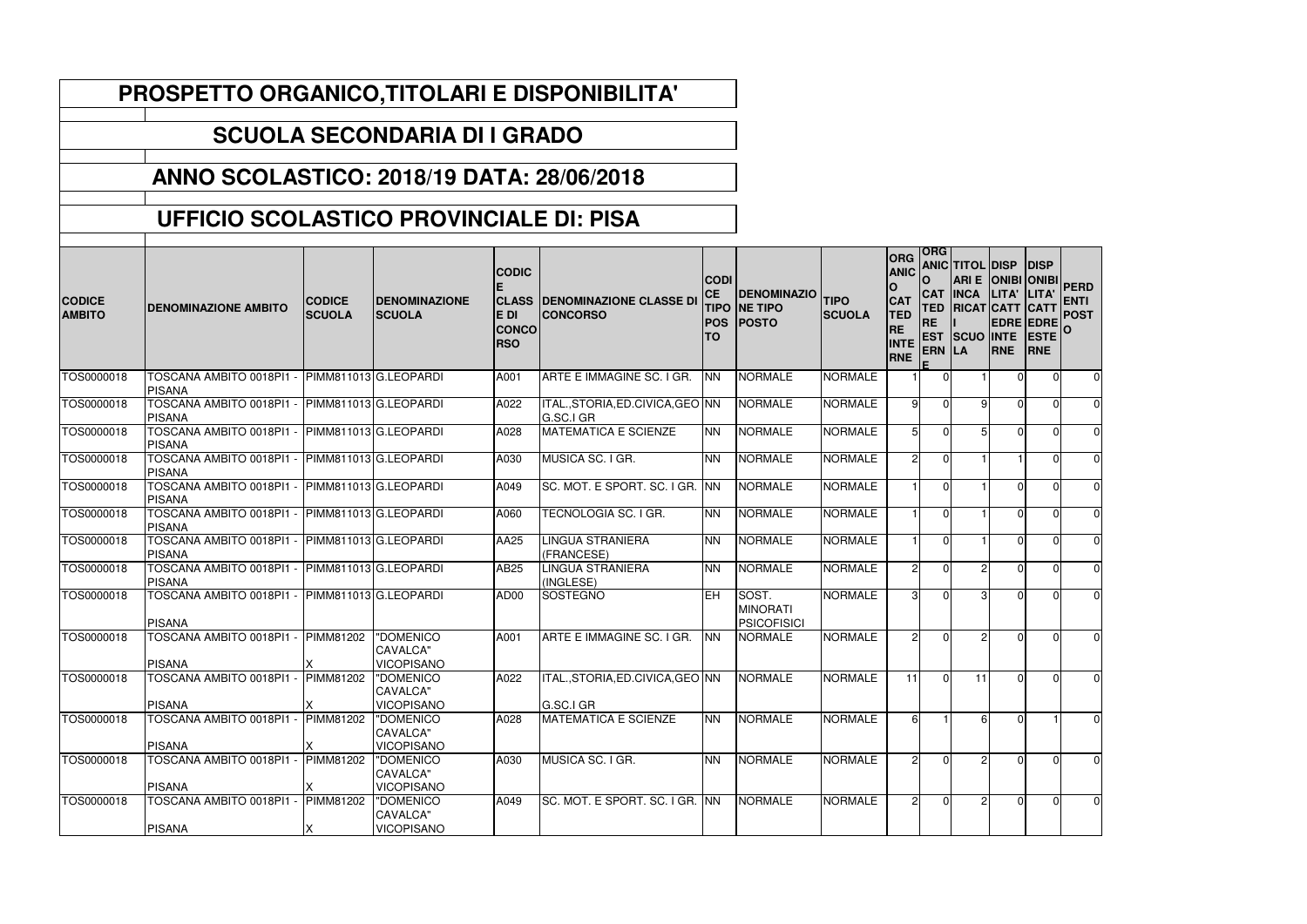| TOS0000018 | TOSCANA AMBITO 0018PI1 - PIMM81202        |                     | "DOMENICO<br>CAVALCA"                               | A060             | TECNOLOGIA SC. I GR.              | <b>NN</b>  | <b>NORMALE</b>           | <b>NORMALE</b> |               |                |               |   | U              | $\overline{0}$ |
|------------|-------------------------------------------|---------------------|-----------------------------------------------------|------------------|-----------------------------------|------------|--------------------------|----------------|---------------|----------------|---------------|---|----------------|----------------|
|            | <b>PISANA</b>                             |                     | <b>VICOPISANO</b>                                   |                  |                                   |            |                          |                |               |                |               |   |                |                |
| TOS0000018 | TOSCANA AMBITO 0018PI1 -                  | <b>PIMM81202</b>    | "DOMENICO<br><b>CAVALCA"</b>                        | AA25             | LINGUA STRANIERA                  | <b>NN</b>  | <b>NORMALE</b>           | <b>NORMALE</b> |               | $\Omega$       | $\mathcal{B}$ |   | 0              | $\overline{0}$ |
|            | <b>PISANA</b>                             |                     | <b>VICOPISANO</b>                                   |                  | (FRANCESE)                        |            |                          |                |               |                |               |   |                |                |
| TOS0000018 | TOSCANA AMBITO 0018PI1 -                  | <b>PIMM81202</b>    | "DOMENICO<br>CAVALCA"                               | <b>AB25</b>      | LINGUA STRANIERA                  | <b>NN</b>  | <b>NORMALE</b>           | <b>NORMALE</b> | 31            | $\Omega$       | 31            |   | $\Omega$       | $\overline{0}$ |
|            | <b>PISANA</b>                             |                     | <b>VICOPISANO</b>                                   |                  | (INGLESE)                         |            |                          |                |               |                |               |   |                |                |
| TOS0000018 | TOSCANA AMBITO 0018PI1 -                  | PIMM81202           | "DOMENICO<br>CAVALCA"                               | AD <sub>00</sub> | <b>SOSTEGNO</b>                   | <b>EH</b>  | SOST.<br><b>MINORATI</b> | <b>NORMALE</b> |               | $\Omega$       |               |   | $\Omega$       | $\overline{0}$ |
|            | <b>PISANA</b>                             |                     | <b>VICOPISANO</b>                                   |                  |                                   |            | <b>PSICOFISICI</b>       |                |               |                |               |   |                |                |
| TOS0000018 | TOSCANA AMBITO 0018PI1 -<br><b>PISANA</b> | PIMM81401           | <b>ISTITUTO</b><br><b>COMPRENSIVO</b><br>N.PISANO   | A001             | ARTE E IMMAGINE SC. I GR.         | <b>INN</b> | <b>NORMALE</b>           | <b>NORMALE</b> |               | $\Omega$       |               |   | U              | $\overline{0}$ |
| TOS0000018 | TOSCANA AMBITO 0018PI1 -                  | <b>PIMM81401</b>    | <b>ISTITUTO</b>                                     | A022             | ITAL., STORIA, ED. CIVICA, GEO NN |            | <b>NORMALE</b>           | <b>NORMALE</b> | 10            | $\Omega$       | 10            |   | $\Omega$       | $\overline{0}$ |
|            | <b>PISANA</b>                             |                     | <b>COMPRENSIVO</b><br>N.PISANO                      |                  | G.SC.I GR                         |            |                          |                |               |                |               |   |                |                |
| TOS0000018 | TOSCANA AMBITO 0018PI1 -                  | PIMM81401           | <b>ISTITUTO</b>                                     | A028             | <b>MATEMATICA E SCIENZE</b>       | <b>NN</b>  | <b>NORMALE</b>           | <b>NORMALE</b> | 6I            | $\Omega$       | $6 \mid$      |   | U              | $\overline{0}$ |
|            | <b>PISANA</b>                             |                     | <b>COMPRENSIVO</b><br>N.PISANO                      |                  |                                   |            |                          |                |               |                |               |   |                |                |
| TOS0000018 | TOSCANA AMBITO 0018PI1 -                  | <b>PIMM81401</b>    | <b>ISTITUTO</b>                                     | A030             | MUSICA SC. I GR.                  | <b>INN</b> | <b>NORMALE</b>           | <b>NORMALE</b> |               |                |               |   | $\Omega$       | $\overline{0}$ |
|            | <b>PISANA</b>                             |                     | <b>COMPRENSIVO</b><br>N.PISANO                      |                  |                                   |            |                          |                |               |                |               |   |                |                |
| TOS0000018 | TOSCANA AMBITO 0018PI1 -                  | <b>PIMM81401</b>    | <b>ISTITUTO</b>                                     | A049             | SC. MOT. E SPORT. SC. I GR. INN   |            | <b>NORMALE</b>           | <b>NORMALE</b> |               |                |               |   | U              | $\overline{0}$ |
|            | <b>PISANA</b>                             |                     | <b>COMPRENSIVO</b><br>N.PISANO                      |                  |                                   |            |                          |                |               |                |               |   |                |                |
| TOS0000018 | TOSCANA AMBITO 0018PI1 -                  | <b>PIMM81401</b>    | <b>ISTITUTO</b>                                     | A060             | <b>TECNOLOGIA SC. I GR.</b>       | <b>INN</b> | <b>NORMALE</b>           | <b>NORMALE</b> |               |                |               |   | O              | $\overline{0}$ |
|            | <b>PISANA</b>                             |                     | <b>COMPRENSIVO</b><br>N.PISANO                      |                  |                                   |            |                          |                |               |                |               |   |                |                |
| TOS0000018 | TOSCANA AMBITO 0018PI1 -                  | <b>PIMM81401</b>    | <b>ISTITUTO</b>                                     | AA25             | <b>LINGUA STRANIERA</b>           | <b>NN</b>  | <b>NORMALE</b>           | <b>NORMALE</b> |               |                | $\mathcal{D}$ |   | O              | $\overline{0}$ |
|            | <b>PISANA</b>                             |                     | <b>COMPRENSIVO</b><br>N.PISANO                      |                  | (FRANCESE)                        |            |                          |                |               |                |               |   |                |                |
| TOS0000018 | TOSCANA AMBITO 0018PI1 -                  | <b>PIMM81401</b>    | <b>ISTITUTO</b>                                     | <b>AB25</b>      | <b>LINGUA STRANIERA</b>           | <b>INN</b> | <b>NORMALE</b>           | <b>NORMALE</b> | $\mathcal{D}$ | $\Omega$       | $\mathcal{D}$ |   | $\Omega$       | $\overline{0}$ |
|            |                                           |                     | <b>COMPRENSIVO</b>                                  |                  |                                   |            |                          |                |               |                |               |   |                |                |
|            | <b>PISANA</b>                             |                     | N.PISANO                                            |                  | (INGLESE)                         |            |                          |                |               |                |               |   |                |                |
| TOS0000018 | TOSCANA AMBITO 0018PI1 -                  | <b>PIMM81401</b>    | <b>ISTITUTO</b><br><b>COMPRENSIVO</b>               | <b>AC25</b>      | <b>LINGUA STRANIERA</b>           | <b>NN</b>  | <b>NORMALE</b>           | <b>NORMALE</b> | ΩI            |                |               |   | $\overline{0}$ | $\overline{0}$ |
|            | <b>PISANA</b>                             |                     | N.PISANO                                            |                  | (SPAGNOLO)                        |            |                          |                |               |                |               |   |                |                |
| TOS0000018 | TOSCANA AMBITO 0018PI1 -                  | <b>PIMM81401</b>    | <b>ISTITUTO</b><br><b>COMPRENSIVO</b>               | AD00             | <b>SOSTEGNO</b>                   | <b>EH</b>  | SOST.<br><b>MINORATI</b> | <b>NORMALE</b> |               | $\overline{0}$ |               |   | $\overline{0}$ | $\overline{0}$ |
|            | <b>PISANA</b><br>TOSCANA AMBITO 0018PI1 - | <b>PIMM81801T</b>   | N.PISANO                                            |                  |                                   | <b>NN</b>  | <b>PSICOFISICI</b>       | <b>NORMALE</b> |               |                |               |   | 0              |                |
| TOS0000018 | <b>PISANA</b>                             |                     | ISTITUTO<br><b>COMPRENSIVO "</b><br><b>GAMERRA"</b> | A001             | ARTE E IMMAGINE SC. I GR.         |            | <b>NORMALE</b>           |                |               |                |               |   |                | $\overline{0}$ |
| TOS0000018 | TOSCANA AMBITO 0018PI1 -                  | PIMM81801T ISTITUTO |                                                     | A022             | ITAL., STORIA, ED. CIVICA, GEO NN |            | <b>NORMALE</b>           | <b>NORMALE</b> |               |                |               |   |                | $\overline{0}$ |
|            | <b>PISANA</b>                             |                     | <b>COMPRENSIVO "</b><br><b>GAMERRA"</b>             |                  | G.SC.I GR                         |            |                          |                |               |                |               |   |                |                |
| TOS0000018 | TOSCANA AMBITO 0018PI1 -                  | PIMM818011          | <b>ISTITUTO</b>                                     | A028             | <b>MATEMATICA E SCIENZE</b>       | <b>NN</b>  | <b>NORMALE</b>           | <b>NORMALE</b> |               |                |               |   | U              | $\overline{0}$ |
|            | <b>PISANA</b>                             |                     | <b>COMPRENSIVO "</b><br><b>GAMERRA"</b>             |                  |                                   |            |                          |                |               |                |               |   |                |                |
| TOS0000018 | TOSCANA AMBITO 0018PI1 -                  | PIMM81801           | <b>ISTITUTO</b>                                     | A030             | MUSICA SC. I GR.                  | <b>NN</b>  | <b>NORMALE</b>           | <b>NORMALE</b> |               |                |               | U | $\overline{0}$ | $\overline{0}$ |
|            | <b>PISANA</b>                             |                     | <b>COMPRENSIVO "</b><br><b>GAMERRA"</b>             |                  |                                   |            |                          |                |               |                |               |   |                |                |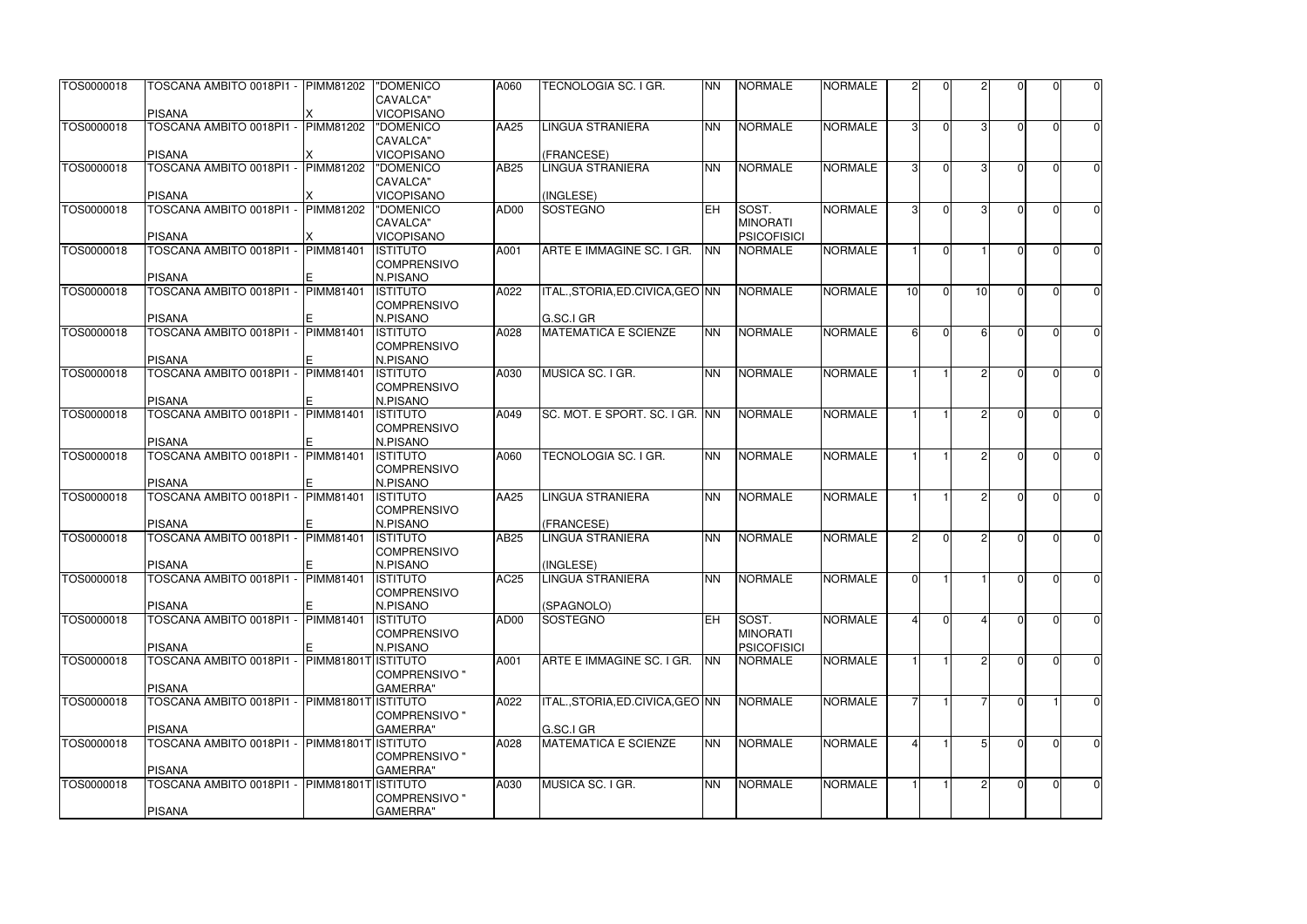| TOS0000018 | TOSCANA AMBITO 0018PI1 - PIMM81801T ISTITUTO                   |                      | <b>COMPRENSIVO "</b>                     | A049        | SC. MOT. E SPORT. SC. I GR. INN                |           | <b>NORMALE</b>                        | <b>NORMALE</b> |                |                |                 |              |          | $\mathbf 0$      |
|------------|----------------------------------------------------------------|----------------------|------------------------------------------|-------------|------------------------------------------------|-----------|---------------------------------------|----------------|----------------|----------------|-----------------|--------------|----------|------------------|
|            | <b>PISANA</b>                                                  |                      | <b>GAMERRA</b> "                         |             |                                                |           |                                       |                |                |                |                 |              |          |                  |
| TOS0000018 | TOSCANA AMBITO 0018PI1 - PIMM81801T                            |                      | <b>ISTITUTO</b><br><b>COMPRENSIVO</b> "  | A060        | <b>TECNOLOGIA SC. I GR.</b>                    | <b>NN</b> | <b>NORMALE</b>                        | <b>NORMALE</b> |                |                | $\overline{2}$  | $\Omega$     | $\Omega$ | $\mathbf 0$      |
| TOS0000018 | <b>PISANA</b><br>TOSCANA AMBITO 0018PI1 - PIMM81801T ISTITUTO  |                      | <b>GAMERRA"</b>                          | AA25        | <b>LINGUA STRANIERA</b>                        | <b>NN</b> | <b>NORMALE</b>                        | <b>NORMALE</b> |                | $\Omega$       |                 | $\Omega$     | ∩        | $\mathbf 0$      |
|            |                                                                |                      | <b>COMPRENSIVO</b> "                     |             |                                                |           |                                       |                |                |                |                 |              |          |                  |
|            | <b>PISANA</b>                                                  |                      | <b>GAMERRA</b> "                         |             | (FRANCESE)                                     |           |                                       |                |                |                |                 |              |          |                  |
| TOS0000018 | TOSCANA AMBITO 0018PI1 - PIMM81801TISTITUTO                    |                      |                                          | AB25        | <b>LINGUA STRANIERA</b>                        | <b>NN</b> | <b>NORMALE</b>                        | <b>NORMALE</b> |                | $\Omega$       | 3 <sup>l</sup>  |              |          | $\mathbf 0$      |
|            | <b>PISANA</b>                                                  |                      | <b>COMPRENSIVO</b> "<br><b>GAMERRA</b> " |             | (INGLESE)                                      |           |                                       |                |                |                |                 |              |          |                  |
| TOS0000018 | TOSCANA AMBITO 0018PI1 -                                       | <b>PIMM81801T</b>    | <b>ISTITUTO</b>                          | AD00        | <b>SOSTEGNO</b>                                | EH        | SOST.                                 | <b>NORMALE</b> |                | $\Omega$       |                 |              |          | $\pmb{0}$        |
|            | <b>PISANA</b>                                                  |                      | <b>COMPRENSIVO "</b><br><b>GAMERRA</b> " |             |                                                |           | <b>MINORATI</b><br><b>PSICOFISICI</b> |                |                |                |                 |              |          |                  |
|            |                                                                | PIMM82101            |                                          |             |                                                |           |                                       | <b>NORMALE</b> | 2              |                |                 | $\Omega$     | $\Omega$ |                  |
| TOS0000018 | TOSCANA AMBITO 0018PI1 -<br><b>PISANA</b>                      |                      | <b>RENATO FUCINI</b>                     | A001        | ARTE E IMMAGINE SC. I GR.                      | <b>NN</b> | <b>NORMALE</b>                        |                |                |                | 3 <sup>l</sup>  |              |          | $\mathbf 0$      |
| TOS0000018 | TOSCANA AMBITO 0018PI1 -<br><b>PISANA</b>                      | PIMM82101            | <b>RENATO FUCINI</b>                     | A022        | ITAL., STORIA, ED. CIVICA, GEO NN<br>G.SC.I GR |           | <b>NORMALE</b>                        | <b>NORMALE</b> | 12             |                | 13              | n.           |          | $\mathbf 0$      |
| TOS0000018 | TOSCANA AMBITO 0018PI1 -                                       | PIMM82101            | <b>RENATO FUCINI</b>                     | A028        | <b>MATEMATICA E SCIENZE</b>                    | <b>NN</b> | <b>NORMALE</b>                        | <b>NORMALE</b> |                |                | 8I              | <sup>n</sup> |          | $\pmb{0}$        |
|            | <b>PISANA</b>                                                  |                      |                                          |             |                                                |           |                                       |                |                |                |                 |              |          |                  |
| TOS0000018 | TOSCANA AMBITO 0018PI1 -<br><b>PISANA</b>                      | PIMM82101            | <b>RENATO FUCINI</b>                     | A030        | MUSICA SC. I GR.                               | <b>NN</b> | <b>NORMALE</b>                        | <b>NORMALE</b> | $\mathcal{B}$  |                | иI              |              |          | $\mathbf 0$      |
| TOS0000018 | TOSCANA AMBITO 0018PI1 -<br><b>PISANA</b>                      | <b>PIMM82101</b>     | <b>RENATO FUCINI</b>                     | A049        | SC. MOT. E SPORT. SC. I GR. INN                |           | <b>NORMALE</b>                        | <b>NORMALE</b> | $\overline{2}$ | $\Omega$       | 21              |              |          | $\mathbf 0$      |
| TOS0000018 | TOSCANA AMBITO 0018PI1 -<br><b>PISANA</b>                      | <b>PIMM82101</b>     | <b>RENATO FUCINI</b>                     | A060        | TECNOLOGIA SC. I GR.                           | <b>NN</b> | <b>NORMALE</b>                        | <b>NORMALE</b> | $\overline{2}$ | $\Omega$       | $\overline{2}$  | <sup>n</sup> |          | $\mathbf 0$      |
| TOS0000018 | TOSCANA AMBITO 0018PI1 -<br><b>PISANA</b>                      | <b>PIMM82101</b>     | <b>RENATO FUCINI</b>                     | AA25        | <b>LINGUA STRANIERA</b><br>(FRANCESE)          | <b>NN</b> | <b>NORMALE</b>                        | <b>NORMALE</b> | $\overline{2}$ |                | 3 <sup>l</sup>  | $\Omega$     | $\Omega$ | $\mathbf 0$      |
| TOS0000018 | TOSCANA AMBITO 0018PI1 -<br><b>PISANA</b>                      | PIMM82101            | <b>RENATO FUCINI</b>                     | AB25        | <b>LINGUA STRANIERA</b><br>(INGLESE)           | <b>NN</b> | <b>NORMALE</b>                        | <b>NORMALE</b> |                | $\Omega$       | 4               | $\Omega$     | $\Omega$ | $\mathbf 0$      |
| TOS0000018 | TOSCANA AMBITO 0018PI1 -                                       | PIMM82101            | <b>RENATO FUCINI</b>                     | AD00        | SOSTEGNO                                       | <b>EH</b> | SOST.                                 | <b>NORMALE</b> |                | $\Omega$       | 6 <sup>1</sup>  | U.           |          | $\mathbf 0$      |
|            | <b>PISANA</b>                                                  |                      |                                          |             |                                                |           | <b>MINORATI</b><br><b>PSICOFISICI</b> |                |                |                |                 |              |          |                  |
| TOS0000018 | TOSCANA AMBITO 0018PI1 -                                       | PIMM831018 FIBONACCI |                                          | A001        | ARTE E IMMAGINE SC. I GR.                      | <b>NN</b> | <b>NORMALE</b>                        | <b>NORMALE</b> |                | $\Omega$       | ΔI              | <sup>n</sup> |          | $\mathbf 0$      |
|            | <b>PISANA</b>                                                  |                      |                                          |             |                                                |           |                                       |                |                |                |                 |              |          |                  |
| TOS0000018 | TOSCANA AMBITO 0018PI1 - PIMM831018 FIBONACCI<br><b>PISANA</b> |                      |                                          | A022        | ITAL., STORIA, ED. CIVICA, GEO NN<br>G.SC.I GR |           | <b>NORMALE</b>                        | <b>NORMALE</b> | 17             | $\Omega$       | 17              | ΩI           | $\Omega$ | $\mathbf 0$      |
| TOS0000018 | TOSCANA AMBITO 0018PI1 -<br><b>PISANA</b>                      | PIMM831018 FIBONACCI |                                          | A028        | <b>MATEMATICA E SCIENZE</b>                    | <b>NN</b> | <b>NORMALE</b>                        | <b>NORMALE</b> | 10             | $\Omega$       | 10 <sup>1</sup> |              | 0        | $\mathbf 0$      |
| TOS0000018 | TOSCANA AMBITO 0018PI1 - PIMM831018 FIBONACCI<br><b>PISANA</b> |                      |                                          | A030        | MUSICA SC. I GR.                               | <b>NN</b> | <b>NORMALE</b>                        | <b>NORMALE</b> | $\mathbf{3}$   | $\Omega$       | 3 <sup>l</sup>  | U.           | $\Omega$ | $\mathbf 0$      |
| TOS0000018 | TOSCANA AMBITO 0018PI1 - PIMM831018 FIBONACCI<br><b>PISANA</b> |                      |                                          | A049        | SC. MOT. E SPORT. SC. I GR. INN                |           | <b>NORMALE</b>                        | <b>NORMALE</b> | $\mathcal{S}$  | $\Omega$       | 3I              |              | $\Omega$ | $\mathbf 0$      |
| TOS0000018 | TOSCANA AMBITO 0018PI1 - PIMM831018 FIBONACCI<br><b>PISANA</b> |                      |                                          | A060        | TECNOLOGIA SC. I GR.                           | <b>NN</b> | <b>NORMALE</b>                        | <b>NORMALE</b> | 31             | $\Omega$       | 3I              |              |          | $\mathbf 0$      |
| TOS0000018 | TOSCANA AMBITO 0018PI1 - PIMM831018 FIBONACCI<br><b>PISANA</b> |                      |                                          | AA25        | <b>LINGUA STRANIERA</b><br>(FRANCESE)          | <b>NN</b> | <b>NORMALE</b>                        | <b>NORMALE</b> |                | $\Omega$       |                 |              |          | $\mathbf 0$      |
| TOS0000018 | TOSCANA AMBITO 0018PI1 -<br><b>PISANA</b>                      | PIMM831018 FIBONACCI |                                          | AB25        | LINGUA STRANIERA<br>(INGLESE)                  | <b>NN</b> | <b>NORMALE</b>                        | <b>NORMALE</b> |                |                |                 |              |          | $\boldsymbol{0}$ |
| TOS0000018 | TOSCANA AMBITO 0018PI1 -                                       | PIMM831018 FIBONACCI |                                          | AB56        | <b>CHITARRA</b>                                | <b>NN</b> | <b>NORMALE</b>                        | <b>NORMALE</b> |                | $\Omega$       |                 | O.           | 0        | $\boldsymbol{0}$ |
| TOS0000018 | <b>PISANA</b><br>TOSCANA AMBITO 0018PI1 - PIMM831018 FIBONACCI |                      |                                          | <b>AC25</b> | <b>LINGUA STRANIERA</b><br>(SPAGNOLO)          | <b>NN</b> | <b>NORMALE</b>                        | <b>NORMALE</b> |                | $\overline{0}$ |                 | $\Omega$     | $\Omega$ | $\mathbf 0$      |
|            | <b>PISANA</b>                                                  |                      |                                          |             |                                                |           |                                       |                |                |                |                 |              |          |                  |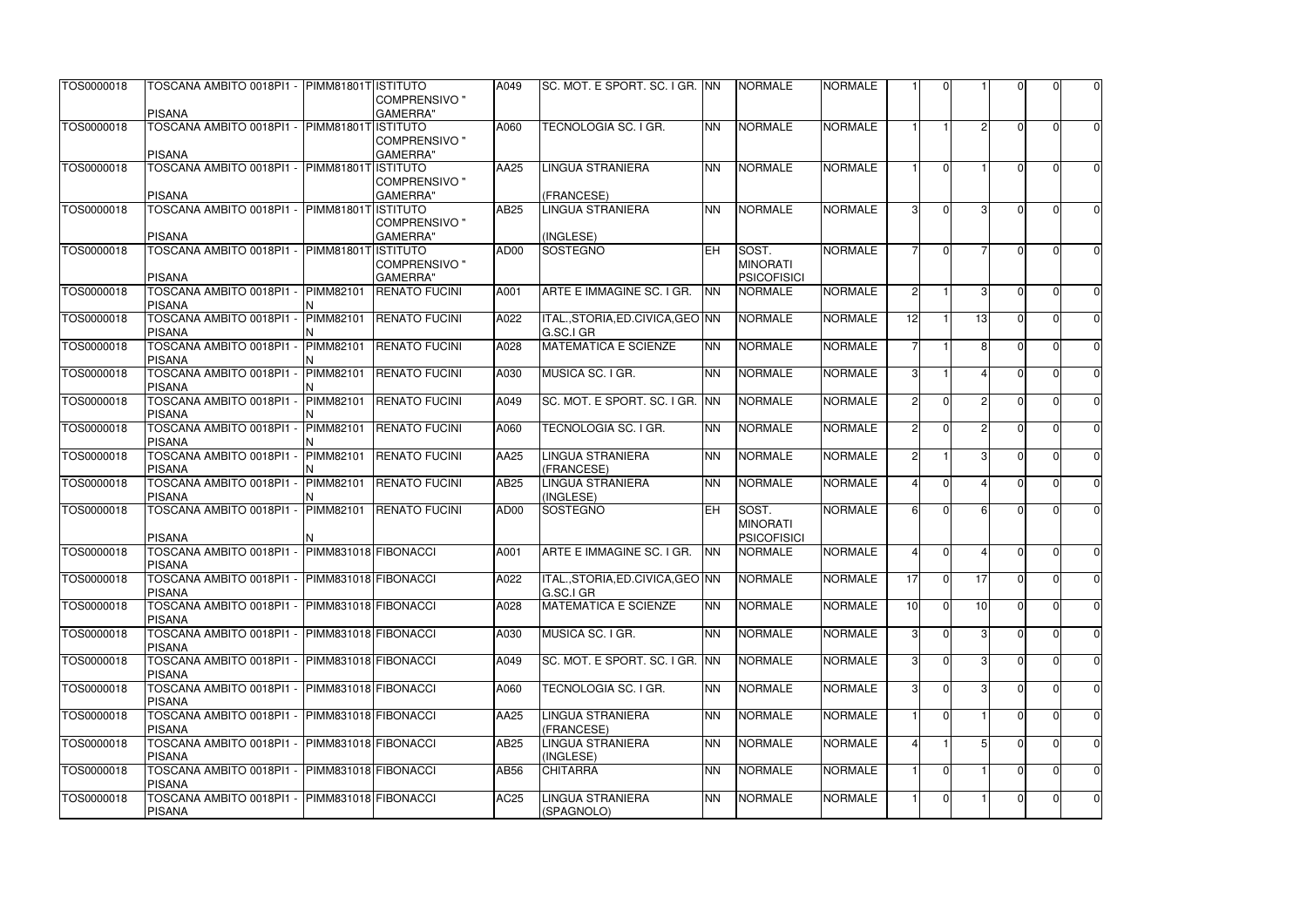| TOS0000018 | TOSCANA AMBITO 0018PI1 - PIMM831018 FIBONACCI<br><b>PISANA</b>        |                      |                             | AD00        | SOSTEGNO                                       | <b>IEH</b> | SOST.<br><b>MINORATI</b><br><b>PSICOFISICI</b> | <b>NORMALE</b> |                |                |          |          | ΩI             | $\overline{0}$ |
|------------|-----------------------------------------------------------------------|----------------------|-----------------------------|-------------|------------------------------------------------|------------|------------------------------------------------|----------------|----------------|----------------|----------|----------|----------------|----------------|
| TOS0000018 | TOSCANA AMBITO 0018PI1 - PIMM831018 FIBONACCI<br><b>PISANA</b>        |                      |                             | <b>AG56</b> | <b>FLAUTO</b>                                  | <b>NN</b>  | <b>NORMALE</b>                                 | <b>NORMALE</b> |                | $\Omega$       | $\Omega$ |          | $\Omega$       | $\overline{0}$ |
| TOS0000018 | TOSCANA AMBITO 0018PI1 - PIMM831018 FIBONACCI<br><b>PISANA</b>        |                      |                             | AJ56        | <b>PIANOFORTE</b>                              | <b>NN</b>  | <b>NORMALE</b>                                 | <b>NORMALE</b> | $\mathcal{D}$  | $\Omega$       |          |          | U              | $\overline{0}$ |
| TOS0000018 | TOSCANA AMBITO 0018PI1 -<br><b>PISANA</b>                             | PIMM831018 FIBONACCI |                             | AM56        | <b>VIOLINO</b>                                 | <b>NN</b>  | <b>NORMALE</b>                                 | <b>NORMALE</b> |                | $\Omega$       | ΩI       |          | 0              | $\overline{0}$ |
| TOS0000018 | TOSCANA AMBITO 0018PI1 -<br><b>PISANA</b>                             |                      | PIMM832014 VINCENZO GALILEI | A001        | ARTE E IMMAGINE SC. I GR.                      | <b>NN</b>  | <b>NORMALE</b>                                 | <b>NORMALE</b> |                | $\Omega$       | $\Omega$ |          |                | $\overline{0}$ |
| TOS0000018 | TOSCANA AMBITO 0018PI1 -<br><b>PISANA</b>                             |                      | PIMM832014 VINCENZO GALILEI | A022        | ITAL., STORIA, ED. CIVICA, GEO NN<br>G.SC.I GR |            | <b>NORMALE</b>                                 | <b>NORMALE</b> | $5 \mid$       | $\Omega$       |          |          | U              | $\overline{0}$ |
| TOS0000018 | TOSCANA AMBITO 0018PI1 -<br><b>PISANA</b>                             |                      | PIMM832014 VINCENZO GALILEI | A028        | <b>MATEMATICA E SCIENZE</b>                    | <b>NN</b>  | <b>NORMALE</b>                                 | <b>NORMALE</b> | 3              | $\Omega$       |          |          | $\Omega$       | $\overline{0}$ |
| TOS0000018 | TOSCANA AMBITO 0018PI1 -<br><b>PISANA</b>                             |                      | PIMM832014 VINCENZO GALILEI | A030        | MUSICA SC. I GR.                               | <b>NN</b>  | <b>NORMALE</b>                                 | <b>NORMALE</b> |                | $\Omega$       |          |          | O              | $\overline{0}$ |
| TOS0000018 | TOSCANA AMBITO 0018PI1 -<br><b>PISANA</b>                             |                      | PIMM832014 VINCENZO GALILEI | A049        | SC. MOT. E SPORT. SC. I GR. INN                |            | <b>NORMALE</b>                                 | <b>NORMALE</b> |                | $\Omega$       |          |          | U              | $\overline{0}$ |
| TOS0000018 | TOSCANA AMBITO 0018PI1 - PIMM832014 VINCENZO GALILEI<br><b>PISANA</b> |                      |                             | A060        | TECNOLOGIA SC. I GR.                           | <b>NN</b>  | <b>NORMALE</b>                                 | <b>NORMALE</b> |                | $\Omega$       |          |          | $\Omega$       | $\overline{0}$ |
| TOS0000018 | TOSCANA AMBITO 0018PI1 -<br><b>PISANA</b>                             |                      | PIMM832014 VINCENZO GALILEI | AA25        | LINGUA STRANIERA<br>(FRANCESE)                 | <b>NN</b>  | <b>NORMALE</b>                                 | <b>NORMALE</b> |                | $\Omega$       |          |          |                | $\overline{0}$ |
| TOS0000018 | TOSCANA AMBITO 0018PI1 - PIMM832014 VINCENZO GALILEI<br><b>PISANA</b> |                      |                             | <b>AB25</b> | LINGUA STRANIERA<br>(INGLESE)                  | <b>NN</b>  | <b>NORMALE</b>                                 | <b>NORMALE</b> | $\overline{2}$ |                |          | ∩        | 0              | $\overline{0}$ |
| TOS0000018 | TOSCANA AMBITO 0018PI1 - PIMM832014 VINCENZO GALILEI<br><b>PISANA</b> |                      |                             | AD00        | <b>SOSTEGNO</b>                                | <b>IEH</b> | SOST.<br><b>MINORATI</b><br><b>PSICOFISICI</b> | <b>NORMALE</b> | ĥ              | $\Omega$       |          |          | U              | $\overline{0}$ |
| TOS0000018 | TOSCANA AMBITO 0018PI1 -<br><b>PISANA</b>                             | <b>PIMM83301</b>     | G. MAZZINI                  | A001        | ARTE E IMMAGINE SC. I GR. NN                   |            | <b>NORMALE</b>                                 | <b>NORMALE</b> |                | $\Omega$       |          |          | $\Omega$       | $\overline{0}$ |
| TOS0000018 | TOSCANA AMBITO 0018PI1 -<br><b>PISANA</b>                             | <b>PIMM83301</b>     | G. MAZZINI                  | A022        | ITAL., STORIA, ED. CIVICA, GEO NN<br>G.SC.I GR |            | <b>NORMALE</b>                                 | <b>NORMALE</b> | 8I             | $\Omega$       | 8l       |          | $\Omega$       | $\overline{0}$ |
| TOS0000018 | TOSCANA AMBITO 0018PI1 -<br><b>PISANA</b>                             | <b>PIMM83301</b>     | G. MAZZINI                  | A028        | <b>MATEMATICA E SCIENZE</b>                    | <b>NN</b>  | <b>NORMALE</b>                                 | <b>NORMALE</b> | 5              | $\Omega$       |          | $\Omega$ | $\Omega$       | $\overline{0}$ |
| TOS0000018 | TOSCANA AMBITO 0018PI1 -<br><b>PISANA</b>                             | PIMM83301            | G. MAZZINI                  | A030        | MUSICA SC. I GR.                               | <b>NN</b>  | <b>NORMALE</b>                                 | <b>NORMALE</b> |                | $\Omega$       |          |          | 0              | 0              |
| TOS0000018 | TOSCANA AMBITO 0018PI1 - PIMM83301<br><b>PISANA</b>                   |                      | G. MAZZINI                  | A049        | SC. MOT. E SPORT. SC. I GR. INN                |            | <b>NORMALE</b>                                 | <b>NORMALE</b> |                |                |          | ΩI       |                | $\overline{0}$ |
| TOS0000018 | TOSCANA AMBITO 0018PI1 -<br><b>PISANA</b>                             | PIMM83301            | G. MAZZINI                  | A060        | TECNOLOGIA SC. I GR.                           | <b>NN</b>  | <b>NORMALE</b>                                 | <b>NORMALE</b> |                |                |          |          | $\Omega$       | $\overline{0}$ |
| TOS0000018 | TOSCANA AMBITO 0018PI1 -<br><b>PISANA</b>                             | PIMM83301            | G. MAZZINI                  | AA25        | <b>LINGUA STRANIERA</b><br>(FRANCESE)          | <b>NN</b>  | <b>NORMALE</b>                                 | <b>NORMALE</b> |                |                |          |          |                | $\overline{0}$ |
| TOS0000018 | TOSCANA AMBITO 0018PI1 -<br><b>PISANA</b>                             | PIMM83301            | G. MAZZINI                  | AB25        | LINGUA STRANIERA<br>(INGLESE)                  | <b>NN</b>  | <b>NORMALE</b>                                 | <b>NORMALE</b> | $\mathcal{D}$  | $\Omega$       |          |          | 0              | $\overline{0}$ |
| TOS0000018 | TOSCANA AMBITO 0018PI1 -<br><b>PISANA</b>                             | <b>PIMM83301</b>     | G. MAZZINI                  | AB56        | <b>CHITARRA</b>                                | <b>NN</b>  | <b>NORMALE</b>                                 | <b>NORMALE</b> |                | $\Omega$       |          |          | $\Omega$       | $\overline{0}$ |
| TOS0000018 | TOSCANA AMBITO 0018PI1 -<br><b>PISANA</b>                             | PIMM83301            | G. MAZZINI                  | AC56        | <b>CLARINETTO</b>                              | <b>NN</b>  | <b>NORMALE</b>                                 | <b>NORMALE</b> |                |                |          |          |                | $\overline{0}$ |
| TOS0000018 | TOSCANA AMBITO 0018PI1 -                                              | <b>PIMM83301</b>     | G. MAZZINI                  | AD00        | SOSTEGNO                                       | <b>IEH</b> | SOST.<br><b>MINORATI</b><br><b>PSICOFISICI</b> | <b>NORMALE</b> |                | $\Omega$       |          |          | U              | $\overline{0}$ |
| TOS0000018 | <b>PISANA</b><br>TOSCANA AMBITO 0018PI1 -                             | PIMM83301            | G. MAZZINI                  | AJ56        | <b>PIANOFORTE</b>                              | <b>NN</b>  | <b>NORMALE</b>                                 | <b>NORMALE</b> | 2              | $\overline{0}$ |          | U        | $\Omega$       | $\overline{0}$ |
| TOS0000018 | <b>PISANA</b><br>TOSCANA AMBITO 0018PI1 -<br><b>PISANA</b>            | PIMM83301<br>X       | G. MAZZINI                  | AM56        | <b>VIOLINO</b>                                 | <b>NN</b>  | <b>NORMALE</b>                                 | <b>NORMALE</b> |                | $\overline{0}$ |          |          | $\overline{0}$ | $\overline{0}$ |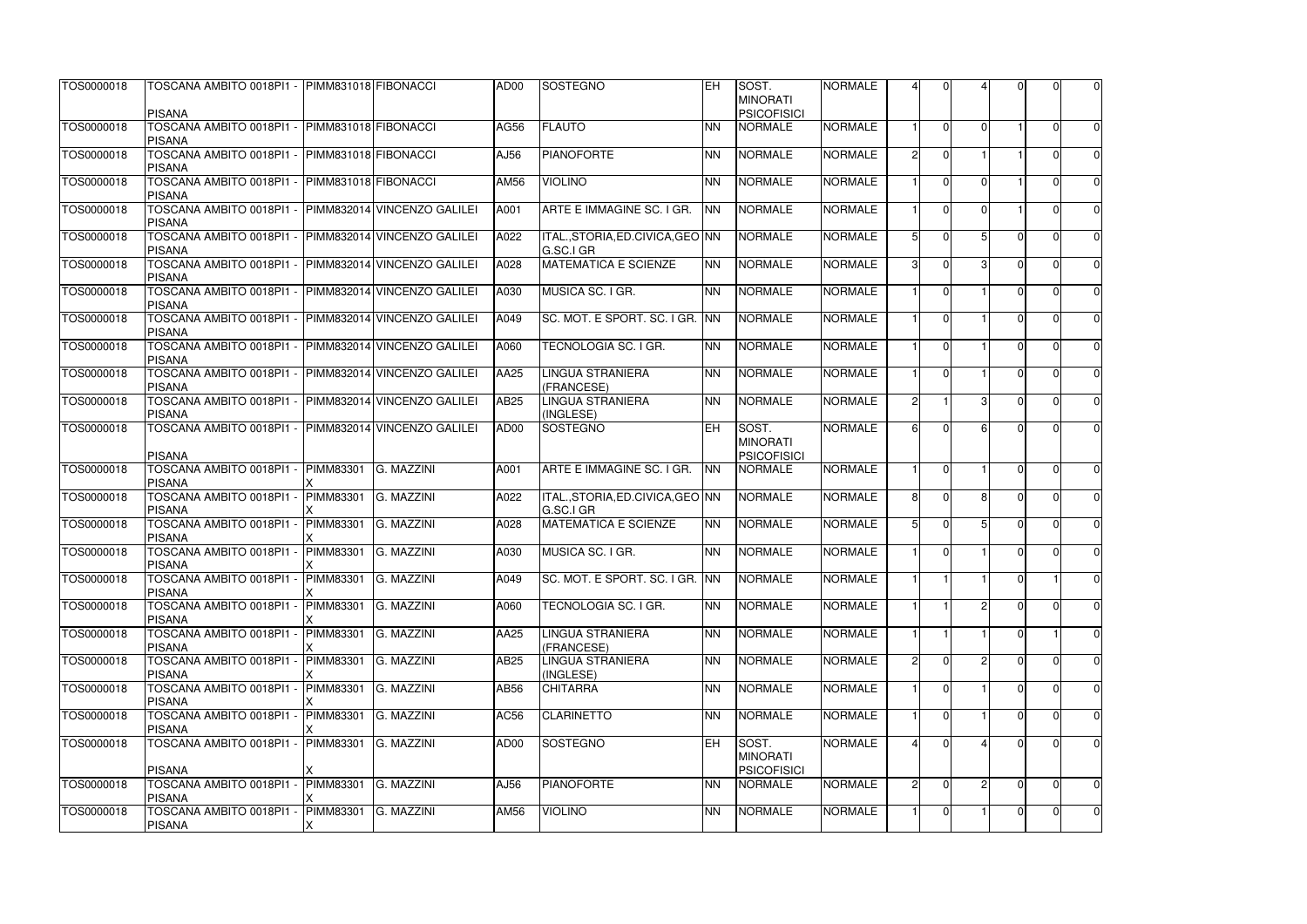| TOS0000018 | TOSCANA AMBITO 0018PI1 -<br><b>PISANA</b>                      | <b>PIMM83401</b>       | <b>G.TONIOLO</b>      | A001             | ARTE E IMMAGINE SC. I GR.                      | <b>NN</b>  | <b>NORMALE</b>                                 | <b>NORMALE</b> |                |                |                |                | O              | $\pmb{0}$   |
|------------|----------------------------------------------------------------|------------------------|-----------------------|------------------|------------------------------------------------|------------|------------------------------------------------|----------------|----------------|----------------|----------------|----------------|----------------|-------------|
| TOS0000018 | TOSCANA AMBITO 0018PI1 -<br><b>PISANA</b>                      | <b>PIMM83401</b>       | <b>G.TONIOLO</b>      | A022             | ITAL., STORIA, ED. CIVICA, GEO NN<br>G.SC.I GR |            | <b>NORMALE</b>                                 | <b>NORMALE</b> | 6              |                |                | ΩI             | $\Omega$       | $\mathbf 0$ |
| TOS0000018 | TOSCANA AMBITO 0018PI1 -<br><b>PISANA</b>                      | PIMM83401              | <b>G.TONIOLO</b>      | A028             | <b>MATEMATICA E SCIENZE</b>                    | <b>NN</b>  | <b>NORMALE</b>                                 | <b>NORMALE</b> |                | $\Omega$       |                | U.             |                | $\mathbf 0$ |
| TOS0000018 | TOSCANA AMBITO 0018PI1 -<br><b>PISANA</b>                      | <b>PIMM83401</b>       | <b>G.TONIOLO</b>      | A030             | MUSICA SC. I GR.                               | <b>NN</b>  | <b>NORMALE</b>                                 | <b>NORMALE</b> | $\mathcal{D}$  | $\Omega$       | $\mathcal{P}$  | U.             |                | $\mathbf 0$ |
| TOS0000018 | TOSCANA AMBITO 0018PI1 -<br><b>PISANA</b>                      | PIMM83401              | <b>G.TONIOLO</b>      | A049             | SC. MOT. E SPORT. SC. I GR. INN                |            | <b>NORMALE</b>                                 | <b>NORMALE</b> |                | $\Omega$       |                | $\cap$         | $\Omega$       | $\mathbf 0$ |
| TOS0000018 | TOSCANA AMBITO 0018PI1 -<br><b>PISANA</b>                      | <b>PIMM83401</b>       | <b>G.TONIOLO</b>      | A060             | TECNOLOGIA SC. I GR.                           | <b>NN</b>  | <b>NORMALE</b>                                 | <b>NORMALE</b> |                | $\Omega$       |                |                |                | $\mathbf 0$ |
| TOS0000018 | TOSCANA AMBITO 0018PI1 -<br><b>PISANA</b>                      | PIMM83401              | <b>G.TONIOLO</b>      | AA25             | <b>LINGUA STRANIERA</b><br>(FRANCESE)          | <b>NN</b>  | <b>NORMALE</b>                                 | <b>NORMALE</b> |                | $\Omega$       |                | n.             |                | $\pmb{0}$   |
| TOS0000018 | TOSCANA AMBITO 0018PI1 -<br><b>PISANA</b>                      | <b>PIMM83401</b>       | <b>G.TONIOLO</b>      | AB25             | LINGUA STRANIERA<br>(INGLESE)                  | <b>NN</b>  | <b>NORMALE</b>                                 | <b>NORMALE</b> | 2              | $\Omega$       | $\overline{2}$ | $\Omega$       | <sup>0</sup>   | $\mathbf 0$ |
| TOS0000018 | TOSCANA AMBITO 0018PI1 -                                       | PIMM83401              | <b>G.TONIOLO</b>      | AD00             | <b>SOSTEGNO</b>                                | <b>EH</b>  | SOST.<br><b>MINORATI</b>                       | <b>NORMALE</b> |                | $\Omega$       | 5 <sup>1</sup> | U              | ∩              | $\mathbf 0$ |
| TOS0000018 | <b>PISANA</b><br>TOSCANA AMBITO 0018PI1 -                      | <b>PIMM83501</b>       | "E.FERMI"             | A001             | ARTE E IMMAGINE SC. I GR.                      | <b>NN</b>  | <b>PSICOFISICI</b><br><b>NORMALE</b>           | <b>NORMALE</b> |                |                | 21             | $\cap$         | ∩              | $\pmb{0}$   |
| TOS0000018 | <b>PISANA</b><br>TOSCANA AMBITO 0018PI1 -                      | <b>PIMM83501</b>       | "E.FERMI"             | A022             | ITAL., STORIA, ED. CIVICA, GEO NN              |            | <b>NORMALE</b>                                 | <b>NORMALE</b> | 10             |                | 11             | $\Omega$       |                | $\mathbf 0$ |
| TOS0000018 | <b>PISANA</b><br>TOSCANA AMBITO 0018PI1 -                      | <b>PIMM83501</b>       | "E.FERMI"             | A028             | G.SC.I GR<br><b>MATEMATICA E SCIENZE</b>       | <b>NN</b>  | <b>NORMALE</b>                                 | <b>NORMALE</b> | 6              | $\Omega$       | 6              |                |                | $\mathbf 0$ |
|            | <b>PISANA</b>                                                  |                        |                       |                  |                                                |            |                                                |                |                |                |                |                |                |             |
| TOS0000018 | TOSCANA AMBITO 0018PI1 -<br><b>PISANA</b>                      | <b>PIMM83501</b>       | "E.FERMI"             | A030             | MUSICA SC. I GR.                               | <b>NN</b>  | <b>NORMALE</b>                                 | <b>NORMALE</b> |                | $\Omega$       |                | n.             |                | $\pmb{0}$   |
| TOS0000018 | TOSCANA AMBITO 0018PI1 -<br><b>PISANA</b>                      | <b>PIMM83501</b>       | "E.FERMI"             | A049             | SC. MOT. E SPORT. SC. I GR. INN                |            | <b>NORMALE</b>                                 | <b>NORMALE</b> |                | $\Omega$       |                | $\Omega$       | $\Omega$       | $\mathbf 0$ |
| TOS0000018 | TOSCANA AMBITO 0018PI1 -<br><b>PISANA</b>                      | <b>PIMM83501</b>       | "E.FERMI"             | A060             | TECNOLOGIA SC. I GR.                           | <b>NN</b>  | <b>NORMALE</b>                                 | <b>NORMALE</b> |                | $\Omega$       |                | ΩI             | $\Omega$       | $\mathbf 0$ |
| TOS0000018 | TOSCANA AMBITO 0018PI1 -<br><b>PISANA</b>                      | <b>PIMM83501</b>       | "E.FERMI"             | AA25             | <b>LINGUA STRANIERA</b><br>(FRANCESE)          | <b>NN</b>  | <b>NORMALE</b>                                 | <b>NORMALE</b> |                | $\Omega$       |                | $\Omega$       | U              | $\pmb{0}$   |
| TOS0000018 | TOSCANA AMBITO 0018PI1 -<br><b>PISANA</b>                      | <b>PIMM83501</b>       | "E.FERMI"             | AB25             | LINGUA STRANIERA<br>(INGLESE)                  | <b>NN</b>  | <b>NORMALE</b>                                 | <b>NORMALE</b> | $\mathcal{B}$  |                | $\Delta$       | $\Omega$       | $\Omega$       | $\mathbf 0$ |
| TOS0000018 | TOSCANA AMBITO 0018PI1 - PIMM83501  "E.FERMI"<br><b>PISANA</b> | G.                     |                       | AD00             | SOSTEGNO                                       | <b>IEH</b> | SOST.<br><b>MINORATI</b><br><b>PSICOFISICI</b> | <b>NORMALE</b> | 5 <sub>l</sub> | $\Omega$       | 5 <sup>1</sup> | $\overline{0}$ | 0I             | $\Omega$    |
| TOS0000018 | TOSCANA AMBITO 0018PI1 -<br><b>PISANA</b>                      | <b>PIMM83501</b>       | "E.FERMI"             | AD <sub>25</sub> | LINGUA STRANIERA<br>(TEDESCO)                  | <b>NN</b>  | <b>NORMALE</b>                                 | <b>NORMALE</b> | $\Omega$       |                |                | $\Omega$       | $\Omega$       | $\mathbf 0$ |
| TOS0000018 | TOSCANA AMBITO 0018PI1 -<br><b>PISANA</b>                      | <b>PIMM83601</b>       | <b>NELSON MANDELA</b> | A001             | ARTE E IMMAGINE SC. I GR.                      | <b>NN</b>  | <b>NORMALE</b>                                 | <b>NORMALE</b> |                |                | $\overline{2}$ | $\Omega$       | $\Omega$       | $\mathbf 0$ |
| TOS0000018 | TOSCANA AMBITO 0018PI1 -<br><b>PISANA</b>                      | <b>PIMM83601</b>       | <b>NELSON MANDELA</b> | A022             | ITAL., STORIA, ED. CIVICA, GEO NN<br>G.SC.I GR |            | <b>NORMALE</b>                                 | <b>NORMALE</b> | <b>q</b>       | $\Omega$       | 9              | $\Omega$       | $\Omega$       | $\mathbf 0$ |
| TOS0000018 | TOSCANA AMBITO 0018PI1 -<br><b>PISANA</b>                      | <b>PIMM83601</b>       | <b>NELSON MANDELA</b> | A028             | <b>MATEMATICA E SCIENZE</b>                    | <b>NN</b>  | <b>NORMALE</b>                                 | <b>NORMALE</b> | 51             |                | 61             | <sup>n</sup>   | <sup>0</sup>   | $\mathbf 0$ |
| TOS0000018 | TOSCANA AMBITO 0018PI1 -<br><b>PISANA</b>                      | <b>PIMM83601</b>       | NELSON MANDELA        | A030             | MUSICA SC. I GR.                               | <b>NN</b>  | <b>NORMALE</b>                                 | <b>NORMALE</b> |                |                | $\overline{2}$ | $\Omega$       |                | $\mathbf 0$ |
| TOS0000018 | TOSCANA AMBITO 0018PI1<br><b>PISANA</b>                        | <b>PIMM83601</b>       | <b>NELSON MANDELA</b> | A049             | SC. MOT. E SPORT. SC. I GR. INN                |            | <b>NORMALE</b>                                 | <b>NORMALE</b> | $\mathcal{P}$  |                | 3              | O.             |                | $\mathbf 0$ |
| TOS0000018 | TOSCANA AMBITO 0018PI1 -<br><b>PISANA</b>                      | <b>PIMM83601</b>       | <b>NELSON MANDELA</b> | A060             | TECNOLOGIA SC. I GR.                           | <b>NN</b>  | <b>NORMALE</b>                                 | <b>NORMALE</b> |                |                | $\overline{2}$ | O.             | <sup>0</sup>   | $\mathbf 0$ |
| TOS0000018 | TOSCANA AMBITO 0018PI1 -<br><b>PISANA</b>                      | <b>PIMM83601</b><br>ΙB | NELSON MANDELA        | AA25             | <b>LINGUA STRANIERA</b><br>(FRANCESE)          | <b>NN</b>  | <b>NORMALE</b>                                 | <b>NORMALE</b> |                | $\overline{0}$ |                | $\Omega$       | $\overline{0}$ | $\mathbf 0$ |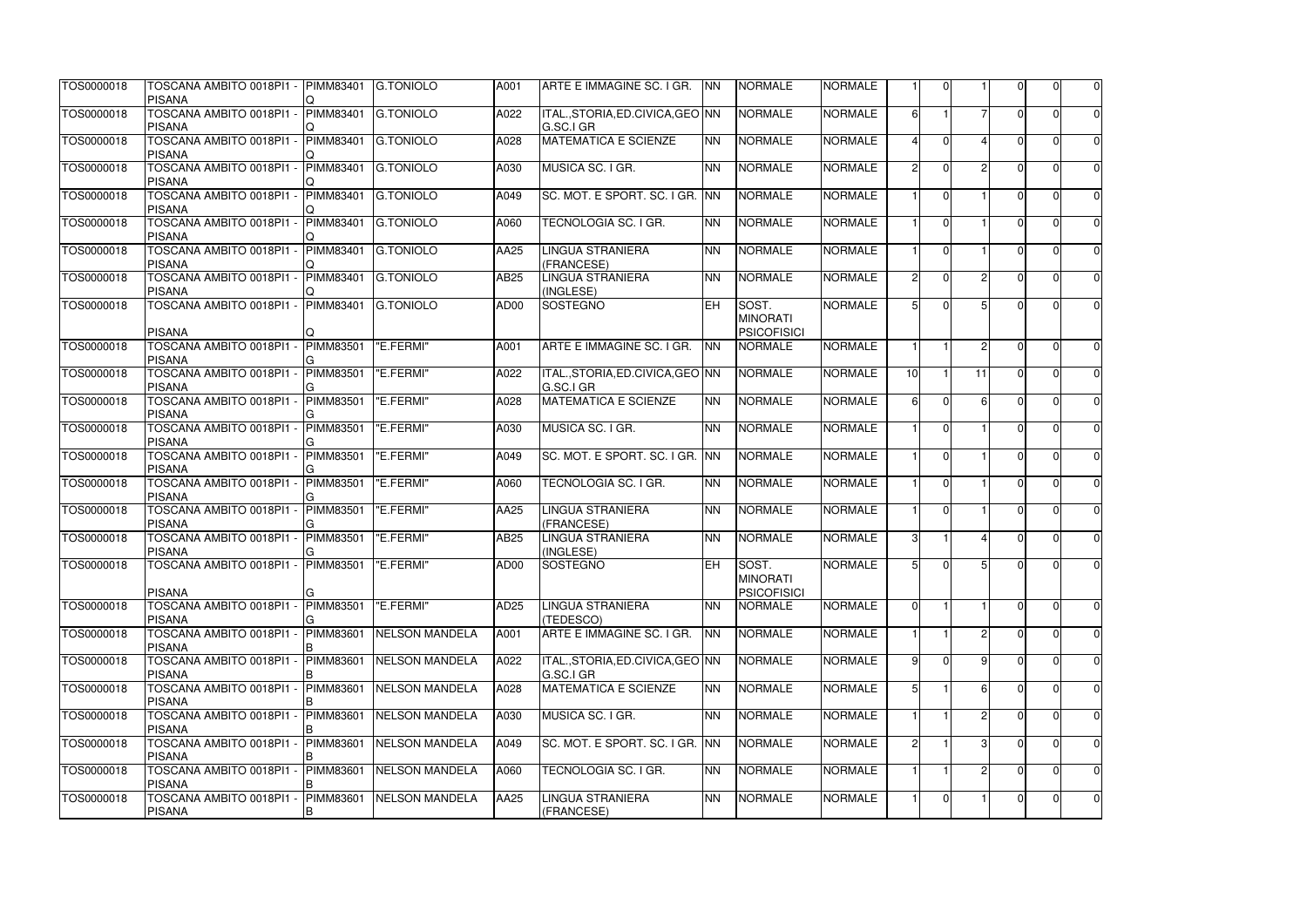| TOS0000018 | TOSCANA AMBITO 0018PI1 -<br><b>PISANA</b>                        | <b>PIMM83601</b> | <b>NELSON MANDELA</b>  | AB25        | <b>LINGUA STRANIERA</b><br>(INGLESE)           | <b>NN</b>  | <b>NORMALE</b>                                 | <b>NORMALE</b> | $\overline{2}$  |                |                 |              | ΩI             | $\overline{0}$ |
|------------|------------------------------------------------------------------|------------------|------------------------|-------------|------------------------------------------------|------------|------------------------------------------------|----------------|-----------------|----------------|-----------------|--------------|----------------|----------------|
| TOS0000018 | TOSCANA AMBITO 0018PI1 -<br><b>PISANA</b>                        | <b>PIMM83601</b> | NELSON MANDELA         | <b>AC25</b> | <b>LINGUA STRANIERA</b><br>(SPAGNOLO)          | <b>NN</b>  | <b>NORMALE</b>                                 | <b>NORMALE</b> | $\Omega$        |                |                 |              | 0              | $\overline{0}$ |
| TOS0000018 | TOSCANA AMBITO 0018PI1 - PIMM83601<br><b>PISANA</b>              |                  | <b>NELSON MANDELA</b>  | AD00        | SOSTEGNO                                       | <b>IEH</b> | SOST.<br><b>MINORATI</b><br><b>PSICOFISICI</b> | <b>NORMALE</b> | $6 \mid$        | $\Omega$       |                 |              | 0              | $\overline{0}$ |
| TOS0000018 | TOSCANA AMBITO 0018PI1 -<br><b>PISANA</b>                        | PIMM83901        | <b>DUCA D' AOSTA</b>   | A001        | ARTE E IMMAGINE SC. I GR.                      | <b>NN</b>  | <b>NORMALE</b>                                 | <b>NORMALE</b> |                 | $\overline{0}$ |                 | <sup>n</sup> | $\Omega$       | $\overline{0}$ |
| TOS0000018 | TOSCANA AMBITO 0018PI1 -<br><b>PISANA</b>                        | PIMM83901        | <b>DUCA D' AOSTA</b>   | A022        | ITAL., STORIA, ED. CIVICA, GEO NN<br>G.SC.I GR |            | <b>NORMALE</b>                                 | <b>NORMALE</b> | $\alpha$        | $\Omega$       | -9              |              | $\Omega$       | $\overline{0}$ |
| TOS0000018 | TOSCANA AMBITO 0018PI1 -<br><b>PISANA</b>                        | PIMM83901        | <b>DUCA D' AOSTA</b>   | A028        | <b>MATEMATICA E SCIENZE</b>                    | <b>NN</b>  | <b>NORMALE</b>                                 | <b>NORMALE</b> |                 | $\Omega$       |                 |              |                | $\overline{0}$ |
| TOS0000018 | TOSCANA AMBITO 0018PI1 -<br><b>PISANA</b>                        | PIMM83901        | <b>DUCA D' AOSTA</b>   | A030        | MUSICA SC. I GR.                               | <b>NN</b>  | <b>NORMALE</b>                                 | <b>NORMALE</b> | $\overline{2}$  |                | 31              |              | 0              | $\overline{0}$ |
| TOS0000018 | TOSCANA AMBITO 0018PI1 -<br><b>PISANA</b>                        | PIMM83901        | <b>DUCA D' AOSTA</b>   | A049        | SC. MOT. E SPORT. SC. I GR. INN                |            | <b>NORMALE</b>                                 | <b>NORMALE</b> |                 |                |                 | ∩            | $\Omega$       | $\overline{0}$ |
| TOS0000018 | TOSCANA AMBITO 0018PI1 -<br><b>PISANA</b>                        | PIMM83901        | <b>DUCA D' AOSTA</b>   | A060        | TECNOLOGIA SC. I GR.                           | <b>NN</b>  | <b>NORMALE</b>                                 | <b>NORMALE</b> |                 |                | っ               |              | O              | $\overline{0}$ |
| TOS0000018 | TOSCANA AMBITO 0018PI1 -<br><b>PISANA</b>                        | <b>PIMM83901</b> | <b>DUCA D' AOSTA</b>   | AA25        | <b>LINGUA STRANIERA</b><br>(FRANCESE)          | <b>NN</b>  | <b>NORMALE</b>                                 | <b>NORMALE</b> |                 |                | $\mathcal{D}$   |              | U              | $\overline{0}$ |
| TOS0000018 | TOSCANA AMBITO 0018PI1 -<br><b>PISANA</b>                        | <b>PIMM83901</b> | <b>DUCA D' AOSTA</b>   | AB25        | <b>LINGUA STRANIERA</b><br>(INGLESE)           | <b>NN</b>  | <b>NORMALE</b>                                 | <b>NORMALE</b> | $\overline{2}$  |                | $\mathcal{B}$   |              | $\Omega$       | $\overline{0}$ |
| TOS0000018 | TOSCANA AMBITO 0018PI1 -<br><b>PISANA</b>                        | <b>PIMM83901</b> | <b>DUCA D' AOSTA</b>   | AD00        | <b>SOSTEGNO</b>                                | <b>EH</b>  | SOST.<br><b>MINORATI</b><br><b>PSICOFISICI</b> | <b>NORMALE</b> |                 | $\Omega$       |                 |              |                | $\overline{0}$ |
| TOS0000018 | TOSCANA AMBITO 0018PI1 -<br><b>PISANA</b>                        |                  | PIMM840013 LUIGI RUSSO | A001        | ARTE E IMMAGINE SC. I GR.                      | <b>NN</b>  | <b>NORMALE</b>                                 | <b>NORMALE</b> | $\overline{2}$  | $\overline{0}$ | 2               |              | O              | $\overline{0}$ |
| TOS0000018 | TOSCANA AMBITO 0018PI1 - PIMM840013 LUIGI RUSSO<br><b>PISANA</b> |                  |                        | A022        | ITAL., STORIA, ED. CIVICA, GEO NN<br>G.SC.I GR |            | <b>NORMALE</b>                                 | <b>NORMALE</b> | 10 <sub>1</sub> | $\overline{0}$ | 10 <sup>1</sup> | $\Omega$     | $\overline{0}$ | $\overline{0}$ |
| TOS0000018 | TOSCANA AMBITO 0018PI1 - PIMM840013 LUIGI RUSSO<br><b>PISANA</b> |                  |                        | A028        | <b>MATEMATICA E SCIENZE</b>                    | <b>NN</b>  | <b>NORMALE</b>                                 | <b>NORMALE</b> | 61              | $\Omega$       | 61              | ∩            | 0              | $\overline{0}$ |
| TOS0000018 | TOSCANA AMBITO 0018PI1 - PIMM840013 LUIGI RUSSO<br><b>PISANA</b> |                  |                        | A030        | MUSICA SC. I GR.                               | <b>NN</b>  | <b>NORMALE</b>                                 | <b>NORMALE</b> | $\mathcal{D}$   | $\Omega$       | $\mathcal{D}$   | ΩI           | $\Omega$       | $\overline{0}$ |
| TOS0000018 | TOSCANA AMBITO 0018PI1 - PIMM840013 LUIGI RUSSO<br><b>PISANA</b> |                  |                        | A049        | SC. MOT. E SPORT. SC. I GR. INN                |            | <b>NORMALE</b>                                 | <b>NORMALE</b> | $\mathbf{3}$    | $\Omega$       |                 |              | $\Omega$       | $\overline{0}$ |
| TOS0000018 | TOSCANA AMBITO 0018PI1 - PIMM840013 LUIGI RUSSO<br><b>PISANA</b> |                  |                        | A060        | TECNOLOGIA SC. I GR.                           | <b>NN</b>  | <b>NORMALE</b>                                 | <b>NORMALE</b> | $\overline{2}$  | $\overline{0}$ |                 |              | $\overline{0}$ | $\overline{0}$ |
| TOS0000018 | TOSCANA AMBITO 0018PI1 -<br><b>PISANA</b>                        |                  | PIMM840013 LUIGI RUSSO | AA25        | <b>LINGUA STRANIERA</b><br>(FRANCESE)          | <b>NN</b>  | <b>NORMALE</b>                                 | <b>NORMALE</b> |                 | $\overline{0}$ |                 |              | 01             | $\overline{0}$ |
| TOS0000018 | TOSCANA AMBITO 0018PI1 -<br><b>PISANA</b>                        |                  | PIMM840013 LUIGI RUSSO | <b>AB25</b> | LINGUA STRANIERA<br>(INGLESE)                  | <b>NN</b>  | <b>NORMALE</b>                                 | <b>NORMALE</b> | $\mathbf{4}$    | $\overline{0}$ |                 |              | $\overline{0}$ | $\overline{0}$ |
| TOS0000018 | TOSCANA AMBITO 0018PI1 -<br><b>PISANA</b>                        |                  | PIMM840013 LUIGI RUSSO | <b>AC25</b> | <b>LINGUA STRANIERA</b><br>(SPAGNOLO)          | <b>NN</b>  | <b>NORMALE</b>                                 | <b>NORMALE</b> |                 | $\Omega$       |                 |              | 0              | $\overline{0}$ |
| TOS0000018 | TOSCANA AMBITO 0018PI1 - PIMM840013 LUIGI RUSSO                  |                  |                        | AD00        | SOSTEGNO                                       | EH         | SOST.<br><b>MINORATI</b>                       | <b>NORMALE</b> |                 | $\Omega$       |                 |              | ΩI             | $\overline{0}$ |
| TOS0000018 | <b>PISANA</b><br>TOSCANA AMBITO 0018PI1 -                        | <b>PIMM84101</b> | <b>G. PASCOLI</b>      | A001        | ARTE E IMMAGINE SC. I GR. INN                  |            | <b>PSICOFISICI</b><br><b>NORMALE</b>           | <b>NORMALE</b> |                 |                |                 |              | $\overline{0}$ | $\overline{0}$ |
| TOS0000018 | <b>PISANA</b><br>TOSCANA AMBITO 0018PI1 -                        | PIMM84101        | <b>G. PASCOLI</b>      | A022        | ITAL.,STORIA,ED.CIVICA,GEO INN                 |            | <b>NORMALE</b>                                 | <b>NORMALE</b> | 9               |                |                 |              |                | $\overline{0}$ |
| TOS0000018 | <b>PISANA</b><br>TOSCANA AMBITO 0018PI1 -                        | PIMM84101        | <b>G. PASCOLI</b>      | A028        | G.SC.I GR<br><b>MATEMATICA E SCIENZE</b>       | <b>NN</b>  | <b>NORMALE</b>                                 | <b>NORMALE</b> | 51              |                | 6               |              | 0              | $\overline{0}$ |
| TOS0000018 | <b>PISANA</b><br>TOSCANA AMBITO 0018PI1 -                        | PIMM84101        | <b>G. PASCOLI</b>      | A030        | MUSICA SC. I GR.                               | <b>NN</b>  | <b>NORMALE</b>                                 | <b>NORMALE</b> | $\overline{2}$  |                |                 | $\Omega$     |                | $\overline{0}$ |
|            | <b>PISANA</b>                                                    | V                |                        |             |                                                |            |                                                |                |                 |                |                 |              |                |                |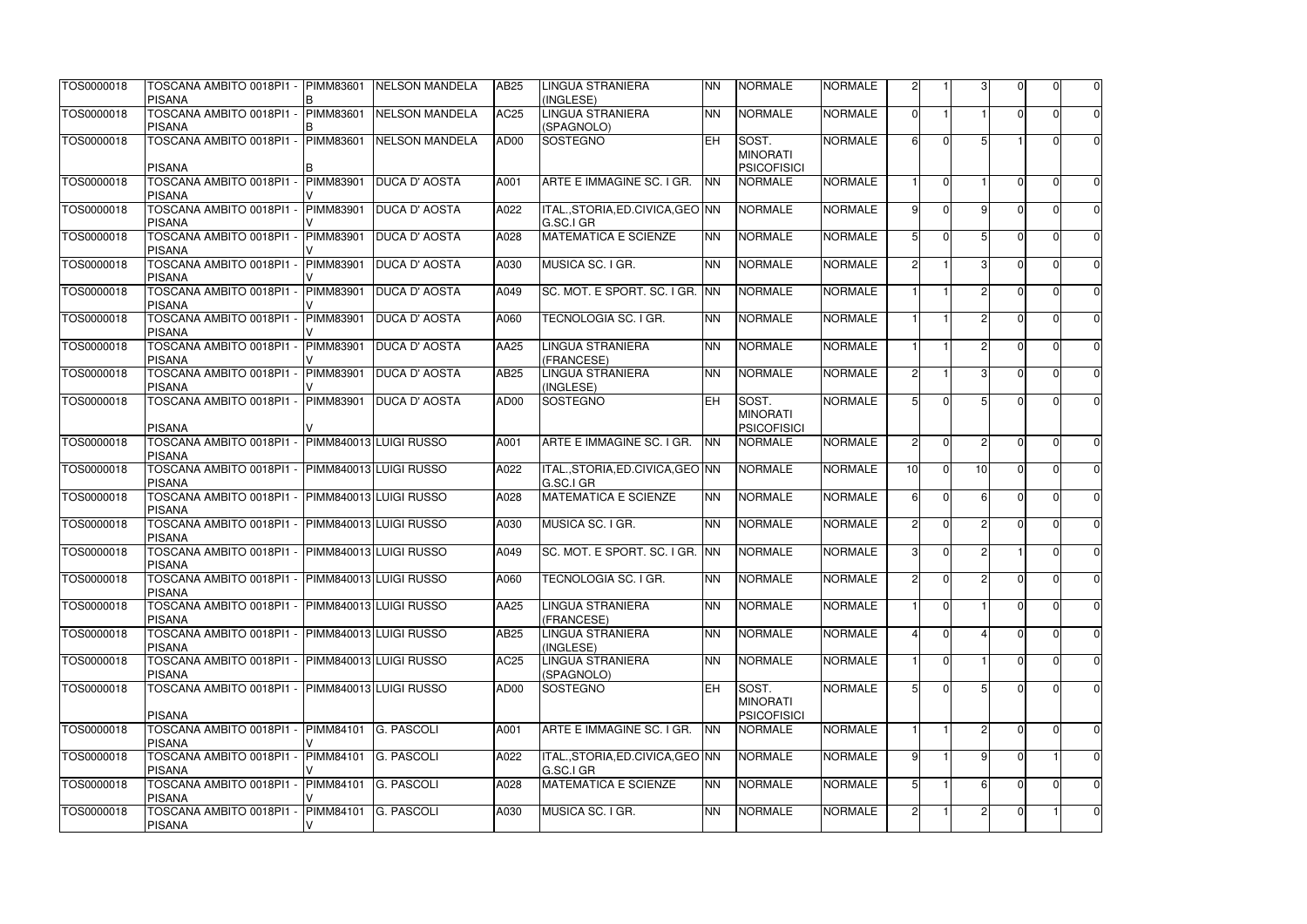| TOS0000018 | TOSCANA AMBITO 0018PI1 -<br>PISANA                                                                            | <b>PIMM84101</b>     | <b>G. PASCOLI</b>                 | A049        | SC. MOT. E SPORT. SC. I GR. INN                |           | <b>NORMALE</b>                                 | <b>NORMALE</b>                             |                |                |                |          | 0              | $\overline{0}$ |
|------------|---------------------------------------------------------------------------------------------------------------|----------------------|-----------------------------------|-------------|------------------------------------------------|-----------|------------------------------------------------|--------------------------------------------|----------------|----------------|----------------|----------|----------------|----------------|
| TOS0000018 | TOSCANA AMBITO 0018PI1 -<br><b>PISANA</b>                                                                     | <b>PIMM84101</b>     | <b>G. PASCOLI</b>                 | A060        | TECNOLOGIA SC. I GR.                           | <b>NN</b> | <b>NORMALE</b>                                 | <b>NORMALE</b>                             |                |                |                |          | $\Omega$       | $\overline{0}$ |
| TOS0000018 | TOSCANA AMBITO 0018PI1 -<br><b>PISANA</b>                                                                     | PIMM84101            | <b>G. PASCOLI</b>                 | AA25        | <b>LINGUA STRANIERA</b><br>(FRANCESE)          | <b>NN</b> | <b>NORMALE</b>                                 | <b>NORMALE</b>                             |                |                |                |          | 0              | $\overline{0}$ |
| TOS0000018 | TOSCANA AMBITO 0018PI1 -<br><b>PISANA</b>                                                                     | PIMM84101            | <b>G. PASCOLI</b>                 | AB25        | <b>LINGUA STRANIERA</b><br>(INGLESE)           | <b>NN</b> | <b>NORMALE</b>                                 | <b>NORMALE</b>                             | 21             |                | з              |          | U              | $\overline{0}$ |
| TOS0000018 | TOSCANA AMBITO 0018PI1 -<br><b>PISANA</b>                                                                     | <b>PIMM84101</b>     | <b>G. PASCOLI</b>                 | AD00        | SOSTEGNO                                       | EH.       | SOST.<br><b>MINORATI</b><br><b>PSICOFISICI</b> | <b>NORMALE</b>                             | $\mathbf{3}$   | $\Omega$       |                |          |                | $\overline{0}$ |
| TOS0000019 | TOSCANA AMBITO 0019PI2 -<br>VALDARNO INFERIORE /<br>VALDERA / VAL DI CECINA                                   | PICT70000C FIBONACCI |                                   | A022        | ITAL., STORIA, ED. CIVICA, GEO XJ<br>G.SC.I GR |           | <b>CORSO PER</b><br>LAVORATORI                 | <b>ISTRUZION</b><br>E PER<br><b>ADULTI</b> |                | $\Omega$       |                |          |                | $\overline{0}$ |
| TOS0000019 | TOSCANA AMBITO 0019PI2 -<br>VALDARNO INFERIORE /<br>VALDERA / VAL DI CECINA                                   | PICT70000C FIBONACCI |                                   | A023        | <b>ITALIANO PER ALLOGLOTTI</b>                 | <b>XJ</b> | <b>CORSO PER</b><br><b>LAVORATORI</b>          | <b>ISTRUZION</b><br>E PER<br><b>ADULTI</b> |                | $\Omega$       |                |          | U              | $\overline{0}$ |
| TOS0000019 | TOSCANA AMBITO 0019PI2 -<br>VALDARNO INFERIORE /<br>VALDERA / VAL DI CECINA                                   | PICT70000C FIBONACCI |                                   | A028        | <b>MATEMATICA E SCIENZE</b>                    | XJ        | CORSO PER<br><b>LAVORATORI</b>                 | <b>ISTRUZION</b><br>E PER<br><b>ADULTI</b> |                | $\Omega$       |                |          | U              | $\overline{0}$ |
| TOS0000019 | TOSCANA AMBITO 0019PI2 -<br>VALDARNO INFERIORE /<br>VALDERA / VAL DI CECINA                                   | PICT70000C FIBONACCI |                                   | A060        | <b>TECNOLOGIA SC. I GR.</b>                    | XJ        | CORSO PER<br><b>LAVORATORI</b>                 | <b>ISTRUZION</b><br>E PER<br><b>ADULTI</b> | $\Omega$       | $\Omega$       | ΩI             |          | U              | $\overline{0}$ |
| TOS0000019 | TOSCANA AMBITO 0019PI2 -<br>VALDARNO INFERIORE /<br>VALDERA / VAL DI CECINA                                   | PICT70000C FIBONACCI |                                   | AA25        | LINGUA STRANIERA<br>(FRANCESE)                 | <u>IX</u> | CORSO PER<br><b>LAVORATORI</b>                 | <b>ISTRUZION</b><br>E PER<br><b>ADULTI</b> | $\Omega$       | $\Omega$       | $\Omega$       |          |                | $\overline{0}$ |
| TOS0000019 | - TOSCANA AMBITO 0019PI2<br>VALDARNO INFERIORE /<br>VALDERA / VAL DI CECINA                                   | PICT70000C FIBONACCI |                                   | AB25        | <b>LINGUA STRANIERA</b><br>(INGLESE)           | XJ        | <b>CORSO PER</b><br><b>LAVORATORI</b>          | <b>ISTRUZION</b><br>E PER<br><b>ADULTI</b> |                | $\Omega$       |                |          | U              | 0              |
| TOS0000019 | TOSCANA AMBITO 0019PI2 -<br>VALDARNO INFERIORE /<br>VALDERA / VAL DI CECINA                                   | PICT70000C FIBONACCI |                                   | <b>AC25</b> | <b>LINGUA STRANIERA</b><br>(SPAGNOLO)          | XJ        | CORSO PER<br><b>LAVORATORI</b>                 | <b>ISTRUZION</b><br>E PER<br><b>ADULTI</b> | $\Omega$       | $\Omega$       | $\Omega$       |          | O              | $\overline{0}$ |
| TOS0000019 | TOSCANA AMBITO 0019PI2 -<br>VALDARNO INFERIORE /<br>VALDERA / VAL DI CECINA                                   | PICT70000C FIBONACCI |                                   | AD25        | LINGUA STRANIERA<br>(TEDESCO)                  | XJ        | CORSO PER<br><b>LAVORATORI</b>                 | <b>ISTRUZION</b><br>E PER<br><b>ADULTI</b> | ΩI             | $\Omega$       | ΩI             |          | U              | $\overline{0}$ |
| TOS0000019 | TOSCANA AMBITO 0019PI2 - PICT701008 ELISABETTA VECCHI A001<br>VALDARNO INFERIORE /<br>VALDERA / VAL DI CECINA |                      |                                   |             | ARTE E IMMAGINE SC. I GR. XJ                   |           | <b>CORSO PER</b><br><b>LAVORATORI</b>          | <b>ISTRUZION</b><br>E PER<br><b>ADULTI</b> | $\overline{2}$ | $\Omega$       | $\overline{2}$ | $\Omega$ | $\overline{0}$ | $\overline{0}$ |
| TOS0000019 | TOSCANA AMBITO 0019PI2 -<br>VALDARNO INFERIORE /<br>VALDERA / VAL DI CECINA                                   |                      | PICT701008 ELISABETTA VECCHI A022 |             | ITAL., STORIA, ED. CIVICA, GEO XJ<br>G.SC.I GR |           | <b>CORSO PER</b><br><b>LAVORATORI</b>          | <b>ISTRUZION</b><br>E PER<br><b>ADULTI</b> |                | $\overline{0}$ |                |          | $\Omega$       | $\overline{0}$ |
| TOS0000019 | TOSCANA AMBITO 0019PI2 -<br>VALDARNO INFERIORE /<br>VALDERA / VAL DI CECINA                                   |                      | PICT701008 ELISABETTA VECCHI A023 |             | <b>ITALIANO PER ALLOGLOTTI</b>                 | <b>XJ</b> | CORSO PER<br><b>LAVORATORI</b>                 | <b>ISTRUZION</b><br>E PER<br><b>ADULTI</b> | $\Omega$       | $\Omega$       | $\Omega$       |          | 0              | $\overline{0}$ |
| TOS0000019 | TOSCANA AMBITO 0019PI2 -<br>VALDARNO INFERIORE /<br>VALDERA / VAL DI CECINA                                   |                      | PICT701008 ELISABETTA VECCHI A028 |             | <b>MATEMATICA E SCIENZE</b>                    | XJ        | CORSO PER<br><b>LAVORATORI</b>                 | <b>ISTRUZION</b><br>E PER<br><b>ADULTI</b> |                | $\Omega$       |                |          | U              | $\overline{0}$ |
| TOS0000019 | TOSCANA AMBITO 0019PI2 -<br>VALDARNO INFERIORE /<br>VALDERA / VAL DI CECINA                                   |                      | PICT701008 ELISABETTA VECCHI A030 |             | MUSICA SC. I GR.                               | XJ        | <b>CORSO PER</b><br><b>LAVORATORI</b>          | <b>ISTRUZION</b><br>E PER<br><b>ADULTI</b> |                | $\Omega$       |                |          | 0              | $\overline{0}$ |
| TOS0000019 | TOSCANA AMBITO 0019PI2 -<br>VALDARNO INFERIORE /<br>VALDERA / VAL DI CECINA                                   |                      | PICT701008 ELISABETTA VECCHI A060 |             | TECNOLOGIA SC. I GR.                           | XJ        | <b>CORSO PER</b><br>LAVORATORI                 | <b>ISTRUZION</b><br>E PER<br><b>ADULTI</b> | $\overline{0}$ | $\overline{0}$ | $\Omega$       |          | ΩI             | $\overline{0}$ |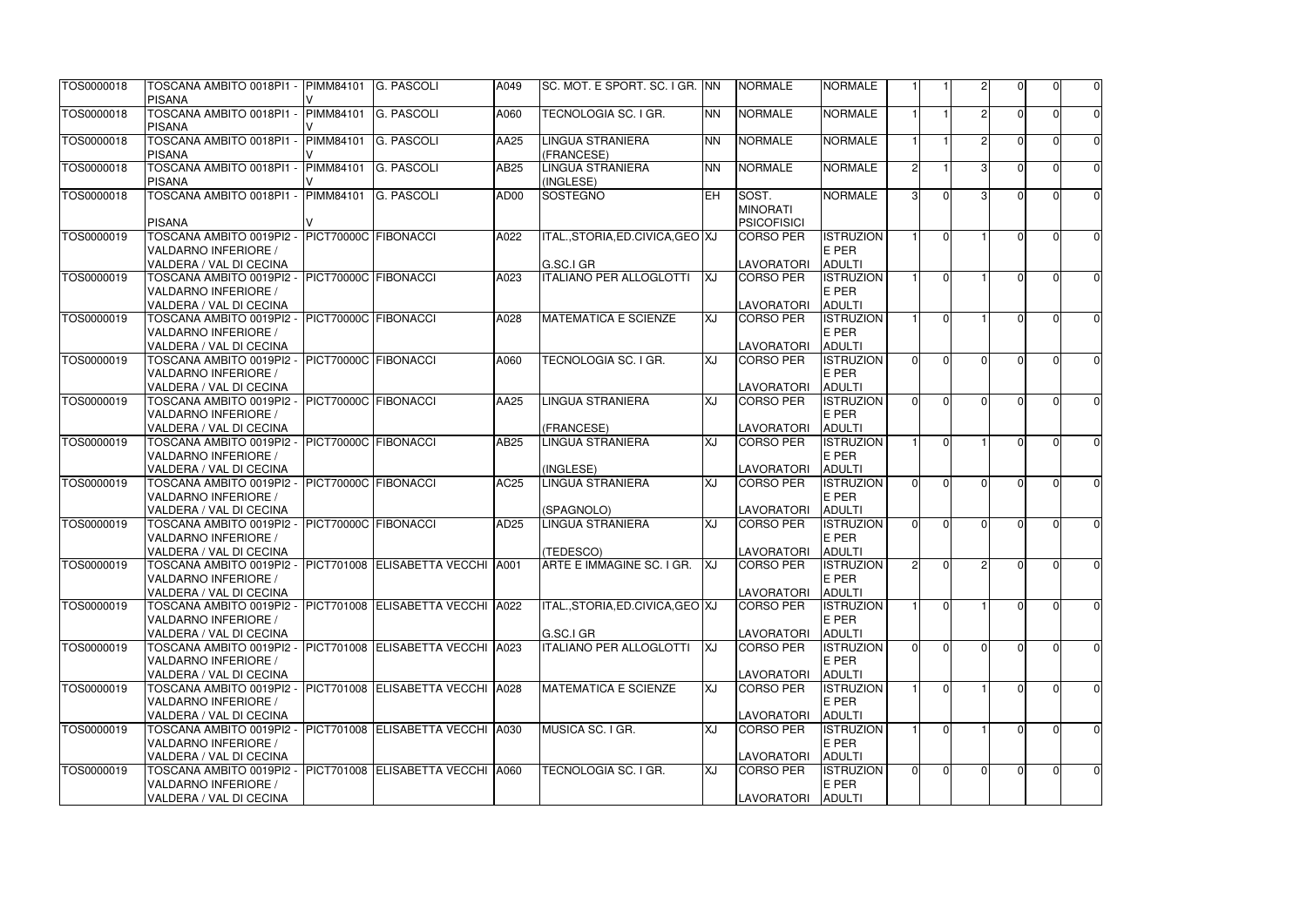| TOS0000019 | TOSCANA AMBITO 0019PI2 -  PICT701008  ELISABETTA VECCHI  AA25                      |                   |                                          |                  | <b>LINGUA STRANIERA</b>        | <b>XJ</b> | <b>CORSO PER</b>        | <b>ISTRUZION</b>                  | $\Omega$       | $\Omega$       | $\Omega$ | U              | $\overline{0}$ |
|------------|------------------------------------------------------------------------------------|-------------------|------------------------------------------|------------------|--------------------------------|-----------|-------------------------|-----------------------------------|----------------|----------------|----------|----------------|----------------|
|            | <b>VALDARNO INFERIORE /</b>                                                        |                   |                                          |                  |                                |           |                         | E PER                             |                |                |          |                |                |
|            | VALDERA / VAL DI CECINA                                                            |                   |                                          |                  | (FRANCESE)                     |           | LAVORATORI              | <b>ADULTI</b>                     |                |                | 2        |                |                |
| TOS0000019 | TOSCANA AMBITO 0019PI2 - PICT701008 ELISABETTA VECCHI AB25<br>VALDARNO INFERIORE / |                   |                                          |                  | <b>LINGUA STRANIERA</b>        | XJ        | <b>CORSO PER</b>        | <b>ISTRUZION</b><br>E PER         | $\overline{2}$ | $\Omega$       |          | 0              | $\overline{0}$ |
|            | VALDERA / VAL DI CECINA                                                            |                   |                                          |                  | (INGLESE)                      |           | LAVORATORI              | <b>ADULTI</b>                     |                |                |          |                |                |
| TOS0000019 | TOSCANA AMBITO 0019PI2 - PICT701008 ELISABETTA VECCHI AC25                         |                   |                                          |                  | <b>LINGUA STRANIERA</b>        | XJ        | <b>CORSO PER</b>        | <b>ISTRUZION</b>                  | $\Omega$       | $\Omega$       | ΩI       | U              | $\overline{0}$ |
|            | <b>VALDARNO INFERIORE /</b>                                                        |                   |                                          |                  |                                |           |                         | E PER                             |                |                |          |                |                |
|            | VALDERA / VAL DI CECINA                                                            |                   |                                          |                  | (SPAGNOLO)                     |           | LAVORATORI              | <b>ADULTI</b>                     |                |                |          |                |                |
| TOS0000019 | TOSCANA AMBITO 0019PI2 - PICT701008 ELISABETTA VECCHI AD25                         |                   |                                          |                  | <b>LINGUA STRANIERA</b>        | XJ        | <b>CORSO PER</b>        | <b>ISTRUZION</b>                  | $\Omega$       | $\Omega$       | $\Omega$ |                | $\overline{0}$ |
|            | VALDARNO INFERIORE /                                                               |                   |                                          |                  |                                |           |                         | E PER                             |                |                |          |                |                |
|            | VALDERA / VAL DI CECINA                                                            |                   |                                          |                  | (TEDESCO)                      |           | <b>LAVORATORI</b>       | <b>ADULTI</b>                     |                |                |          |                |                |
| TOS0000019 | TOSCANA AMBITO 0019PI2 - PICT702004                                                |                   | <b>JACOPO DA</b>                         | A022             | ITAL.,STORIA,ED.CIVICA,GEO XJ  |           | <b>CORSO PER</b>        | <b>ISTRUZION</b>                  |                | $\Omega$       |          | U              | $\overline{0}$ |
|            | <b>VALDARNO INFERIORE /</b>                                                        |                   |                                          |                  |                                |           |                         | E PER                             |                |                |          |                |                |
|            | VALDERA / VAL DI CECINA                                                            |                   | <b>VOLTERRA</b>                          |                  | G.SC.I GR                      |           | <b>LAVORATORI</b>       | <b>ADULTI</b>                     |                |                |          |                |                |
| TOS0000019 | TOSCANA AMBITO 0019PI2 - PICT702004                                                |                   | <b>JACOPO DA</b>                         | A023             | <b>ITALIANO PER ALLOGLOTTI</b> | <b>XJ</b> | <b>CORSO PER</b>        | <b>ISTRUZION</b>                  | $\Omega$       | $\Omega$       | $\Omega$ | O              | $\overline{0}$ |
|            | <b>VALDARNO INFERIORE /</b>                                                        |                   |                                          |                  |                                |           |                         | E PER                             |                |                |          |                |                |
|            | VALDERA / VAL DI CECINA                                                            |                   | <b>VOLTERRA</b>                          |                  |                                |           | <b>LAVORATORI</b>       | <b>ADULTI</b>                     |                |                |          |                |                |
| TOS0000019 | TOSCANA AMBITO 0019PI2 - PICT702004                                                |                   | JACOPO DA                                | A028             | <b>MATEMATICA E SCIENZE</b>    | <b>XJ</b> | <b>CORSO PER</b>        | <b>ISTRUZION</b>                  |                | $\Omega$       |          | U              | $\overline{0}$ |
|            | <b>VALDARNO INFERIORE /</b>                                                        |                   |                                          |                  |                                |           |                         | E PER                             |                |                |          |                |                |
|            | VALDERA / VAL DI CECINA                                                            |                   | <b>VOLTERRA</b>                          |                  |                                |           | <b>LAVORATORI</b>       | <b>ADULTI</b>                     |                |                |          |                |                |
| TOS0000019 | TOSCANA AMBITO 0019PI2 - PICT702004                                                |                   | <b>JACOPO DA</b>                         | A060             | TECNOLOGIA SC. I GR.           | XJ        | <b>CORSO PER</b>        | <b>ISTRUZION</b>                  | $\Omega$       | $\Omega$       | $\Omega$ |                | $\overline{0}$ |
|            | <b>VALDARNO INFERIORE /</b><br>VALDERA / VAL DI CECINA                             |                   | <b>VOLTERRA</b>                          |                  |                                |           | <b>LAVORATORI</b>       | E PER<br><b>ADULTI</b>            |                |                |          |                |                |
| TOS0000019 | TOSCANA AMBITO 0019PI2 - PICT702004                                                |                   | <b>JACOPO DA</b>                         | AA25             | <b>LINGUA STRANIERA</b>        | XJ        | <b>CORSO PER</b>        | <b>ISTRUZION</b>                  | ΩI             | $\Omega$       | $\Omega$ |                |                |
|            | <b>VALDARNO INFERIORE /</b>                                                        |                   |                                          |                  |                                |           |                         | E PER                             |                |                |          |                | $\overline{0}$ |
|            | VALDERA / VAL DI CECINA                                                            |                   | <b>VOLTERRA</b>                          |                  | (FRANCESE)                     |           | <b>LAVORATORI</b>       | <b>ADULTI</b>                     |                |                |          |                |                |
| TOS0000019 | TOSCANA AMBITO 0019PI2 - PICT702004                                                |                   | <b>JACOPO DA</b>                         | AB25             | <b>LINGUA STRANIERA</b>        | <b>XJ</b> | <b>CORSO PER</b>        | <b>ISTRUZION</b>                  | ΩI             | $\Omega$       | $\Omega$ | O              | $\overline{0}$ |
|            | VALDARNO INFERIORE /                                                               |                   |                                          |                  |                                |           |                         | E PER                             |                |                |          |                |                |
|            | VALDERA / VAL DI CECINA                                                            |                   | <b>VOLTERRA</b>                          |                  | (INGLESE)                      |           | <b>LAVORATORI</b>       | <b>ADULTI</b>                     |                |                |          |                |                |
| TOS0000019 | TOSCANA AMBITO 0019PI2 - PICT702004                                                |                   | <b>JACOPO DA</b>                         | <b>AC25</b>      | <b>LINGUA STRANIERA</b>        | ΓX        | <b>CORSO PER</b>        | <b>ISTRUZION</b>                  | $\Omega$       | $\Omega$       | ΩI       | U              | $\overline{0}$ |
|            | VALDARNO INFERIORE /                                                               |                   |                                          |                  |                                |           |                         | E PER                             |                |                |          |                |                |
|            | VALDERA / VAL DI CECINA                                                            |                   | <b>VOLTERRA</b>                          |                  | (SPAGNOLO)                     |           | <b>LAVORATORI</b>       | <b>ADULTI</b>                     |                |                |          |                |                |
| TOS0000019 | TOSCANA AMBITO 0019PI2 - PICT702004                                                |                   | <b>JACOPO DA</b>                         | AD <sub>25</sub> | <b>LINGUA STRANIERA</b>        | XJ        | <b>CORSO PER</b>        | <b>ISTRUZION</b>                  | $\Omega$       | $\Omega$       | $\Omega$ | $\Omega$       | $\overline{0}$ |
|            | VALDARNO INFERIORE /                                                               |                   |                                          |                  |                                |           |                         | E PER                             |                |                |          |                |                |
|            | VALDERA / VAL DI CECINA                                                            |                   | <b>VOLTERRA</b>                          |                  | (TEDESCO)                      |           | LAVORATORI ADULTI       |                                   |                |                |          |                |                |
| TOS0000019 | TOSCANA AMBITO 0019PI2 - PICT70300X MICHELANGELO                                   |                   |                                          | A022             | ITAL.,STORIA,ED.CIVICA,GEO XJ  |           | <b>CORSO PER</b>        | <b>ISTRUZION</b>                  |                | $\overline{0}$ |          | $\Omega$       | $\overline{0}$ |
|            | <b>VALDARNO INFERIORE /</b>                                                        |                   |                                          |                  |                                |           |                         | E PER                             |                |                |          |                |                |
|            | VALDERA / VAL DI CECINA                                                            |                   | <b>BUONARROTI</b>                        |                  | G.SC.I GR                      |           | <b>LAVORATORI</b>       | <b>ADULTI</b>                     |                |                |          |                |                |
| TOS0000019 | TOSCANA AMBITO 0019PI2 - PICT70300X                                                |                   | <b>MICHELANGELO</b>                      | A023             | <b>ITALIANO PER ALLOGLOTTI</b> | <b>XJ</b> | <b>CORSO PER</b>        | <b>ISTRUZION</b>                  |                | $\overline{0}$ | $\Omega$ | $\overline{0}$ | $\overline{0}$ |
|            | <b>VALDARNO INFERIORE /</b>                                                        |                   |                                          |                  |                                |           |                         | E PER                             |                |                |          |                |                |
| TOS0000019 | VALDERA / VAL DI CECINA<br>TOSCANA AMBITO 0019PI2 - PICT70300X                     |                   | <b>BUONARROTI</b><br><b>MICHELANGELO</b> | A028             | <b>MATEMATICA E SCIENZE</b>    | <b>TX</b> | LAVORATORI<br>CORSO PER | <b>ADULTI</b><br><b>ISTRUZION</b> |                | $\Omega$       | $\Omega$ | 0              |                |
|            | VALDARNO INFERIORE /                                                               |                   |                                          |                  |                                |           |                         | E PER                             |                |                |          |                | $\overline{0}$ |
|            | VALDERA / VAL DI CECINA                                                            |                   | <b>BUONARROTI</b>                        |                  |                                |           | <b>LAVORATORI</b>       | <b>ADULTI</b>                     |                |                |          |                |                |
| TOS0000019 | TOSCANA AMBITO 0019PI2 - PICT70300X                                                |                   | MICHELANGELO                             | A060             | TECNOLOGIA SC. I GR.           | XJ        | <b>CORSO PER</b>        | <b>ISTRUZION</b>                  | $\Omega$       | $\Omega$       | $\Omega$ | O              | $\overline{0}$ |
|            | VALDARNO INFERIORE /                                                               |                   |                                          |                  |                                |           |                         | E PER                             |                |                |          |                |                |
|            | VALDERA / VAL DI CECINA                                                            |                   | <b>BUONARROTI</b>                        |                  |                                |           | <b>LAVORATORI</b>       | <b>ADULTI</b>                     |                |                |          |                |                |
| TOS0000019 | TOSCANA AMBITO 0019PI2 -                                                           | <b>PICT70300X</b> | MICHELANGELO                             | AA25             | <b>LINGUA STRANIERA</b>        | XJ        | <b>CORSO PER</b>        | <b>ISTRUZION</b>                  | $\Omega$       | $\Omega$       | $\Omega$ |                | $\overline{0}$ |
|            | <b>VALDARNO INFERIORE /</b>                                                        |                   |                                          |                  |                                |           |                         | E PER                             |                |                |          |                |                |
|            | VALDERA / VAL DI CECINA                                                            |                   | <b>BUONARROTI</b>                        |                  | (FRANCESE)                     |           | <b>LAVORATORI</b>       | <b>ADULTI</b>                     |                |                |          |                |                |
| TOS0000019 | TOSCANA AMBITO 0019PI2 - PICT70300X                                                |                   | <b>MICHELANGELO</b>                      | AB25             | <b>LINGUA STRANIERA</b>        | XJ        | <b>CORSO PER</b>        | <b>ISTRUZION</b>                  | 0I             | $\overline{0}$ | $\Omega$ | $\overline{0}$ | $\overline{0}$ |
|            | VALDARNO INFERIORE /                                                               |                   |                                          |                  |                                |           |                         | E PER                             |                |                |          |                |                |
|            | VALDERA / VAL DI CECINA                                                            |                   | <b>BUONARROTI</b>                        |                  | (INGLESE)                      |           | <b>LAVORATORI</b>       | <b>ADULTI</b>                     |                |                |          |                |                |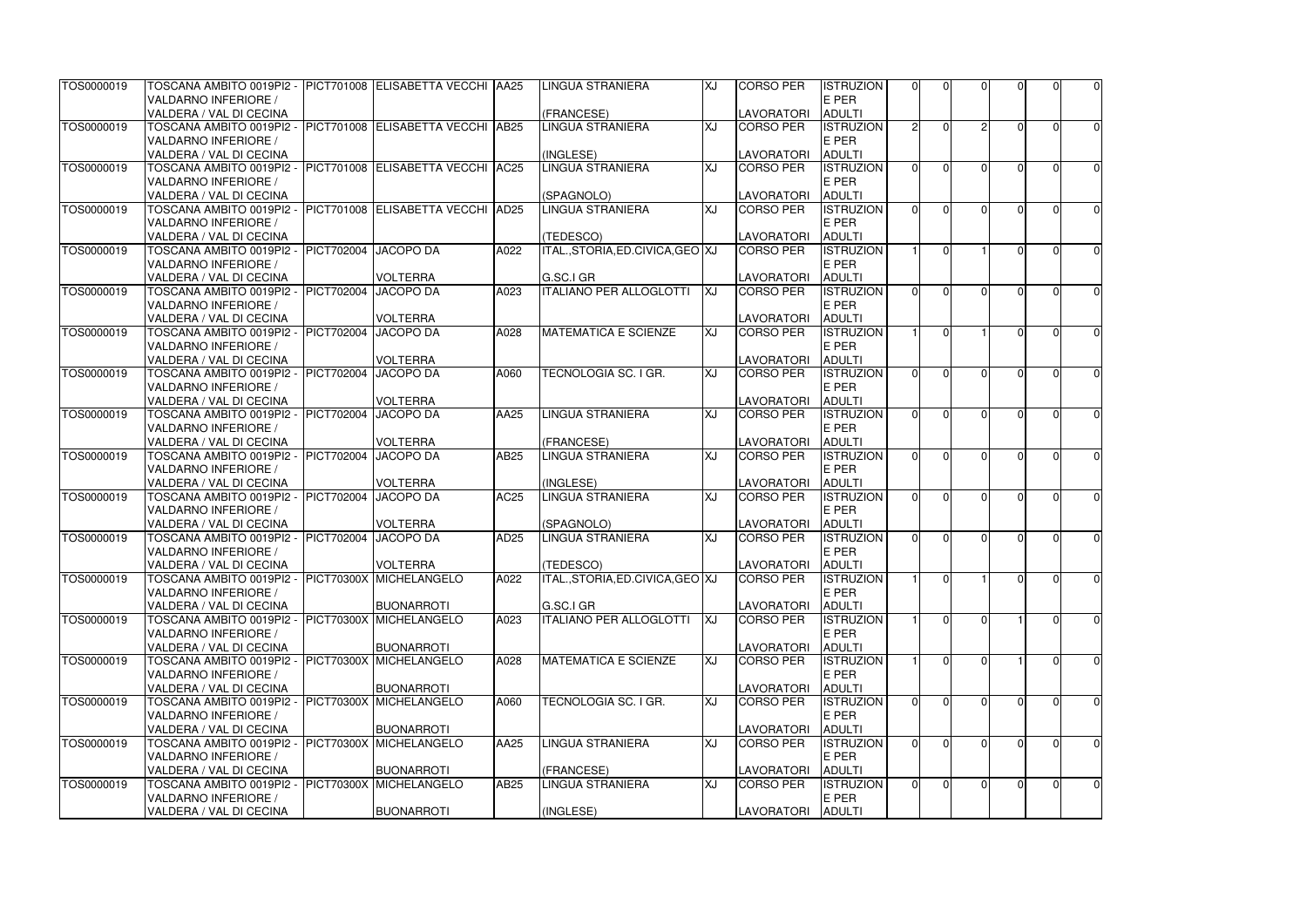| TOS0000019 | TOSCANA AMBITO 0019PI2 - PICT70300X MICHELANGELO |                         |                        | <b>AC25</b>      | <b>LINGUA STRANIERA</b>           | <b>XJ</b> | <b>CORSO PER</b>   | <b>ISTRUZION</b> | $\Omega$           | $\Omega$       | $\Omega$     |          | U              | $\overline{0}$ |
|------------|--------------------------------------------------|-------------------------|------------------------|------------------|-----------------------------------|-----------|--------------------|------------------|--------------------|----------------|--------------|----------|----------------|----------------|
|            | <b>VALDARNO INFERIORE /</b>                      |                         |                        |                  |                                   |           |                    | E PER            |                    |                |              |          |                |                |
|            | VALDERA / VAL DI CECINA                          |                         | BUONARROTI             |                  | (SPAGNOLO)                        |           | <b>LAVORATORI</b>  | <b>ADULTI</b>    |                    |                |              |          |                |                |
| TOS0000019 | TOSCANA AMBITO 0019PI2 - PICT70300X MICHELANGELO |                         |                        | AD <sub>25</sub> | <b>LINGUA STRANIERA</b>           | <b>TX</b> | <b>CORSO PER</b>   | <b>ISTRUZION</b> | $\Omega$           | $\Omega$       | $\Omega$     |          | 0              | $\overline{0}$ |
|            | VALDARNO INFERIORE /                             |                         |                        |                  |                                   |           |                    | E PER            |                    |                |              |          |                |                |
|            | VALDERA / VAL DI CECINA                          |                         | <b>BUONARROTI</b>      |                  | (TEDESCO)                         |           | LAVORATORI         | <b>ADULTI</b>    |                    |                |              |          |                |                |
| TOS0000019 | TOSCANA AMBITO 0019PI2 - PIMM810028 "C.BANTI"    |                         |                        | A001             | ARTE E IMMAGINE SC. I GR.         | <b>NN</b> | <b>NORMALE</b>     | <b>NORMALE</b>   | 31                 | $\Omega$       |              |          | U              | $\overline{0}$ |
|            | <b>VALDARNO INFERIORE /</b>                      |                         |                        |                  |                                   |           |                    |                  |                    |                |              |          |                |                |
|            | VALDERA / VAL DI CECINA                          |                         |                        |                  |                                   |           |                    |                  |                    |                |              |          |                |                |
| TOS0000019 | TOSCANA AMBITO 0019PI2 - PIMM810028 "C.BANTI"    |                         |                        | A022             | ITAL., STORIA, ED. CIVICA, GEO NN |           | <b>NORMALE</b>     | <b>NORMALE</b>   | 11                 | $\Omega$       | ΩI           |          |                | $\overline{0}$ |
|            | VALDARNO INFERIORE /                             |                         |                        |                  |                                   |           |                    |                  |                    |                |              |          |                |                |
|            | VALDERA / VAL DI CECINA                          |                         |                        |                  | G.SC.I GR                         |           |                    |                  |                    |                |              |          |                |                |
| TOS0000019 | TOSCANA AMBITO 0019PI2 -                         | PIMM810028 "C.BANTI"    |                        | A028             | <b>MATEMATICA E SCIENZE</b>       | <b>NN</b> | <b>NORMALE</b>     | <b>NORMALE</b>   | 61                 |                |              |          |                | $\overline{0}$ |
|            | <b>VALDARNO INFERIORE /</b>                      |                         |                        |                  |                                   |           |                    |                  |                    |                |              |          |                |                |
|            | VALDERA / VAL DI CECINA                          |                         |                        |                  |                                   |           |                    |                  |                    |                |              |          |                |                |
| TOS0000019 | TOSCANA AMBITO 0019PI2 - PIMM810028   "C.BANTI"  |                         |                        | A030             | MUSICA SC. I GR.                  | <b>NN</b> | <b>NORMALE</b>     | <b>NORMALE</b>   | 31                 | $\Omega$       | $\mathbf{B}$ |          | O              | $\overline{0}$ |
|            | <b>VALDARNO INFERIORE /</b>                      |                         |                        |                  |                                   |           |                    |                  |                    |                |              |          |                |                |
|            | VALDERA / VAL DI CECINA                          |                         |                        |                  |                                   |           |                    |                  |                    |                |              |          |                |                |
| TOS0000019 | TOSCANA AMBITO 0019PI2 - PIMM810028   "C.BANTI"  |                         |                        | A049             | SC. MOT. E SPORT. SC. I GR. INN   |           | <b>NORMALE</b>     | <b>NORMALE</b>   | $\mathcal{P}$      | $\Omega$       | $\circ$      |          | U              | $\overline{0}$ |
|            | <b>VALDARNO INFERIORE /</b>                      |                         |                        |                  |                                   |           |                    |                  |                    |                |              |          |                |                |
|            | VALDERA / VAL DI CECINA                          |                         |                        |                  |                                   |           |                    |                  |                    |                |              |          |                |                |
| TOS0000019 | TOSCANA AMBITO 0019PI2 - PIMM810028 "C.BANTI"    |                         |                        | A060             | TECNOLOGIA SC. I GR.              | <b>NN</b> | <b>NORMALE</b>     | <b>NORMALE</b>   | $\mathcal{P}$      |                | o            |          |                | $\overline{0}$ |
|            | <b>VALDARNO INFERIORE /</b>                      |                         |                        |                  |                                   |           |                    |                  |                    |                |              |          |                |                |
|            | VALDERA / VAL DI CECINA                          |                         |                        |                  |                                   |           |                    |                  |                    |                |              |          |                |                |
| TOS0000019 | TOSCANA AMBITO 0019PI2 -                         | PIMM810028   "C. BANTI" |                        | AA25             | <b>LINGUA STRANIERA</b>           | <b>NN</b> | <b>NORMALE</b>     | <b>NORMALE</b>   | 21                 | $\Omega$       |              |          | U              | $\overline{0}$ |
|            | <b>VALDARNO INFERIORE /</b>                      |                         |                        |                  |                                   |           |                    |                  |                    |                |              |          |                |                |
|            | VALDERA / VAL DI CECINA                          |                         |                        |                  | (FRANCESE)                        |           |                    |                  |                    |                |              |          |                |                |
| TOS0000019 | TOSCANA AMBITO 0019PI2 - PIMM810028 l''C.BANTI'' |                         |                        | AB25             | <b>LINGUA STRANIERA</b>           | <b>NN</b> | <b>NORMALE</b>     | <b>NORMALE</b>   | 31                 | $\Omega$       |              |          | O              | $\overline{0}$ |
|            | VALDARNO INFERIORE /                             |                         |                        |                  |                                   |           |                    |                  |                    |                |              |          |                |                |
|            | VALDERA / VAL DI CECINA                          |                         |                        |                  | (INGLESE)                         |           |                    |                  |                    |                |              |          |                |                |
| TOS0000019 | TOSCANA AMBITO 0019PI2 -  PIMM810028 "C.BANTI"   |                         |                        | AD00             | SOSTEGNO                          | EH        | <b>SOST.</b>       | <b>NORMALE</b>   |                    | $\Omega$       |              |          | U              | $\overline{0}$ |
|            | <b>VALDARNO INFERIORE /</b>                      |                         |                        |                  |                                   |           | <b>MINORATI</b>    |                  |                    |                |              |          |                |                |
|            | VALDERA / VAL DI CECINA                          |                         |                        |                  |                                   |           | <b>PSICOFISICI</b> |                  |                    |                |              |          |                |                |
| TOS0000019 | TOSCANA AMBITO 0019PI2 - PIMM81301               |                         | FRA DOMENICO DA        | A001             | ARTE E IMMAGINE SC. I GR.         | <b>NN</b> | <b>NORMALE</b>     | <b>NORMALE</b>   |                    | $\Omega$       |              |          | $\Omega$       | 0              |
|            | VALDARNO INFERIORE /                             |                         |                        |                  |                                   |           |                    |                  |                    |                |              |          |                |                |
|            | VALDERA / VAL DI CECINA                          | IP.                     | PECCIOLI               |                  |                                   |           |                    |                  |                    |                |              |          |                |                |
| TOS0000019 | TOSCANA AMBITO 0019PI2 -                         | <b>PIMM81301</b>        | FRA DOMENICO DA        | A022             | ITAL., STORIA, ED. CIVICA, GEO NN |           | <b>NORMALE</b>     | <b>NORMALE</b>   |                    | $\overline{0}$ |              |          | $\Omega$       | $\overline{0}$ |
|            | <b>VALDARNO INFERIORE /</b>                      |                         |                        |                  |                                   |           |                    |                  |                    |                |              |          |                |                |
|            | VALDERA / VAL DI CECINA                          |                         | <b>PECCIOLI</b>        |                  | G.SC.I GR                         |           |                    |                  |                    |                |              |          |                |                |
| TOS0000019 | TOSCANA AMBITO 0019PI2 -                         | <b>PIMM81301</b>        | FRA DOMENICO DA        | A028             | <b>MATEMATICA E SCIENZE</b>       | <b>NN</b> | NORMALE            | <b>NORMALE</b>   | $\mathbf{\Lambda}$ | $\overline{0}$ |              |          | $\overline{0}$ | $\overline{0}$ |
|            | <b>VALDARNO INFERIORE /</b>                      |                         |                        |                  |                                   |           |                    |                  |                    |                |              |          |                |                |
|            | VALDERA / VAL DI CECINA                          |                         | <b>PECCIOLI</b>        |                  |                                   |           |                    |                  |                    |                |              |          |                |                |
| TOS0000019 | TOSCANA AMBITO 0019PI2 -                         | PIMM81301               | FRA DOMENICO DA        | A030             | MUSICA SC. I GR.                  | <b>NN</b> | NORMALE            | <b>NORMALE</b>   |                    | $\Omega$       |              |          | 0              | $\overline{0}$ |
|            | VALDARNO INFERIORE /                             |                         |                        |                  |                                   |           |                    |                  |                    |                |              |          |                |                |
|            | VALDERA / VAL DI CECINA                          |                         | <b>PECCIOLI</b>        |                  |                                   |           |                    |                  |                    |                |              |          |                |                |
| TOS0000019 | TOSCANA AMBITO 0019PI2 - PIMM81301               |                         | <b>FRA DOMENICO DA</b> | A049             | SC. MOT. E SPORT. SC. I GR. INN   |           | NORMALE            | <b>NORMALE</b>   |                    | $\Omega$       |              |          | O              | $\overline{0}$ |
|            | VALDARNO INFERIORE /                             |                         |                        |                  |                                   |           |                    |                  |                    |                |              |          |                |                |
|            | VALDERA / VAL DI CECINA                          |                         | PECCIOLI               |                  |                                   |           |                    |                  |                    |                |              |          |                |                |
| TOS0000019 | TOSCANA AMBITO 0019PI2 -                         | PIMM81301               | FRA DOMENICO DA        | A060             | TECNOLOGIA SC. I GR.              | <b>NN</b> | <b>NORMALE</b>     | <b>NORMALE</b>   |                    | $\Omega$       |              |          |                | $\overline{0}$ |
|            | VALDARNO INFERIORE /                             |                         |                        |                  |                                   |           |                    |                  |                    |                |              |          |                |                |
|            | VALDERA / VAL DI CECINA                          |                         | <b>PECCIOLI</b>        |                  |                                   |           |                    |                  |                    |                |              |          |                |                |
| TOS0000019 | TOSCANA AMBITO 0019PI2 -                         | <b>PIMM81301</b>        | FRA DOMENICO DA        | AA25             | <b>LINGUA STRANIERA</b>           | <b>NN</b> | NORMALE            | <b>NORMALE</b>   |                    | $\overline{0}$ |              | $\Omega$ | $\overline{0}$ | $\overline{0}$ |
|            | VALDARNO INFERIORE /                             |                         |                        |                  |                                   |           |                    |                  |                    |                |              |          |                |                |
|            | VALDERA / VAL DI CECINA                          | IP.                     | <b>PECCIOLI</b>        |                  | (FRANCESE)                        |           |                    |                  |                    |                |              |          |                |                |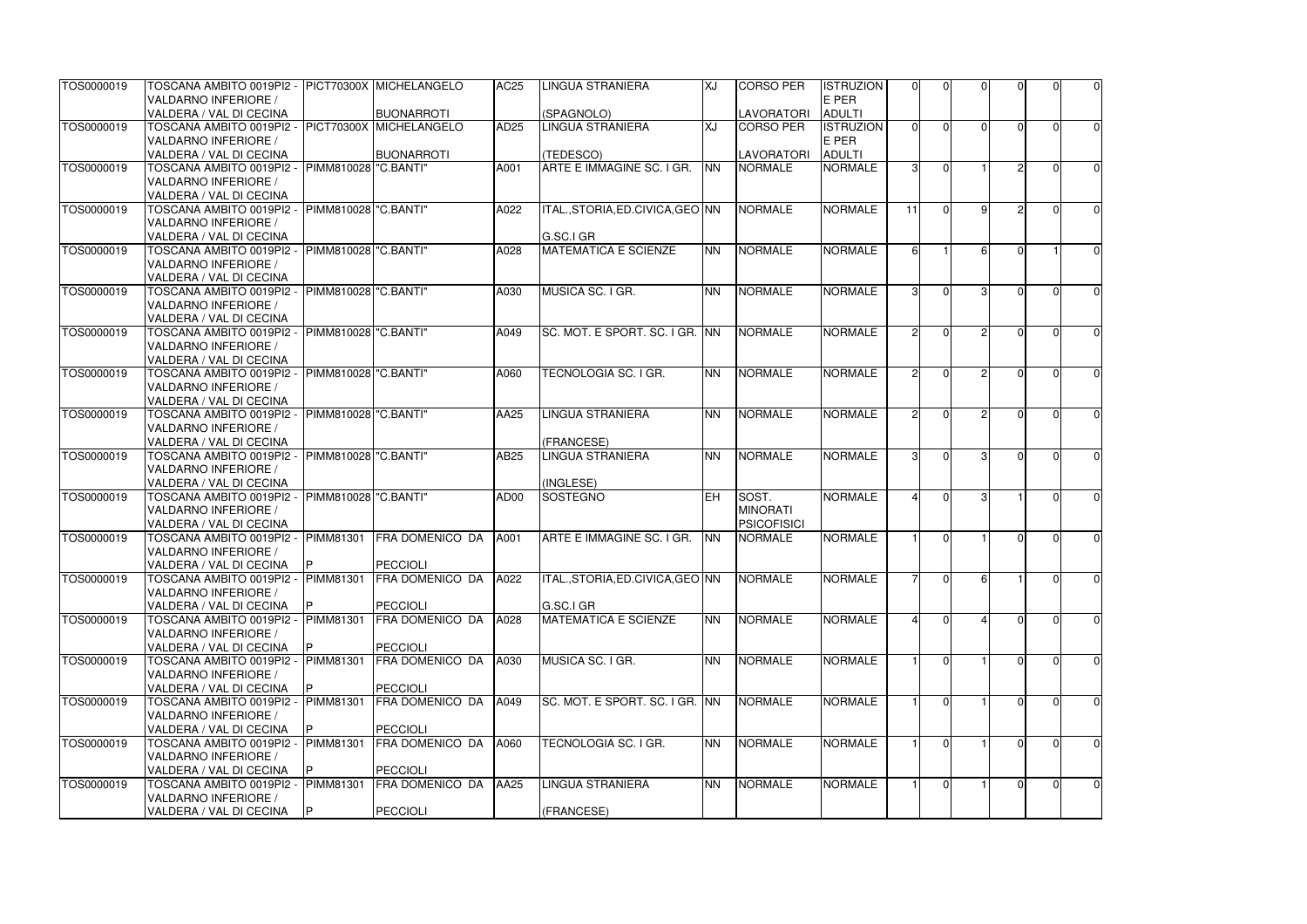| TOS0000019 | TOSCANA AMBITO 0019PI2 -       | <b>PIMM81301</b> | FRA DOMENICO DA          | <b>AB25</b> | <b>LINGUA STRANIERA</b>           | <b>NN</b>  | <b>NORMALE</b>     | <b>NORMALE</b> | 3             | $\Omega$ |    |        | U              | $\overline{0}$ |
|------------|--------------------------------|------------------|--------------------------|-------------|-----------------------------------|------------|--------------------|----------------|---------------|----------|----|--------|----------------|----------------|
|            | VALDARNO INFERIORE /           |                  |                          |             |                                   |            |                    |                |               |          |    |        |                |                |
|            | VALDERA / VAL DI CECINA        | P                | PECCIOLI                 |             | (INGLESE)                         |            |                    |                |               |          |    |        |                |                |
| TOS0000019 | TOSCANA AMBITO 0019PI2 -       | <b>PIMM81301</b> | <b>FRA DOMENICO DA</b>   | AD00        | SOSTEGNO                          | <b>EH</b>  | SOST.              | <b>NORMALE</b> |               | $\Omega$ |    |        | 0              | $\overline{0}$ |
|            | VALDARNO INFERIORE /           |                  |                          |             |                                   |            | <b>MINORATI</b>    |                |               |          |    |        |                |                |
|            | VALDERA / VAL DI CECINA        |                  | PECCIOLI                 |             |                                   |            | <b>PSICOFISICI</b> |                |               |          |    |        |                |                |
| TOS0000019 | TOSCANA AMBITO 0019PI2 -       | <b>PIMM81501</b> | " E.FERMI"               | A001        | ARTE E IMMAGINE SC. I GR.         | <b>NN</b>  | <b>NORMALE</b>     | <b>NORMALE</b> |               | $\Omega$ | o  |        | U              | $\overline{0}$ |
|            | VALDARNO INFERIORE /           |                  |                          |             |                                   |            |                    |                |               |          |    |        |                |                |
|            | VALDERA / VAL DI CECINA        |                  |                          |             |                                   |            |                    |                |               |          |    |        |                |                |
| TOS0000019 | TOSCANA AMBITO 0019PI2 -       | <b>PIMM81501</b> | " E.FERMI"               | A022        | ITAL., STORIA, ED. CIVICA, GEO NN |            | <b>NORMALE</b>     | <b>NORMALE</b> | 10            | $\Omega$ | 10 |        | U              | $\overline{0}$ |
|            | VALDARNO INFERIORE /           |                  |                          |             |                                   |            |                    |                |               |          |    |        |                |                |
|            | VALDERA / VAL DI CECINA        |                  |                          |             | G.SC.I GR                         |            |                    |                |               |          |    |        |                |                |
| TOS0000019 | TOSCANA AMBITO 0019PI2 -       | <b>PIMM81501</b> | 'E.FERMI"                | A028        | <b>MATEMATICA E SCIENZE</b>       | <b>NN</b>  | <b>NORMALE</b>     | <b>NORMALE</b> |               | $\Omega$ |    |        | U              | $\overline{0}$ |
|            | VALDARNO INFERIORE /           |                  |                          |             |                                   |            |                    |                |               |          |    |        |                |                |
|            | VALDERA / VAL DI CECINA        |                  |                          |             |                                   |            |                    |                |               |          |    |        |                |                |
| TOS0000019 | TOSCANA AMBITO 0019PI2 -       | <b>PIMM81501</b> | " E.FERMI"               | A030        | MUSICA SC. I GR.                  | <b>NN</b>  | <b>NORMALE</b>     | <b>NORMALE</b> | 2             | $\Omega$ |    |        | O              | $\overline{0}$ |
|            | VALDARNO INFERIORE /           |                  |                          |             |                                   |            |                    |                |               |          |    |        |                |                |
|            | <b>VALDERA / VAL DI CECINA</b> |                  |                          |             |                                   |            |                    |                |               |          |    |        |                |                |
| TOS0000019 | TOSCANA AMBITO 0019PI2 -       | <b>PIMM81501</b> | " E.FERMI"               | A049        | SC. MOT. E SPORT. SC. I GR. INN   |            | <b>NORMALE</b>     | <b>NORMALE</b> | $\mathcal{D}$ | $\Omega$ |    |        | U              | $\overline{0}$ |
|            | VALDARNO INFERIORE /           |                  |                          |             |                                   |            |                    |                |               |          |    |        |                |                |
|            | VALDERA / VAL DI CECINA        |                  |                          |             |                                   |            |                    |                |               |          |    |        |                |                |
| TOS0000019 | TOSCANA AMBITO 0019PI2 -       | PIMM81501        | " E.FERMI"               | A060        | TECNOLOGIA SC. I GR.              | <b>NN</b>  | <b>NORMALE</b>     | <b>NORMALE</b> |               | $\Omega$ |    |        |                | $\overline{0}$ |
|            | VALDARNO INFERIORE /           |                  |                          |             |                                   |            |                    |                |               |          |    |        |                |                |
|            | VALDERA / VAL DI CECINA        |                  |                          |             |                                   |            |                    |                |               |          |    |        |                |                |
| TOS0000019 | TOSCANA AMBITO 0019PI2 -       | <b>PIMM81501</b> | " E.FERMI"               | AA25        | LINGUA STRANIERA                  | <b>NN</b>  | <b>NORMALE</b>     | <b>NORMALE</b> | 31            | $\Omega$ |    |        | U              | $\overline{0}$ |
|            | VALDARNO INFERIORE /           |                  |                          |             |                                   |            |                    |                |               |          |    |        |                |                |
|            | VALDERA / VAL DI CECINA        |                  |                          |             | (FRANCESE)                        |            |                    |                |               |          |    |        |                |                |
| TOS0000019 | TOSCANA AMBITO 0019PI2 -       | <b>PIMM81501</b> | " E.FERMI"               | <b>AB25</b> | <b>LINGUA STRANIERA</b>           | <b>NN</b>  | <b>NORMALE</b>     | <b>NORMALE</b> |               | $\Omega$ |    |        | O              | $\overline{0}$ |
|            | VALDARNO INFERIORE /           |                  |                          |             |                                   |            |                    |                |               |          |    |        |                |                |
|            | VALDERA / VAL DI CECINA        |                  |                          |             | (INGLESE)                         |            |                    |                |               |          |    |        |                |                |
| TOS0000019 | TOSCANA AMBITO 0019PI2 -       | <b>PIMM81501</b> | " E.FERMI"               | AD00        | SOSTEGNO                          | <b>EH</b>  | <b>SOST.</b>       | <b>NORMALE</b> |               | $\Omega$ | ্য |        | U              | $\overline{0}$ |
|            | VALDARNO INFERIORE /           |                  |                          |             |                                   |            | MINORATI           |                |               |          |    |        |                |                |
|            | VALDERA / VAL DI CECINA        |                  |                          |             |                                   |            | <b>PSICOFISICI</b> |                |               |          |    |        |                |                |
| TOS0000019 | TOSCANA AMBITO 0019PI2 -       |                  | PIMM816016 MARTIN LUTHER | A001        | ARTE E IMMAGINE SC. I GR.         | <b>INN</b> | <b>NORMALE</b>     | <b>NORMALE</b> |               |          |    |        |                | 0              |
|            | VALDARNO INFERIORE /           |                  |                          |             |                                   |            |                    |                |               |          |    |        |                |                |
|            | VALDERA / VAL DI CECINA        |                  | <b>KING</b>              |             |                                   |            |                    |                |               |          |    |        |                |                |
| TOS0000019 | TOSCANA AMBITO 0019PI2 -       |                  | PIMM816016 MARTIN LUTHER | A022        | ITAL., STORIA, ED. CIVICA, GEO NN |            | <b>NORMALE</b>     | <b>NORMALE</b> | 81            |          | 81 | $\cap$ |                | $\overline{0}$ |
|            | VALDARNO INFERIORE /           |                  |                          |             |                                   |            |                    |                |               |          |    |        |                |                |
|            | VALDERA / VAL DI CECINA        |                  | <b>KING</b>              |             | G.SC.I GR                         |            |                    |                |               |          |    |        |                |                |
| TOS0000019 | TOSCANA AMBITO 0019PI2 -       |                  | PIMM816016 MARTIN LUTHER | A028        | <b>MATEMATICA E SCIENZE</b>       | <b>NN</b>  | <b>NORMALE</b>     | <b>NORMALE</b> |               | $\Omega$ |    |        | $\overline{0}$ | $\overline{0}$ |
|            | <b>VALDARNO INFERIORE /</b>    |                  |                          |             |                                   |            |                    |                |               |          |    |        |                |                |
|            | VALDERA / VAL DI CECINA        |                  | <b>KING</b>              |             |                                   |            |                    |                |               |          |    |        |                |                |
| TOS0000019 | TOSCANA AMBITO 0019PI2 -       |                  | PIMM816016 MARTIN LUTHER | A030        | MUSICA SC. I GR.                  | <b>NN</b>  | <b>NORMALE</b>     | <b>NORMALE</b> |               |          |    |        | ΩI             | $\overline{0}$ |
|            | VALDARNO INFERIORE /           |                  |                          |             |                                   |            |                    |                |               |          |    |        |                |                |
|            | VALDERA / VAL DI CECINA        |                  | <b>KING</b>              |             |                                   |            |                    |                |               |          |    |        |                |                |
| TOS0000019 | TOSCANA AMBITO 0019PI2 -       |                  | PIMM816016 MARTIN LUTHER | A049        | SC. MOT. E SPORT. SC. I GR. INN   |            | <b>NORMALE</b>     | <b>NORMALE</b> |               | $\Omega$ |    |        | 0              | $\overline{0}$ |
|            | VALDARNO INFERIORE /           |                  |                          |             |                                   |            |                    |                |               |          |    |        |                |                |
|            | VALDERA / VAL DI CECINA        |                  | <b>KING</b>              |             |                                   |            |                    |                |               |          |    |        |                |                |
| TOS0000019 | TOSCANA AMBITO 0019PI2 -       |                  | PIMM816016 MARTIN LUTHER | A060        | TECNOLOGIA SC. I GR.              | <b>NN</b>  | <b>NORMALE</b>     | <b>NORMALE</b> |               |          |    |        | 0              | $\overline{0}$ |
|            | VALDARNO INFERIORE /           |                  |                          |             |                                   |            |                    |                |               |          |    |        |                |                |
|            | VALDERA / VAL DI CECINA        |                  | <b>KING</b>              |             |                                   |            |                    |                |               |          |    |        |                |                |
| TOS0000019 | TOSCANA AMBITO 0019PI2 -       |                  | PIMM816016 MARTIN LUTHER | AA25        | <b>LINGUA STRANIERA</b>           | <b>NN</b>  | <b>NORMALE</b>     | <b>NORMALE</b> |               |          |    | U      | $\overline{0}$ | $\overline{0}$ |
|            | <b>VALDARNO INFERIORE /</b>    |                  |                          |             |                                   |            |                    |                |               |          |    |        |                |                |
|            | VALDERA / VAL DI CECINA        |                  | <b>KING</b>              |             | (FRANCESE)                        |            |                    |                |               |          |    |        |                |                |
|            |                                |                  |                          |             |                                   |            |                    |                |               |          |    |        |                |                |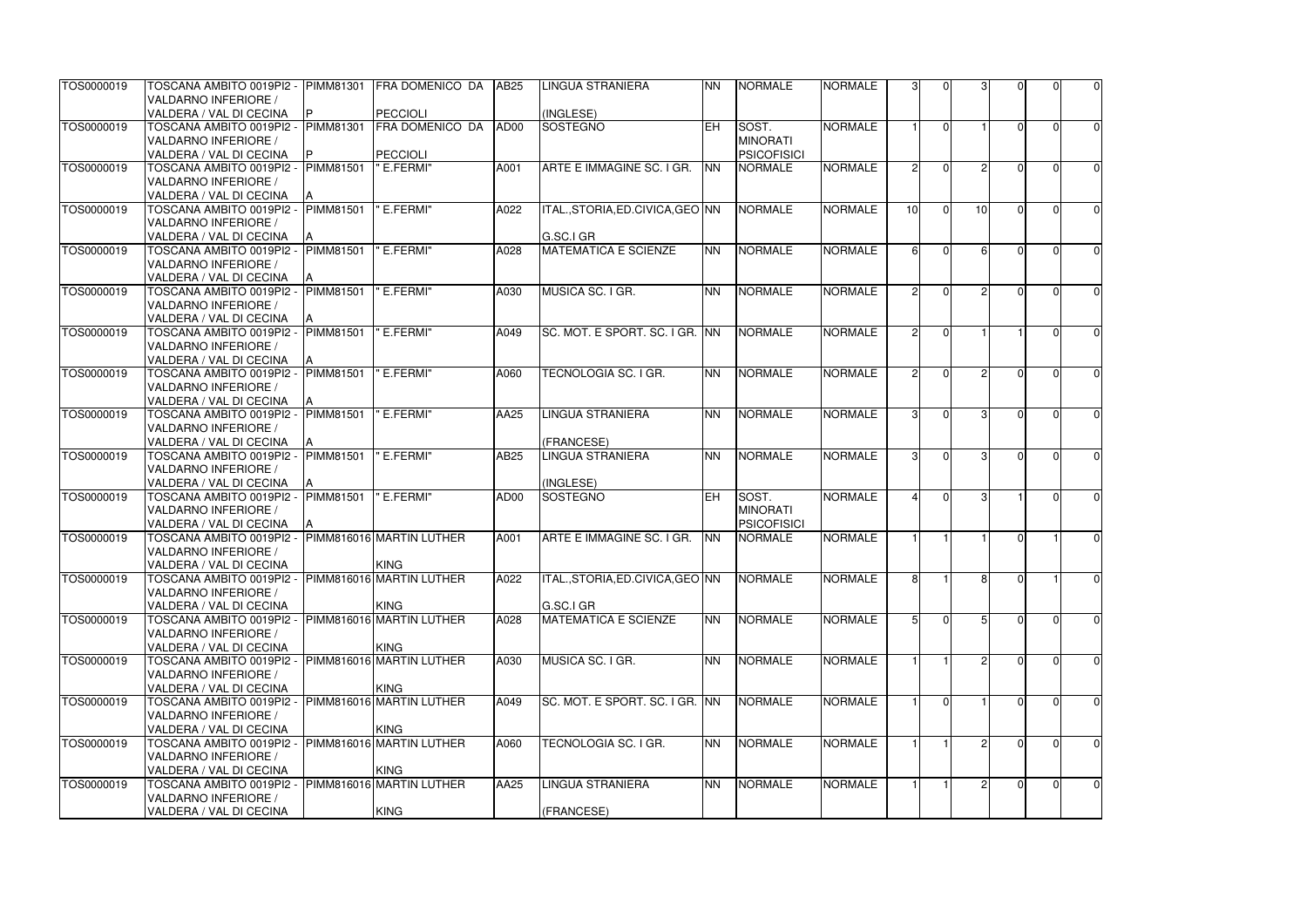| TOS0000019 | TOSCANA AMBITO 0019PI2 -  PIMM816016 MARTIN LUTHER              |                  |                                      | AB25 | <b>LINGUA STRANIERA</b>           | <b>NN</b>  | <b>NORMALE</b>     | <b>NORMALE</b> | 31              | 0              |               |               |                | $\overline{0}$ |
|------------|-----------------------------------------------------------------|------------------|--------------------------------------|------|-----------------------------------|------------|--------------------|----------------|-----------------|----------------|---------------|---------------|----------------|----------------|
|            | <b>VALDARNO INFERIORE /</b>                                     |                  |                                      |      |                                   |            |                    |                |                 |                |               |               |                |                |
|            | VALDERA / VAL DI CECINA                                         |                  | <b>KING</b>                          |      | (INGLESE)                         |            |                    |                |                 |                |               |               |                |                |
| TOS0000019 | TOSCANA AMBITO 0019PI2 - PIMM816016 MARTIN LUTHER               |                  |                                      | AD00 | SOSTEGNO                          | <b>IEH</b> | SOST.              | <b>NORMALE</b> |                 | $\Omega$       |               |               | 0              | $\overline{0}$ |
|            | VALDARNO INFERIORE /                                            |                  |                                      |      |                                   |            | <b>MINORATI</b>    |                |                 |                |               |               |                |                |
|            | VALDERA / VAL DI CECINA                                         |                  | <b>KING</b>                          |      |                                   |            | <b>PSICOFISICI</b> |                |                 |                |               |               |                |                |
| TOS0000019 | TOSCANA AMBITO 0019PI2 - PIMM817012 SCUOLA SEC. I GR. L. A001   |                  |                                      |      | ARTE E IMMAGINE SC. I GR.         | <b>NN</b>  | <b>NORMALE</b>     | <b>NORMALE</b> | 31              | $\Omega$       | ົ             |               | U              | $\overline{0}$ |
|            | VALDARNO INFERIORE /                                            |                  |                                      |      |                                   |            |                    |                |                 |                |               |               |                |                |
|            | VALDERA / VAL DI CECINA                                         |                  | <b>DA VINCI</b>                      |      |                                   |            |                    |                |                 |                |               |               |                |                |
| TOS0000019 | TOSCANA AMBITO 0019PI2 -  PIMM817012 SCUOLA SEC. I GR. L. A022  |                  |                                      |      | ITAL., STORIA, ED. CIVICA, GEO NN |            | <b>NORMALE</b>     | <b>NORMALE</b> | 10 <sup>1</sup> | $\Omega$       | $\Omega$      |               |                | $\overline{0}$ |
|            | VALDARNO INFERIORE /                                            |                  |                                      |      |                                   |            |                    |                |                 |                |               |               |                |                |
|            | VALDERA / VAL DI CECINA                                         |                  | <b>DA VINCI</b>                      |      | G.SC.I GR                         |            |                    |                |                 |                |               |               |                |                |
| TOS0000019 | TOSCANA AMBITO 0019PI2 -                                        |                  | PIMM817012 SCUOLA SEC. I GR. L. A028 |      | <b>MATEMATICA E SCIENZE</b>       | <b>NN</b>  | <b>NORMALE</b>     | <b>NORMALE</b> | 61              | $\Omega$       |               |               |                | $\overline{0}$ |
|            | VALDARNO INFERIORE /                                            |                  |                                      |      |                                   |            |                    |                |                 |                |               |               |                |                |
|            | VALDERA / VAL DI CECINA                                         |                  | <b>DA VINCI</b>                      |      |                                   |            |                    |                |                 |                |               |               |                |                |
| TOS0000019 | TOSCANA AMBITO 0019PI2 - PIMM817012 SCUOLA SEC. I GR. L. A030   |                  |                                      |      | MUSICA SC. I GR.                  | <b>NN</b>  | <b>NORMALE</b>     | <b>NORMALE</b> | $\mathcal{P}$   | $\Omega$       |               |               | O              | 0              |
|            | VALDARNO INFERIORE /                                            |                  |                                      |      |                                   |            |                    |                |                 |                |               |               |                |                |
|            | VALDERA / VAL DI CECINA                                         |                  | <b>DA VINCI</b>                      |      |                                   |            |                    |                |                 |                |               |               |                |                |
| TOS0000019 | TOSCANA AMBITO 0019PI2 - PIMM817012 SCUOLA SEC. I GR. L. A049   |                  |                                      |      | SC. MOT. E SPORT. SC. I GR. INN   |            | <b>NORMALE</b>     | <b>NORMALE</b> | $\mathcal{P}$   | $\Omega$       |               |               | U              | 0              |
|            | VALDARNO INFERIORE /                                            |                  |                                      |      |                                   |            |                    |                |                 |                |               |               |                |                |
|            | VALDERA / VAL DI CECINA                                         |                  | <b>DA VINCI</b>                      |      |                                   |            |                    |                |                 |                |               |               |                |                |
| TOS0000019 | TOSCANA AMBITO 0019PI2 - PIMM817012 SCUOLA SEC. I GR. L. A060   |                  |                                      |      | TECNOLOGIA SC. I GR.              | <b>NN</b>  | <b>NORMALE</b>     | <b>NORMALE</b> | $\mathcal{P}$   |                |               |               |                | $\overline{0}$ |
|            | VALDARNO INFERIORE /                                            |                  |                                      |      |                                   |            |                    |                |                 |                |               |               |                |                |
|            | VALDERA / VAL DI CECINA                                         |                  | <b>DA VINCI</b>                      |      |                                   |            |                    |                |                 |                |               |               |                |                |
| TOS0000019 | TOSCANA AMBITO 0019PI2 -  PIMM817012 SCUOLA SEC. I GR. L. AA25  |                  |                                      |      | <b>LINGUA STRANIERA</b>           | <b>NN</b>  | <b>NORMALE</b>     | <b>NORMALE</b> | 21              | $\Omega$       |               |               |                | $\overline{0}$ |
|            | <b>VALDARNO INFERIORE /</b>                                     |                  |                                      |      |                                   |            |                    |                |                 |                |               |               |                |                |
|            | VALDERA / VAL DI CECINA                                         |                  | <b>DA VINCI</b>                      |      | (FRANCESE)                        |            |                    |                |                 |                |               |               |                |                |
| TOS0000019 | TOSCANA AMBITO 0019PI2 - PIMM817012 SCUOLA SEC. I GR. L. AB25   |                  |                                      |      | <b>LINGUA STRANIERA</b>           | <b>NN</b>  | <b>NORMALE</b>     | <b>NORMALE</b> |                 | $\Omega$       |               |               | O              | $\overline{0}$ |
|            | VALDARNO INFERIORE /                                            |                  |                                      |      |                                   |            |                    |                |                 |                |               |               |                |                |
|            | VALDERA / VAL DI CECINA                                         |                  | <b>DA VINCI</b>                      |      | (INGLESE)                         |            |                    |                |                 |                |               |               |                |                |
| TOS0000019 | TOSCANA AMBITO 0019PI2 -  PIMM817012 SCUOLA SEC. I GR. L. AAD00 |                  |                                      |      | SOSTEGNO                          | <b>IEH</b> | <b>SOST.</b>       | <b>NORMALE</b> | $\mathcal{P}$   | $\Omega$       | $\circ$       |               | U              | $\overline{0}$ |
|            | VALDARNO INFERIORE /                                            |                  |                                      |      |                                   |            | <b>MINORATI</b>    |                |                 |                |               |               |                |                |
|            | VALDERA / VAL DI CECINA                                         |                  | <b>DA VINCI</b>                      |      |                                   |            | <b>PSICOFISICI</b> |                |                 |                |               |               |                |                |
| TOS0000019 | TOSCANA AMBITO 0019PI2 - PIMM81901                              |                  | <b>ISTITUTO</b>                      | A001 | ARTE E IMMAGINE SC. I GR.         | <b>NN</b>  | <b>NORMALE</b>     | <b>NORMALE</b> | $\mathcal{P}$   | $\Omega$       | $\mathcal{D}$ |               | $\Omega$       | $\overline{0}$ |
|            | VALDARNO INFERIORE /                                            |                  | <b>COMPRENSIVO</b>                   |      |                                   |            |                    |                |                 |                |               |               |                |                |
|            | VALDERA / VAL DI CECINA                                         | IN.              | <b>NICCOLINI</b>                     |      |                                   |            |                    |                |                 |                |               |               |                |                |
| TOS0000019 | TOSCANA AMBITO 0019PI2 -                                        | PIMM81901        | <b>ISTITUTO</b>                      | A022 | ITAL.,STORIA,ED.CIVICA,GEO INN    |            | <b>NORMALE</b>     | <b>NORMALE</b> | 10 <sup>1</sup> | $\overline{0}$ | 8I            | $\mathcal{D}$ | $\Omega$       | $\overline{0}$ |
|            | VALDARNO INFERIORE /                                            |                  | <b>COMPRENSIVO</b>                   |      |                                   |            |                    |                |                 |                |               |               |                |                |
|            | VALDERA / VAL DI CECINA                                         |                  | <b>NICCOLINI</b>                     |      | G.SC.I GR                         |            |                    |                |                 |                |               |               |                |                |
| TOS0000019 | TOSCANA AMBITO 0019PI2 -                                        | <b>PIMM81901</b> | <b>ISTITUTO</b>                      | A028 | <b>MATEMATICA E SCIENZE</b>       | <b>NN</b>  | <b>NORMALE</b>     | <b>NORMALE</b> | $6 \mid$        | $\Omega$       |               |               | $\overline{0}$ | $\overline{0}$ |
|            | VALDARNO INFERIORE /                                            |                  | <b>COMPRENSIVO</b>                   |      |                                   |            |                    |                |                 |                |               |               |                |                |
|            | VALDERA / VAL DI CECINA                                         |                  | <b>NICCOLINI</b>                     |      |                                   |            |                    |                |                 |                |               |               |                |                |
| TOS0000019 | TOSCANA AMBITO 0019PI2 - PIMM81901                              |                  | <b>ISTITUTO</b>                      | A030 | MUSICA SC. I GR.                  | <b>NN</b>  | <b>NORMALE</b>     | <b>NORMALE</b> |                 | $\Omega$       |               |               | 0              | $\overline{0}$ |
|            | VALDARNO INFERIORE /                                            |                  | <b>COMPRENSIVO</b>                   |      |                                   |            |                    |                |                 |                |               |               |                |                |
|            | VALDERA / VAL DI CECINA                                         |                  | <b>NICCOLINI</b>                     |      |                                   |            |                    |                |                 |                |               |               |                |                |
| TOS0000019 | TOSCANA AMBITO 0019PI2 - PIMM81901                              |                  | <b>ISTITUTO</b>                      | A049 | SC. MOT. E SPORT. SC. I GR. INN   |            | NORMALE            | <b>NORMALE</b> | $\mathcal{P}$   |                |               |               | O              | $\overline{0}$ |
|            | VALDARNO INFERIORE /                                            |                  | <b>COMPRENSIVO</b>                   |      |                                   |            |                    |                |                 |                |               |               |                |                |
|            | VALDERA / VAL DI CECINA                                         |                  | <b>NICCOLINI</b>                     |      |                                   |            |                    |                |                 |                |               |               |                |                |
| TOS0000019 | TOSCANA AMBITO 0019PI2 -                                        | PIMM81901        | <b>ISTITUTO</b>                      | A060 | TECNOLOGIA SC. I GR.              | <b>NN</b>  | <b>NORMALE</b>     | <b>NORMALE</b> | 21              | 0              |               |               |                | $\overline{0}$ |
|            | VALDARNO INFERIORE /                                            |                  | <b>COMPRENSIVO</b>                   |      |                                   |            |                    |                |                 |                |               |               |                |                |
|            | VALDERA / VAL DI CECINA                                         |                  | <b>NICCOLINI</b>                     |      |                                   |            |                    |                |                 |                |               |               |                |                |
| TOS0000019 | TOSCANA AMBITO 0019PI2 -                                        | <b>PIMM81901</b> | <b>ISTITUTO</b>                      | AA25 | <b>LINGUA STRANIERA</b>           | <b>NN</b>  | NORMALE            | <b>NORMALE</b> | $\overline{2}$  | $\overline{0}$ |               | U             | $\overline{0}$ | $\overline{0}$ |
|            | VALDARNO INFERIORE /                                            |                  | <b>COMPRENSIVO</b>                   |      |                                   |            |                    |                |                 |                |               |               |                |                |
|            | VALDERA / VAL DI CECINA                                         | N                | <b>NICCOLINI</b>                     |      | (FRANCESE)                        |            |                    |                |                 |                |               |               |                |                |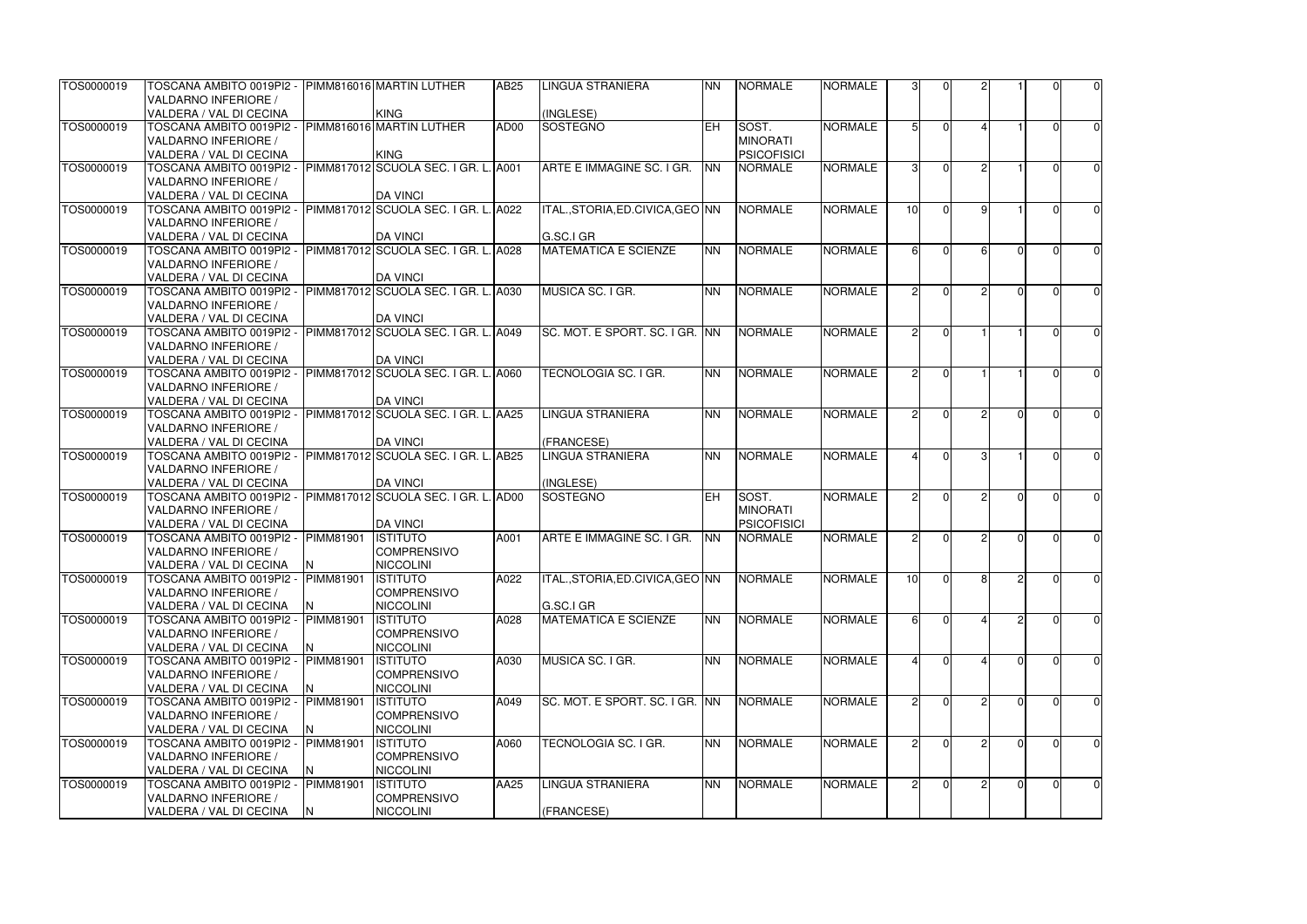| TOS0000019 | TOSCANA AMBITO 0019PI2 -  PIMM81901                  |                  | <b>ISTITUTO</b>                     | AB25             | <b>LINGUA STRANIERA</b>           | <b>NN</b> | <b>NORMALE</b>     | <b>NORMALE</b> | 3              | $\Omega$       |          | ΩI             | $\overline{0}$ |
|------------|------------------------------------------------------|------------------|-------------------------------------|------------------|-----------------------------------|-----------|--------------------|----------------|----------------|----------------|----------|----------------|----------------|
|            | <b>VALDARNO INFERIORE /</b>                          |                  | <b>COMPRENSIVO</b>                  |                  |                                   |           |                    |                |                |                |          |                |                |
|            | VALDERA / VAL DI CECINA                              | N.               | <b>NICCOLINI</b>                    |                  | (INGLESE)                         |           |                    |                |                |                |          |                |                |
| TOS0000019 | TOSCANA AMBITO 0019PI2 -                             | <b>PIMM81901</b> | <b>ISTITUTO</b>                     | AC56             | <b>CLARINETTO</b>                 | <b>NN</b> | NORMALE            | <b>NORMALE</b> |                | $\Omega$       |          | 0              | $\overline{0}$ |
|            | VALDARNO INFERIORE /                                 |                  | <b>COMPRENSIVO</b>                  |                  |                                   |           |                    |                |                |                |          |                |                |
|            | VALDERA / VAL DI CECINA                              |                  | <b>NICCOLINI</b>                    |                  |                                   |           |                    |                |                |                |          |                |                |
| TOS0000019 | TOSCANA AMBITO 0019PI2 - PIMM81901                   |                  | <b>ISTITUTO</b>                     | AD00             | SOSTEGNO                          | EH        | <b>SOST.</b>       | <b>NORMALE</b> | 51             | $\Omega$       |          | $\Omega$       | $\overline{0}$ |
|            | VALDARNO INFERIORE /                                 |                  | <b>COMPRENSIVO</b>                  |                  |                                   |           | <b>MINORATI</b>    |                |                |                |          |                |                |
|            | VALDERA / VAL DI CECINA                              | N                | <b>NICCOLINI</b>                    |                  |                                   |           | <b>PSICOFISICI</b> |                |                |                |          |                |                |
| TOS0000019 | TOSCANA AMBITO 0019PI2 -                             | <b>PIMM81901</b> | <b>ISTITUTO</b>                     | AG56             | <b>FLAUTO</b>                     | <b>NN</b> | <b>NORMALE</b>     | <b>NORMALE</b> |                | $\Omega$       |          | U              | $\overline{0}$ |
|            | VALDARNO INFERIORE /                                 |                  | <b>COMPRENSIVO</b>                  |                  |                                   |           |                    |                |                |                |          |                |                |
|            | VALDERA / VAL DI CECINA                              |                  | <b>NICCOLINI</b>                    |                  |                                   |           |                    |                |                |                |          |                |                |
| TOS0000019 | TOSCANA AMBITO 0019PI2 -                             | PIMM81901        | <b>ISTITUTO</b>                     | AJ56             | PIANOFORTE                        | <b>NN</b> | <b>NORMALE</b>     | <b>NORMALE</b> |                | $\Omega$       |          | U              | $\overline{0}$ |
|            | VALDARNO INFERIORE /                                 |                  | <b>COMPRENSIVO</b>                  |                  |                                   |           |                    |                |                |                |          |                |                |
|            | VALDERA / VAL DI CECINA<br>TOSCANA AMBITO 0019PI2 -  | <b>PIMM81901</b> | <b>NICCOLINI</b><br><b>ISTITUTO</b> |                  | <b>TROMBA</b>                     | <b>NN</b> | <b>NORMALE</b>     | <b>NORMALE</b> |                | $\Omega$       |          | O              |                |
| TOS0000019 | VALDARNO INFERIORE /                                 |                  | <b>COMPRENSIVO</b>                  | <b>AL56</b>      |                                   |           |                    |                |                |                |          |                | $\overline{0}$ |
|            | VALDERA / VAL DI CECINA                              | N                | <b>NICCOLINI</b>                    |                  |                                   |           |                    |                |                |                |          |                |                |
| TOS0000019 | TOSCANA AMBITO 0019PI2 -                             |                  | PIMM82001TSEC. 1 GRADO A.           | A001             | ARTE E IMMAGINE SC. I GR.         | <b>NN</b> | <b>NORMALE</b>     | <b>NORMALE</b> |                | $\Omega$       |          | U              | $\overline{0}$ |
|            | VALDARNO INFERIORE /                                 |                  |                                     |                  |                                   |           |                    |                |                |                |          |                |                |
|            | VALDERA / VAL DI CECINA                              |                  | PACINOTTI                           |                  |                                   |           |                    |                |                |                |          |                |                |
| TOS0000019 | TOSCANA AMBITO 0019PI2 - PIMM82001T SEC. 1 GRADO A.  |                  |                                     | A022             | ITAL., STORIA, ED. CIVICA, GEO NN |           | <b>NORMALE</b>     | <b>NORMALE</b> | 61             |                | ĥ        |                | $\overline{0}$ |
|            | <b>VALDARNO INFERIORE /</b>                          |                  |                                     |                  |                                   |           |                    |                |                |                |          |                |                |
|            | VALDERA / VAL DI CECINA                              |                  | <b>PACINOTTI</b>                    |                  | G.SC.I GR                         |           |                    |                |                |                |          |                |                |
| TOS0000019 | TOSCANA AMBITO 0019PI2 -                             |                  | PIMM82001TSEC. 1 GRADO A.           | A028             | <b>MATEMATICA E SCIENZE</b>       | <b>NN</b> | <b>NORMALE</b>     | <b>NORMALE</b> | 4              | $\Omega$       |          | U              | $\overline{0}$ |
|            | <b>VALDARNO INFERIORE /</b>                          |                  |                                     |                  |                                   |           |                    |                |                |                |          |                |                |
|            | VALDERA / VAL DI CECINA                              |                  | <b>PACINOTTI</b>                    |                  |                                   |           |                    |                |                |                |          |                |                |
| TOS0000019 | TOSCANA AMBITO 0019PI2 - PIMM82001T SEC. 1 GRADO A.  |                  |                                     | A030             | MUSICA SC. I GR.                  | <b>NN</b> | <b>NORMALE</b>     | <b>NORMALE</b> |                | $\Omega$       | $\Omega$ | O              | $\overline{0}$ |
|            | VALDARNO INFERIORE /                                 |                  |                                     |                  |                                   |           |                    |                |                |                |          |                |                |
|            | VALDERA / VAL DI CECINA                              |                  | <b>PACINOTTI</b>                    |                  |                                   |           |                    |                |                |                |          |                |                |
| TOS0000019 | TOSCANA AMBITO 0019PI2 - PIMM82001T SEC. 1 GRADO A.  |                  |                                     | A049             | SC. MOT. E SPORT. SC. I GR. INN   |           | <b>NORMALE</b>     | <b>NORMALE</b> |                | $\Omega$       |          | $\Omega$       | $\overline{0}$ |
|            | <b>VALDARNO INFERIORE /</b>                          |                  |                                     |                  |                                   |           |                    |                |                |                |          |                |                |
|            | VALDERA / VAL DI CECINA                              |                  | PACINOTTI                           |                  |                                   |           |                    |                |                |                |          |                |                |
| TOS0000019 | TOSCANA AMBITO 0019PI2 -                             |                  | PIMM82001T SEC. 1 GRADO A.          | A060             | TECNOLOGIA SC. I GR.              | <b>NN</b> | <b>NORMALE</b>     | <b>NORMALE</b> |                | $\Omega$       |          | $\Omega$       | $\overline{0}$ |
|            | VALDARNO INFERIORE /                                 |                  |                                     |                  |                                   |           |                    |                |                |                |          |                |                |
|            | VALDERA / VAL DI CECINA                              |                  | <b>PACINOTTI</b>                    |                  |                                   |           |                    |                |                |                |          |                |                |
| TOS0000019 | TOSCANA AMBITO 0019PI2 -                             |                  | PIMM82001T SEC. 1 GRADO A.          | AA25             | <b>LINGUA STRANIERA</b>           | <b>NN</b> | <b>NORMALE</b>     | <b>NORMALE</b> |                | $\overline{0}$ |          | $\Omega$       | $\overline{0}$ |
|            | VALDARNO INFERIORE /                                 |                  |                                     |                  |                                   |           |                    |                |                |                |          |                |                |
|            | VALDERA / VAL DI CECINA                              |                  | PACINOTTI                           |                  | (FRANCESE)                        |           |                    |                |                |                | 2        |                |                |
| TOS0000019 | TOSCANA AMBITO 0019PI2 -  PIMM82001T SEC. 1 GRADO A. |                  |                                     | AB25             | <b>LINGUA STRANIERA</b>           | <b>NN</b> | NORMALE            | <b>NORMALE</b> | $\overline{2}$ | $\Omega$       |          | $\overline{0}$ | $\overline{0}$ |
|            | VALDARNO INFERIORE /<br>VALDERA / VAL DI CECINA      |                  | PACINOTTI                           |                  | (INGLESE)                         |           |                    |                |                |                |          |                |                |
| TOS0000019 | TOSCANA AMBITO 0019PI2 -                             |                  | PIMM82001T SEC. 1 GRADO A.          | AC <sub>25</sub> | <b>LINGUA STRANIERA</b>           | <b>NN</b> | <b>NORMALE</b>     | <b>NORMALE</b> |                | $\Omega$       |          | 0              | $\overline{0}$ |
|            | VALDARNO INFERIORE /                                 |                  |                                     |                  |                                   |           |                    |                |                |                |          |                |                |
|            | VALDERA / VAL DI CECINA                              |                  | <b>PACINOTTI</b>                    |                  | (SPAGNOLO)                        |           |                    |                |                |                |          |                |                |
| TOS0000019 | TOSCANA AMBITO 0019PI2 - PIMM82001T SEC. 1 GRADO A.  |                  |                                     | AD00             | SOSTEGNO                          | <b>EH</b> | SOST.              | <b>NORMALE</b> | зI             | $\Omega$       |          | O              | $\overline{0}$ |
|            | VALDARNO INFERIORE /                                 |                  |                                     |                  |                                   |           | <b>MINORATI</b>    |                |                |                |          |                |                |
|            | VALDERA / VAL DI CECINA                              |                  | <b>PACINOTTI</b>                    |                  |                                   |           | <b>PSICOFISICI</b> |                |                |                |          |                |                |
| TOS0000019 | TOSCANA AMBITO 0019PI2 -                             | <b>PIMM82201</b> | <b>GALILEO GALILEI</b>              | A001             | ARTE E IMMAGINE SC. I GR.         | <b>NN</b> | <b>NORMALE</b>     | <b>NORMALE</b> |                | $\Omega$       |          |                | $\overline{0}$ |
|            | VALDARNO INFERIORE /                                 |                  |                                     |                  |                                   |           |                    |                |                |                |          |                |                |
|            | VALDERA / VAL DI CECINA                              |                  |                                     |                  |                                   |           |                    |                |                |                |          |                |                |
| TOS0000019 | TOSCANA AMBITO 0019PI2 -                             | <b>PIMM82201</b> | <b>GALILEO GALILEI</b>              | A022             | ITAL., STORIA, ED. CIVICA, GEO NN |           | <b>NORMALE</b>     | <b>NORMALE</b> | 8 <sup>1</sup> | $\overline{0}$ | 61       | $\overline{0}$ | $\overline{0}$ |
|            | VALDARNO INFERIORE /                                 |                  |                                     |                  |                                   |           |                    |                |                |                |          |                |                |
|            | VALDERA / VAL DI CECINA                              | D                |                                     |                  | G.SC.I GR                         |           |                    |                |                |                |          |                |                |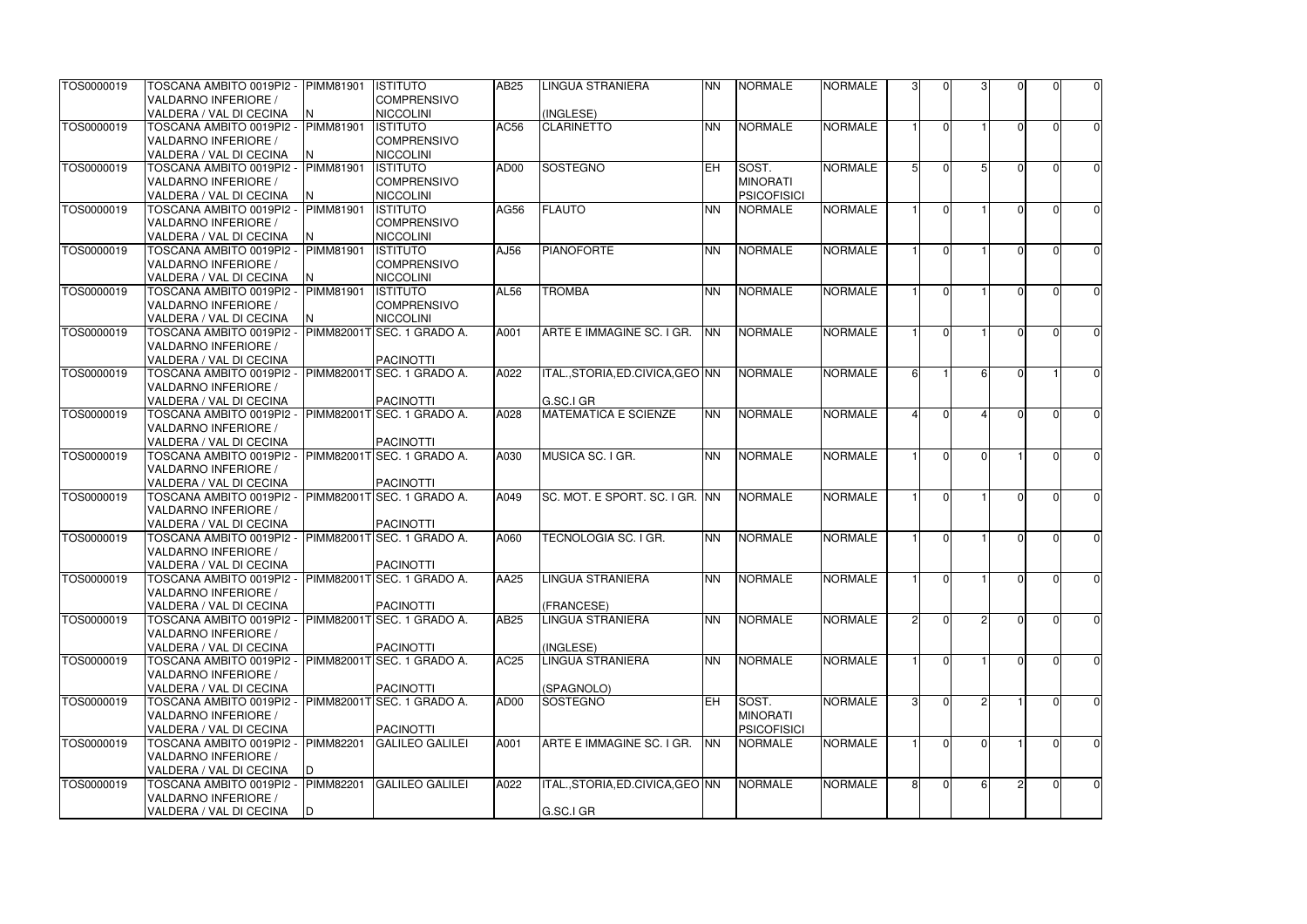| TOS0000019 | TOSCANA AMBITO 0019PI2 -  PIMM82201<br><b>VALDARNO INFERIORE /</b><br>VALDERA / VAL DI CECINA | D.                     | <b>GALILEO GALILEI</b>               | A028             | <b>MATEMATICA E SCIENZE</b>                    | <b>NN</b> | <b>NORMALE</b>                                 | <b>NORMALE</b> | 51            | $\Omega$       |               |          | U              | $\overline{0}$ |
|------------|-----------------------------------------------------------------------------------------------|------------------------|--------------------------------------|------------------|------------------------------------------------|-----------|------------------------------------------------|----------------|---------------|----------------|---------------|----------|----------------|----------------|
| TOS0000019 | TOSCANA AMBITO 0019PI2 -<br>VALDARNO INFERIORE /<br>VALDERA / VAL DI CECINA                   | <b>PIMM82201</b>       | <b>GALILEO GALILEI</b>               | A030             | MUSICA SC. I GR.                               | <b>NN</b> | <b>NORMALE</b>                                 | <b>NORMALE</b> |               | $\Omega$       |               |          | 0              | $\overline{0}$ |
| TOS0000019 | TOSCANA AMBITO 0019PI2 -<br>VALDARNO INFERIORE /<br>VALDERA / VAL DI CECINA                   | <b>PIMM82201</b>       | <b>GALILEO GALILEI</b>               | A049             | SC. MOT. E SPORT. SC. I GR. INN                |           | <b>NORMALE</b>                                 | <b>NORMALE</b> | $\mathcal{P}$ | $\Omega$       |               |          | U              | $\overline{0}$ |
| TOS0000019 | TOSCANA AMBITO 0019PI2 -<br>VALDARNO INFERIORE /<br>VALDERA / VAL DI CECINA                   | <b>PIMM82201</b>       | <b>GALILEO GALILEI</b>               | A060             | TECNOLOGIA SC. I GR.                           | <b>NN</b> | <b>NORMALE</b>                                 | <b>NORMALE</b> |               |                |               |          |                | $\overline{0}$ |
| TOS0000019 | TOSCANA AMBITO 0019PI2 -<br>VALDARNO INFERIORE /<br>VALDERA / VAL DI CECINA                   | <b>PIMM82201</b>       | <b>GALILEO GALILEI</b>               | AA25             | <b>LINGUA STRANIERA</b><br>(FRANCESE)          | <b>NN</b> | <b>NORMALE</b>                                 | <b>NORMALE</b> |               | $\Omega$       |               |          | n              | $\overline{0}$ |
| TOS0000019 | TOSCANA AMBITO 0019PI2 -<br>VALDARNO INFERIORE /<br>VALDERA / VAL DI CECINA                   | <b>PIMM82201</b>       | <b>GALILEO GALILEI</b>               | AB25             | <b>LINGUA STRANIERA</b><br>(INGLESE)           | <b>NN</b> | <b>NORMALE</b>                                 | <b>NORMALE</b> | $\mathcal{P}$ | $\Omega$       | っ             |          | O              | $\overline{0}$ |
| TOS0000019 | TOSCANA AMBITO 0019PI2 -<br>VALDARNO INFERIORE /<br>VALDERA / VAL DI CECINA                   | <b>PIMM82201</b><br>D. | <b>GALILEO GALILEI</b>               | AD00             | SOSTEGNO                                       | EH.       | SOST.<br><b>MINORATI</b><br><b>PSICOFISICI</b> | <b>NORMALE</b> | $\mathcal{P}$ | $\Omega$       | $\mathcal{D}$ |          | U              | $\overline{0}$ |
| TOS0000019 | TOSCANA AMBITO 0019PI2 -<br>VALDARNO INFERIORE /<br>VALDERA / VAL DI CECINA                   | PIMM82304<br>C.        | <b>MONTESCUDAIO</b>                  | A001             | ARTE E IMMAGINE SC. I GR.                      | <b>NN</b> | <b>NORMALE</b>                                 | <b>NORMALE</b> | ΩI            |                | $\Omega$      |          |                | $\overline{0}$ |
| TOS0000019 | TOSCANA AMBITO 0019PI2 -<br><b>VALDARNO INFERIORE /</b><br>VALDERA / VAL DI CECINA            | PIMM82304              | <b>MONTESCUDAIO</b>                  | A022             | ITAL.,STORIA,ED.CIVICA,GEO INN<br>G.SC.I GR    |           | <b>NORMALE</b>                                 | <b>NORMALE</b> |               | $\Omega$       |               |          |                | $\overline{0}$ |
| TOS0000019 | TOSCANA AMBITO 0019PI2 -<br>VALDARNO INFERIORE /<br>VALDERA / VAL DI CECINA                   | <b>PIMM82304</b>       | <b>MONTESCUDAIO</b>                  | A028             | <b>MATEMATICA E SCIENZE</b>                    | <b>NN</b> | <b>NORMALE</b>                                 | <b>NORMALE</b> | 31            | $\Omega$       |               |          | O              | $\overline{0}$ |
| TOS0000019 | TOSCANA AMBITO 0019PI2 - PIMM82304<br><b>VALDARNO INFERIORE /</b><br>VALDERA / VAL DI CECINA  |                        | <b>MONTESCUDAIO</b>                  | A030             | MUSICA SC. I GR.                               | <b>NN</b> | <b>NORMALE</b>                                 | <b>NORMALE</b> | ΩL            |                |               |          | U              | $\overline{0}$ |
| TOS0000019 | TOSCANA AMBITO 0019PI2 -<br>VALDARNO INFERIORE /<br>VALDERA / VAL DI CECINA                   | <b>PIMM82304</b><br> C | <b>MONTESCUDAIO</b>                  | A049             | SC. MOT. E SPORT. SC. I GR. INN                |           | <b>NORMALE</b>                                 | <b>NORMALE</b> | ΩI            |                | $\Omega$      |          |                | 0              |
| TOS0000019 | TOSCANA AMBITO 0019PI2 -<br>VALDARNO INFERIORE /<br>VALDERA / VAL DI CECINA                   | PIMM82304<br>C.        | <b>MONTESCUDAIO</b>                  | A060             | TECNOLOGIA SC. I GR.                           | <b>NN</b> | <b>NORMALE</b>                                 | <b>NORMALE</b> | $\Omega$      |                | ΩI            | $\Omega$ |                | $\overline{0}$ |
| TOS0000019 | TOSCANA AMBITO 0019PI2 -<br>VALDARNO INFERIORE /<br>VALDERA / VAL DI CECINA                   | <b>PIMM82304</b>       | <b>MONTESCUDAIO</b>                  | <b>AB25</b>      | <b>LINGUA STRANIERA</b><br>(INGLESE)           | <b>NN</b> | <b>NORMALE</b>                                 | <b>NORMALE</b> |               | $\Omega$       |               |          | $\overline{0}$ | $\overline{0}$ |
| TOS0000019 | TOSCANA AMBITO 0019PI2 -<br>VALDARNO INFERIORE /<br>VALDERA / VAL DI CECINA                   | PIMM82304              | <b>MONTESCUDAIO</b>                  | AD00             | SOSTEGNO                                       | EH        | SOST.<br><b>MINORATI</b><br><b>PSICOFISICI</b> | <b>NORMALE</b> |               | $\Omega$       |               |          | 0              | $\overline{0}$ |
| TOS0000019 | TOSCANA AMBITO 0019PI2 -<br>VALDARNO INFERIORE /<br>VALDERA / VAL DI CECINA                   | <b>PIMM82304</b>       | <b>MONTESCUDAIO</b>                  | AD <sub>25</sub> | <b>LINGUA STRANIERA</b><br>(TEDESCO)           | <b>NN</b> | <b>NORMALE</b>                                 | <b>NORMALE</b> |               |                |               |          |                | $\overline{0}$ |
| TOS0000019 | TOSCANA AMBITO 0019PI2 -<br>VALDARNO INFERIORE /<br>VALDERA / VAL DI CECINA                   |                        | PIMM824048 SC.M."PAOLO<br>MASCAGNI"  | A001             | ARTE E IMMAGINE SC. I GR.                      | <b>NN</b> | <b>NORMALE</b>                                 | <b>NORMALE</b> | 21            | $\Omega$       |               |          |                | $\overline{0}$ |
| TOS0000019 | TOSCANA AMBITO 0019PI2 -<br>VALDARNO INFERIORE /<br>VALDERA / VAL DI CECINA                   |                        | PIMM824048 SC.M. "PAOLO<br>MASCAGNI" | A022             | ITAL., STORIA, ED. CIVICA, GEO NN<br>G.SC.I GR |           | <b>NORMALE</b>                                 | <b>NORMALE</b> | 61            | $\overline{0}$ | 61            |          | $\overline{0}$ | $\overline{0}$ |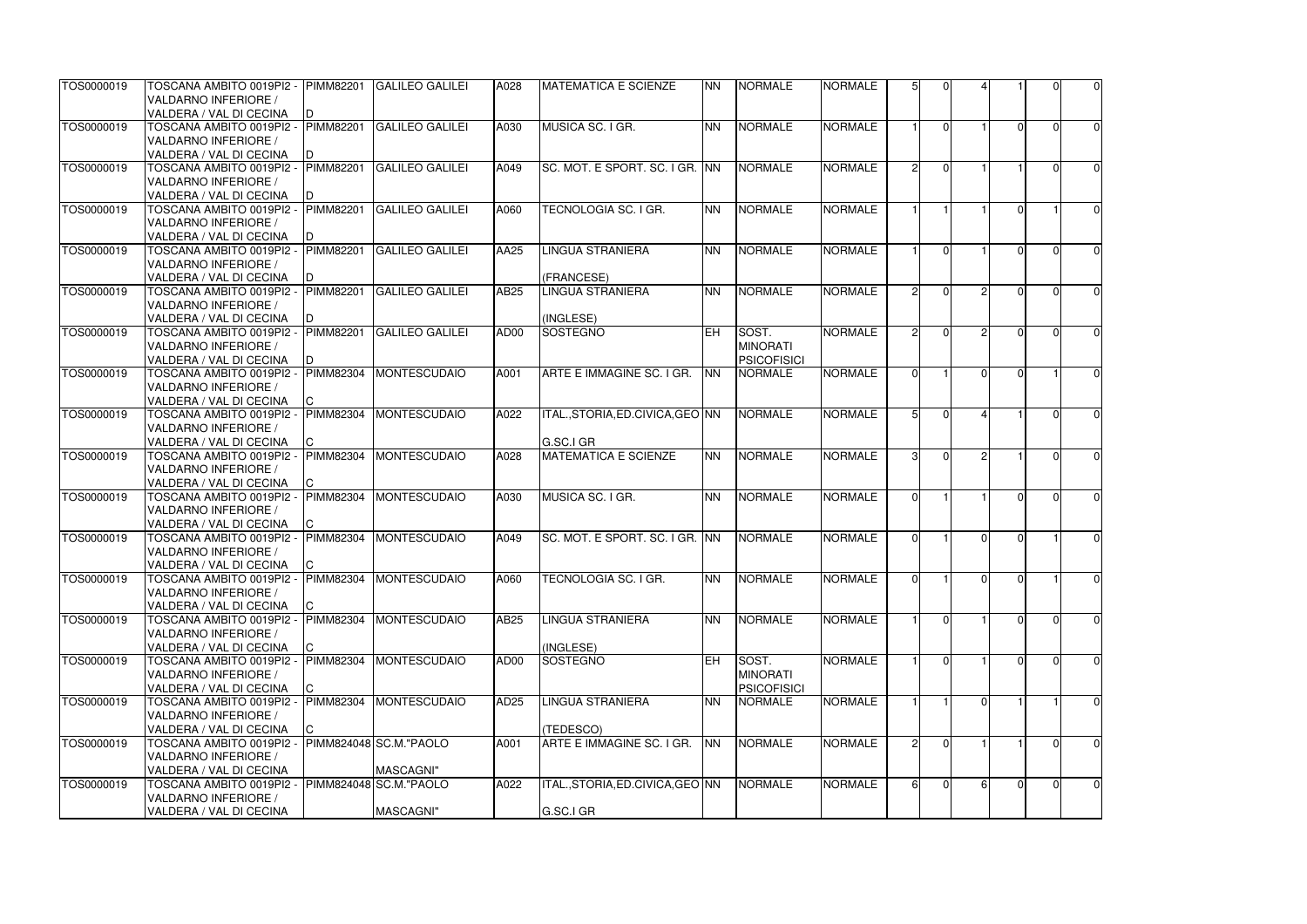| TOS0000019 | TOSCANA AMBITO 0019PI2 -<br>VALDARNO INFERIORE / |             | PIMM824048 SC.M."PAOLO    | A028             | <b>MATEMATICA E SCIENZE</b>     | <b>NN</b>  | <b>NORMALE</b>     | <b>NORMALE</b> | 31            |                |          |                | $\overline{0}$ |
|------------|--------------------------------------------------|-------------|---------------------------|------------------|---------------------------------|------------|--------------------|----------------|---------------|----------------|----------|----------------|----------------|
|            | VALDERA / VAL DI CECINA                          |             | MASCAGNI"                 |                  |                                 |            |                    |                |               |                |          |                |                |
| TOS0000019 | TOSCANA AMBITO 0019PI2 -                         |             | PIMM824048 SC.M. "PAOLO   | A030             | MUSICA SC. I GR.                | <b>NN</b>  | NORMALE            | <b>NORMALE</b> | $\mathcal{P}$ | $\overline{0}$ | $\Omega$ | $\overline{0}$ | $\overline{0}$ |
|            | VALDARNO INFERIORE /<br>VALDERA / VAL DI CECINA  |             | MASCAGNI"                 |                  |                                 |            |                    |                |               |                |          |                |                |
| TOS0000019 | TOSCANA AMBITO 0019PI2 -                         |             | PIMM824048 SC.M. "PAOLO   | A049             | SC. MOT. E SPORT. SC. I GR. INN |            | <b>NORMALE</b>     | <b>NORMALE</b> |               | $\Omega$       |          | $\Omega$       | $\overline{0}$ |
|            | VALDARNO INFERIORE /                             |             |                           |                  |                                 |            |                    |                |               |                |          |                |                |
|            | VALDERA / VAL DI CECINA                          |             | MASCAGNI"                 |                  |                                 |            |                    |                |               |                |          |                |                |
| TOS0000019 | TOSCANA AMBITO 0019PI2 -                         |             | PIMM824048 SC.M. "PAOLO   | A060             | TECNOLOGIA SC. I GR.            | <b>NN</b>  | NORMALE            | <b>NORMALE</b> |               | $\Omega$       | ΩI       | $\Omega$       | $\overline{0}$ |
|            | VALDARNO INFERIORE /                             |             |                           |                  |                                 |            |                    |                |               |                |          |                |                |
|            | VALDERA / VAL DI CECINA                          |             | MASCAGNI"                 |                  |                                 |            |                    |                |               |                |          |                |                |
| TOS0000019 | TOSCANA AMBITO 0019PI2 -                         |             | PIMM824048 SC.M. "PAOLO   | AA25             | <b>LINGUA STRANIERA</b>         | <b>NN</b>  | <b>NORMALE</b>     | <b>NORMALE</b> |               | $\Omega$       |          |                |                |
|            |                                                  |             |                           |                  |                                 |            |                    |                |               |                |          |                | $\overline{0}$ |
|            | VALDARNO INFERIORE /                             |             |                           |                  |                                 |            |                    |                |               |                |          |                |                |
|            | VALDERA / VAL DI CECINA                          |             | MASCAGNI"                 |                  | (FRANCESE)                      |            |                    |                |               |                |          |                |                |
| TOS0000019 | TOSCANA AMBITO 0019PI2 -                         |             | PIMM824048 SC.M. "PAOLO   | AB25             | <b>LINGUA STRANIERA</b>         | <b>NN</b>  | <b>NORMALE</b>     | <b>NORMALE</b> |               |                |          | U              | $\overline{0}$ |
|            | VALDARNO INFERIORE /                             |             |                           |                  |                                 |            |                    |                |               |                |          |                |                |
|            | VALDERA / VAL DI CECINA                          |             | MASCAGNI"                 |                  | (INGLESE)                       |            |                    |                |               |                |          |                |                |
| TOS0000019 | TOSCANA AMBITO 0019PI2 -                         |             | PIMM824048 SC.M."PAOLO    | AD00             | SOSTEGNO                        | <b>EH</b>  | SOST.              | <b>NORMALE</b> |               | $\Omega$       |          | U              | $\overline{0}$ |
|            | VALDARNO INFERIORE /                             |             |                           |                  |                                 |            | <b>MINORATI</b>    |                |               |                |          |                |                |
|            | VALDERA / VAL DI CECINA                          |             | MASCAGNI"                 |                  |                                 |            | <b>PSICOFISICI</b> |                |               |                |          |                |                |
| TOS0000019 | TOSCANA AMBITO 0019PI2 -                         |             | PIMM825011   "G.CARDUCCI" | A001             | ARTE E IMMAGINE SC. I GR.       | <b>INN</b> | <b>NORMALE</b>     | <b>NORMALE</b> |               | $\Omega$       | ΩI       | U              | $\overline{0}$ |
|            | VALDARNO INFERIORE /                             |             |                           |                  |                                 |            |                    |                |               |                |          |                |                |
|            | VALDERA / VAL DI CECINA                          |             |                           |                  |                                 |            |                    |                |               |                |          |                |                |
| TOS0000019 | TOSCANA AMBITO 0019PI2 -                         |             | PIMM825011   "G.CARDUCCI" | A022             | ITAL.,STORIA,ED.CIVICA,GEO INN  |            | <b>NORMALE</b>     | <b>NORMALE</b> |               |                |          |                | $\overline{0}$ |
|            | VALDARNO INFERIORE /                             |             |                           |                  |                                 |            |                    |                |               |                |          |                |                |
|            | VALDERA / VAL DI CECINA                          |             |                           |                  | G.SC.I GR                       |            |                    |                |               |                |          |                |                |
| TOS0000019 | TOSCANA AMBITO 0019PI2 -                         |             | PIMM825011   "G.CARDUCCI" | A028             | <b>MATEMATICA E SCIENZE</b>     | <b>NN</b>  | <b>NORMALE</b>     | <b>NORMALE</b> | $5 \mid$      | $\Omega$       |          | U              | $\overline{0}$ |
|            | VALDARNO INFERIORE /                             |             |                           |                  |                                 |            |                    |                |               |                |          |                |                |
|            | VALDERA / VAL DI CECINA                          |             |                           |                  |                                 |            |                    |                |               |                |          |                |                |
| TOS0000019 | TOSCANA AMBITO 0019PI2 -                         |             | PIMM825011   "G.CARDUCCI" | A030             | MUSICA SC. I GR.                | <b>NN</b>  | NORMALE            | <b>NORMALE</b> |               |                |          |                | $\overline{0}$ |
|            | VALDARNO INFERIORE /                             |             |                           |                  |                                 |            |                    |                |               |                |          |                |                |
|            | VALDERA / VAL DI CECINA                          |             |                           |                  |                                 |            |                    |                |               |                |          |                |                |
| TOS0000019 | TOSCANA AMBITO 0019PI2 -                         |             | PIMM825011 G.CARDUCCI"    | A049             | SC. MOT. E SPORT. SC. I GR. INN |            | <b>NORMALE</b>     | <b>NORMALE</b> |               |                |          | U              | $\overline{0}$ |
|            | VALDARNO INFERIORE /                             |             |                           |                  |                                 |            |                    |                |               |                |          |                |                |
|            | VALDERA / VAL DI CECINA                          |             |                           |                  |                                 |            |                    |                |               |                |          |                |                |
| TOS0000019 | TOSCANA AMBITO 0019PI2 -                         |             | PIMM825011  "G.CARDUCCI"  | A060             | TECNOLOGIA SC. I GR.            | <b>NN</b>  | <b>NORMALE</b>     | <b>NORMALE</b> |               |                | $\Omega$ |                | $\overline{0}$ |
|            | VALDARNO INFERIORE /                             |             |                           |                  |                                 |            |                    |                |               |                |          |                |                |
|            | VALDERA / VAL DI CECINA                          |             |                           |                  |                                 |            |                    |                |               |                |          |                |                |
| TOS0000019 | TOSCANA AMBITO 0019PI2 -                         |             | PIMM825011  "G.CARDUCCI"  | AA25             | <b>LINGUA STRANIERA</b>         | <b>NN</b>  | <b>NORMALE</b>     | <b>NORMALE</b> |               | $\Omega$       |          | 0              | $\overline{0}$ |
|            |                                                  |             |                           |                  |                                 |            |                    |                |               |                |          |                |                |
|            | VALDARNO INFERIORE /                             |             |                           |                  |                                 |            |                    |                |               |                |          |                |                |
|            | VALDERA / VAL DI CECINA                          |             |                           |                  | (FRANCESE)                      |            |                    |                |               |                |          |                |                |
| TOS0000019 | TOSCANA AMBITO 0019PI2 -                         |             | PIMM825011  "G.CARDUCCI"  | AB25             | LINGUA STRANIERA                | <b>NN</b>  | <b>NORMALE</b>     | <b>NORMALE</b> | 31            |                |          |                | $\overline{0}$ |
|            | VALDARNO INFERIORE /                             |             |                           |                  |                                 |            |                    |                |               |                |          |                |                |
|            | VALDERA / VAL DI CECINA                          |             |                           |                  | (INGLESE)                       |            |                    |                |               |                |          |                |                |
| TOS0000019 | TOSCANA AMBITO 0019PI2 -                         |             | PIMM825011  "G.CARDUCCI"  | <b>AC25</b>      | LINGUA STRANIERA                | <b>NN</b>  | <b>NORMALE</b>     | <b>NORMALE</b> | ΩI            |                |          | 0              | $\overline{0}$ |
|            | VALDARNO INFERIORE /                             |             |                           |                  |                                 |            |                    |                |               |                |          |                |                |
|            | VALDERA / VAL DI CECINA                          |             |                           |                  | (SPAGNOLO)                      |            |                    |                |               |                |          |                |                |
| TOS0000019 | TOSCANA AMBITO 0019PI2 -                         |             | PIMM825011   "G.CARDUCCI" | AD <sub>00</sub> | SOSTEGNO                        | EH.        | SOST.              | <b>NORMALE</b> |               |                |          |                | $\overline{0}$ |
|            | VALDARNO INFERIORE /                             |             |                           |                  |                                 |            | <b>MINORATI</b>    |                |               |                |          |                |                |
|            | VALDERA / VAL DI CECINA                          |             |                           |                  |                                 |            | <b>PSICOFISICI</b> |                |               |                |          |                |                |
| TOS0000019 | TOSCANA AMBITO 0019PI2 -                         | PIMM82601   | <b>MICHELANGELO</b>       | A001             | ARTE E IMMAGINE SC. I GR.       | <b>NN</b>  | <b>NORMALE</b>     | <b>NORMALE</b> |               |                |          | $\Omega$       | $\overline{0}$ |
|            | VALDARNO INFERIORE /                             |             |                           |                  |                                 |            |                    |                |               |                |          |                |                |
|            | VALDERA / VAL DI CECINA                          | $\mathsf R$ | <b>BUONARROTI</b>         |                  |                                 |            |                    |                |               |                |          |                |                |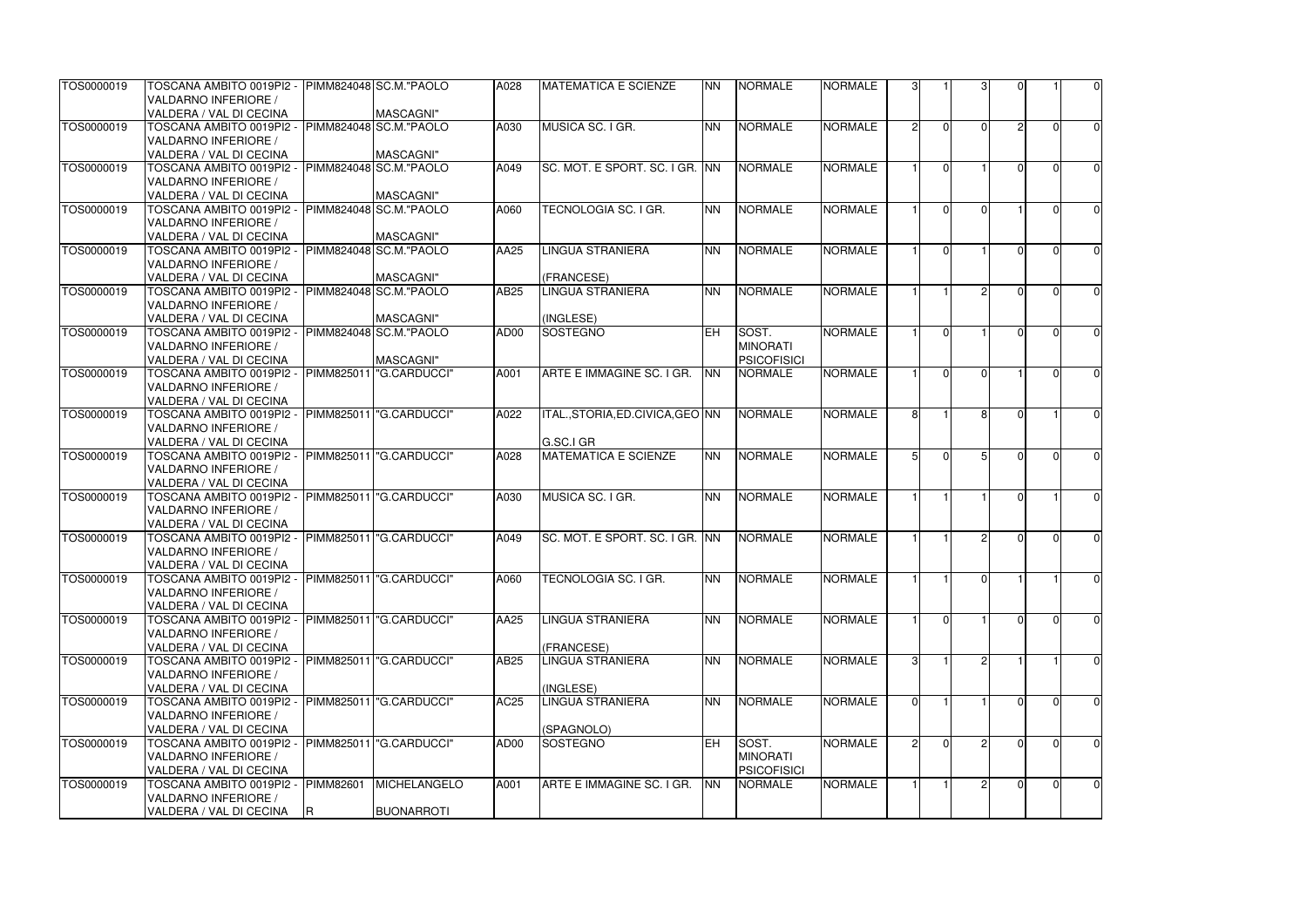| TOS0000019 | TOSCANA AMBITO 0019PI2 -<br>VALDARNO INFERIORE /    | <b>PIMM82601</b>       | MICHELANGELO                                | A022             | ITAL., STORIA, ED. CIVICA, GEO INN     |           | <b>NORMALE</b>     | <b>NORMALE</b> |               |                |               |    |          | $\overline{0}$ |
|------------|-----------------------------------------------------|------------------------|---------------------------------------------|------------------|----------------------------------------|-----------|--------------------|----------------|---------------|----------------|---------------|----|----------|----------------|
|            | VALDERA / VAL DI CECINA                             |                        | <b>BUONARROTI</b>                           |                  | G.SC.I GR                              |           |                    |                |               |                |               |    |          |                |
| TOS0000019 | TOSCANA AMBITO 0019PI2 -                            | R.<br><b>PIMM82601</b> | <b>MICHELANGELO</b>                         | A028             | <b>MATEMATICA E SCIENZE</b>            | <b>NN</b> | NORMALE            | <b>NORMALE</b> |               |                |               |    | $\Omega$ | $\overline{0}$ |
|            | VALDARNO INFERIORE /                                |                        |                                             |                  |                                        |           |                    |                |               |                |               |    |          |                |
|            | VALDERA / VAL DI CECINA                             |                        | <b>BUONARROTI</b>                           |                  |                                        |           |                    |                |               |                |               |    |          |                |
| TOS0000019 | TOSCANA AMBITO 0019PI2 -                            | <b>PIMM82601</b>       | <b>MICHELANGELO</b>                         | A030             | MUSICA SC. I GR.                       | NN        | NORMALE            | <b>NORMALE</b> | 21            |                | $\mathcal{D}$ |    |          | $\overline{0}$ |
|            | VALDARNO INFERIORE /                                |                        |                                             |                  |                                        |           |                    |                |               |                |               |    |          |                |
|            | VALDERA / VAL DI CECINA                             | R                      | <b>BUONARROTI</b>                           |                  |                                        |           |                    |                |               |                |               |    |          |                |
| TOS0000019 | TOSCANA AMBITO 0019PI2 -                            | PIMM82601              | <b>MICHELANGELO</b>                         | A049             | ISC. MOT. E SPORT. SC. I GR. INN       |           | <b>NORMALE</b>     | <b>NORMALE</b> |               |                |               |    | $\Omega$ | $\overline{0}$ |
|            | VALDARNO INFERIORE /                                |                        |                                             |                  |                                        |           |                    |                |               |                |               |    |          |                |
|            | VALDERA / VAL DI CECINA                             |                        | <b>BUONARROTI</b>                           |                  |                                        |           |                    |                |               |                |               |    |          |                |
| TOS0000019 | - TOSCANA AMBITO 0019PI2                            | PIMM82601              | <b>MICHELANGELO</b>                         | A060             | TECNOLOGIA SC. I GR.                   | <b>NN</b> | <b>NORMALE</b>     | <b>NORMALE</b> |               | $\Omega$       |               |    |          | $\overline{0}$ |
|            | VALDARNO INFERIORE /                                |                        |                                             |                  |                                        |           |                    |                |               |                |               |    |          |                |
|            | VALDERA / VAL DI CECINA                             |                        | <b>BUONARROTI</b>                           |                  |                                        |           |                    |                |               |                |               |    |          |                |
| TOS0000019 | TOSCANA AMBITO 0019PI2 -                            | PIMM82601              | <b>MICHELANGELO</b>                         | AB25             | <b>LINGUA STRANIERA</b>                | <b>NN</b> | <b>NORMALE</b>     | <b>NORMALE</b> | 2             |                |               |    | U        | $\overline{0}$ |
|            | VALDARNO INFERIORE /                                |                        |                                             |                  |                                        |           |                    |                |               |                |               |    |          |                |
|            | VALDERA / VAL DI CECINA                             | R                      | <b>BUONARROTI</b>                           |                  | (INGLESE)                              |           |                    |                |               |                |               |    |          |                |
| TOS0000019 | TOSCANA AMBITO 0019PI2 -                            | PIMM82601              | <b>MICHELANGELO</b>                         | AD00             | SOSTEGNO                               | <b>EH</b> | SOST.              | <b>NORMALE</b> |               | $\Omega$       |               |    | U        | $\overline{0}$ |
|            | VALDARNO INFERIORE /                                |                        |                                             |                  |                                        |           | <b>MINORATI</b>    |                |               |                |               |    |          |                |
|            | VALDERA / VAL DI CECINA                             | R.                     | <b>BUONARROTI</b>                           |                  |                                        |           | <b>PSICOFISICI</b> |                |               |                |               |    |          |                |
| TOS0000019 | TOSCANA AMBITO 0019PI2 -                            | PIMM82601              | MICHELANGELO                                | AD <sub>25</sub> | <b>LINGUA STRANIERA</b>                | <b>NN</b> | NORMALE            | <b>NORMALE</b> |               | $\Omega$       |               |    | $\cap$   | $\overline{0}$ |
|            | VALDARNO INFERIORE /                                |                        |                                             |                  |                                        |           |                    |                |               |                |               |    |          |                |
|            | VALDERA / VAL DI CECINA<br>TOSCANA AMBITO 0019PI2 - |                        | <b>BUONARROTI</b><br>PIMM82701L F.SACCHETTI | A001             | (TEDESCO)<br>ARTE E IMMAGINE SC. I GR. | <b>NN</b> | <b>NORMALE</b>     | <b>NORMALE</b> |               |                |               |    |          |                |
| TOS0000019 | VALDARNO INFERIORE /                                |                        |                                             |                  |                                        |           |                    |                |               |                |               |    |          | $\overline{0}$ |
|            | VALDERA / VAL DI CECINA                             |                        |                                             |                  |                                        |           |                    |                |               |                |               |    |          |                |
| TOS0000019 | TOSCANA AMBITO 0019PI2 -                            |                        | PIMM82701L F.SACCHETTI                      | A022             | ITAL., STORIA, ED. CIVICA, GEO NN      |           | <b>NORMALE</b>     | <b>NORMALE</b> | 12            | $\Omega$       |               |    | U        | $\overline{0}$ |
|            | VALDARNO INFERIORE /                                |                        |                                             |                  |                                        |           |                    |                |               |                |               |    |          |                |
|            | VALDERA / VAL DI CECINA                             |                        |                                             |                  | G.SC.I GR                              |           |                    |                |               |                |               |    |          |                |
| TOS0000019 | TOSCANA AMBITO 0019PI2 -                            |                        | PIMM82701L F.SACCHETTI                      | A028             | <b>MATEMATICA E SCIENZE</b>            | <b>NN</b> | NORMALE            | <b>NORMALE</b> | 61            | $\Omega$       | $6 \mid$      |    | U        | $\overline{0}$ |
|            | VALDARNO INFERIORE /                                |                        |                                             |                  |                                        |           |                    |                |               |                |               |    |          |                |
|            | VALDERA / VAL DI CECINA                             |                        |                                             |                  |                                        |           |                    |                |               |                |               |    |          |                |
| TOS0000019 | TOSCANA AMBITO 0019PI2 -                            |                        | PIMM82701L F.SACCHETTI                      | A030             | MUSICA SC. I GR.                       | <b>NN</b> | <b>NORMALE</b>     | <b>NORMALE</b> | $\mathcal{P}$ | $\Omega$       | $\mathcal{D}$ |    | U        | $\overline{0}$ |
|            | VALDARNO INFERIORE /                                |                        |                                             |                  |                                        |           |                    |                |               |                |               |    |          |                |
|            | VALDERA / VAL DI CECINA                             |                        |                                             |                  |                                        |           |                    |                |               |                |               |    |          |                |
| TOS0000019 | TOSCANA AMBITO 0019PI2 -                            |                        | PIMM82701L F.SACCHETTI                      | A049             | SC. MOT. E SPORT. SC. I GR. INN        |           | <b>NORMALE</b>     | <b>NORMALE</b> | 21            | $\overline{0}$ |               | ΩI | $\Omega$ | $\overline{0}$ |
|            | VALDARNO INFERIORE /                                |                        |                                             |                  |                                        |           |                    |                |               |                |               |    |          |                |
|            | VALDERA / VAL DI CECINA                             |                        |                                             |                  |                                        |           |                    |                |               |                |               |    |          |                |
| TOS0000019 | TOSCANA AMBITO 0019PI2 -                            |                        | PIMM82701L F.SACCHETTI                      | A060             | TECNOLOGIA SC. I GR.                   | <b>NN</b> | <b>NORMALE</b>     | <b>NORMALE</b> |               | $\overline{0}$ |               |    | 0        | $\overline{0}$ |
|            | VALDARNO INFERIORE /                                |                        |                                             |                  |                                        |           |                    |                |               |                |               |    |          |                |
|            | VALDERA / VAL DI CECINA                             |                        |                                             |                  |                                        |           |                    |                |               |                |               |    |          |                |
| TOS0000019 | TOSCANA AMBITO 0019PI2 -                            |                        | PIMM82701L F.SACCHETTI                      | AA25             | <b>LINGUA STRANIERA</b>                | <b>NN</b> | NORMALE            | <b>NORMALE</b> |               | $\Omega$       |               |    | 0        | $\overline{0}$ |
|            | VALDARNO INFERIORE /<br>VALDERA / VAL DI CECINA     |                        |                                             |                  | (FRANCESE)                             |           |                    |                |               |                |               |    |          |                |
| TOS0000019 | TOSCANA AMBITO 0019PI2 -                            |                        | PIMM82701L F.SACCHETTI                      | AB25             | <b>LINGUA STRANIERA</b>                | <b>NN</b> | NORMALE            | <b>NORMALE</b> | 31            |                |               |    | O        | $\overline{0}$ |
|            | VALDARNO INFERIORE /                                |                        |                                             |                  |                                        |           |                    |                |               |                |               |    |          |                |
|            | VALDERA / VAL DI CECINA                             |                        |                                             |                  | (INGLESE)                              |           |                    |                |               |                |               |    |          |                |
| TOS0000019 | TOSCANA AMBITO 0019PI2 -                            |                        | PIMM82701L F.SACCHETTI                      | AD00             | SOSTEGNO                               | EH.       | SOST.              | <b>NORMALE</b> |               |                |               |    |          | $\overline{0}$ |
|            | VALDARNO INFERIORE /                                |                        |                                             |                  |                                        |           | <b>MINORATI</b>    |                |               |                |               |    |          |                |
|            | VALDERA / VAL DI CECINA                             |                        |                                             |                  |                                        |           | <b>PSICOFISICI</b> |                |               |                |               |    |          |                |
| TOS0000019 | TOSCANA AMBITO 0019PI2 -                            | PIMM82803              | <b>DANTE ALIGHIERI</b>                      | A001             | ARTE E IMMAGINE SC. I GR.              | <b>NN</b> | <b>NORMALE</b>     | <b>NORMALE</b> | 31            | $\overline{0}$ |               |    | ΩI       | $\overline{0}$ |
|            | VALDARNO INFERIORE /                                |                        |                                             |                  |                                        |           |                    |                |               |                |               |    |          |                |
|            | VALDERA / VAL DI CECINA                             | E                      |                                             |                  |                                        |           |                    |                |               |                |               |    |          |                |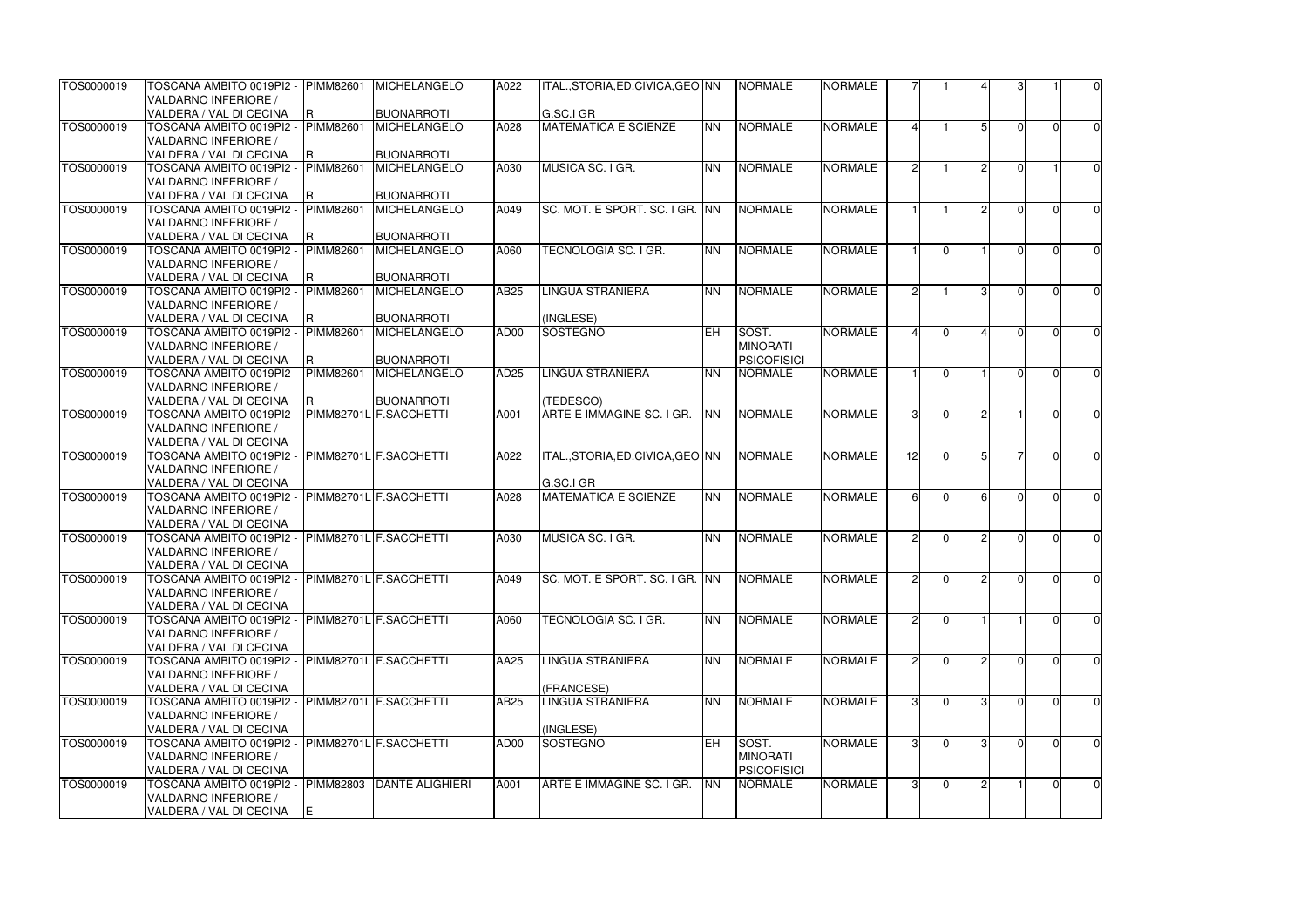| TOS0000019 | TOSCANA AMBITO 0019PI2 -<br>VALDARNO INFERIORE /    | PIMM82803              | <b>IDANTE ALIGHIERI</b> | A022 | ITAL., STORIA, ED. CIVICA, GEO INN |            | <b>NORMALE</b>     | <b>NORMALE</b> | 10 <sub>l</sub> | $\overline{0}$ |               |        |          | $\overline{0}$ |
|------------|-----------------------------------------------------|------------------------|-------------------------|------|------------------------------------|------------|--------------------|----------------|-----------------|----------------|---------------|--------|----------|----------------|
|            |                                                     |                        |                         |      | G.SC.I GR                          |            |                    |                |                 |                |               |        |          |                |
| TOS0000019 | VALDERA / VAL DI CECINA<br>TOSCANA AMBITO 0019PI2 - | IΕ<br><b>PIMM82803</b> | <b>DANTE ALIGHIERI</b>  | A028 | <b>MATEMATICA E SCIENZE</b>        | <b>NN</b>  | <b>NORMALE</b>     | <b>NORMALE</b> |                 | $\Omega$       | $6 \mid$      |        | 0        | $\overline{0}$ |
|            | VALDARNO INFERIORE /                                |                        |                         |      |                                    |            |                    |                |                 |                |               |        |          |                |
|            | VALDERA / VAL DI CECINA                             | E.                     |                         |      |                                    |            |                    |                |                 |                |               |        |          |                |
| TOS0000019 | TOSCANA AMBITO 0019PI2 -                            | <b>PIMM82803</b>       | <b>DANTE ALIGHIERI</b>  | A030 | MUSICA SC. I GR.                   | <b>NN</b>  | <b>NORMALE</b>     | <b>NORMALE</b> | $\mathcal{D}$   | $\Omega$       | $\mathcal{D}$ |        | O        | $\overline{0}$ |
|            | VALDARNO INFERIORE /                                |                        |                         |      |                                    |            |                    |                |                 |                |               |        |          |                |
|            | VALDERA / VAL DI CECINA                             | IE.                    |                         |      |                                    |            |                    |                |                 |                |               |        |          |                |
| TOS0000019 | TOSCANA AMBITO 0019PI2 -                            | <b>PIMM82803</b>       | <b>DANTE ALIGHIERI</b>  | A049 | SC. MOT. E SPORT. SC. I GR. INN    |            | <b>NORMALE</b>     | <b>NORMALE</b> |                 | $\Omega$       |               |        |          | $\overline{0}$ |
|            | VALDARNO INFERIORE /                                |                        |                         |      |                                    |            |                    |                |                 |                |               |        |          |                |
|            | VALDERA / VAL DI CECINA                             |                        |                         |      |                                    |            |                    |                |                 |                |               |        |          |                |
| TOS0000019 | TOSCANA AMBITO 0019PI2 -                            | PIMM82803              | DANTE ALIGHIERI         | A060 | TECNOLOGIA SC. I GR.               | <b>NN</b>  | <b>NORMALE</b>     | <b>NORMALE</b> |                 | $\Omega$       |               |        |          | $\overline{0}$ |
|            | VALDARNO INFERIORE /                                |                        |                         |      |                                    |            |                    |                |                 |                |               |        |          |                |
|            | VALDERA / VAL DI CECINA                             | E.                     |                         |      |                                    |            |                    |                |                 |                |               |        |          |                |
| TOS0000019 | TOSCANA AMBITO 0019PI2 -                            | <b>PIMM82803</b>       | <b>DANTE ALIGHIERI</b>  | AA25 | LINGUA STRANIERA                   | <b>INN</b> | <b>NORMALE</b>     | <b>NORMALE</b> |                 |                |               |        | O        | $\overline{0}$ |
|            | VALDARNO INFERIORE /                                |                        |                         |      |                                    |            |                    |                |                 |                |               |        |          |                |
|            | VALDERA / VAL DI CECINA                             | IE.                    |                         |      | (FRANCESE)                         |            |                    |                |                 |                |               |        |          |                |
| TOS0000019 | TOSCANA AMBITO 0019PI2 -                            | PIMM82803              | DANTE ALIGHIERI         | AB25 | <b>LINGUA STRANIERA</b>            | <b>NN</b>  | <b>NORMALE</b>     | <b>NORMALE</b> | $\mathcal{B}$   | $\Omega$       | $\mathcal{R}$ |        | U        | $\overline{0}$ |
|            | VALDARNO INFERIORE /                                |                        |                         |      |                                    |            |                    |                |                 |                |               |        |          |                |
|            | VALDERA / VAL DI CECINA                             |                        |                         |      | (INGLESE)                          |            |                    |                |                 |                |               |        |          |                |
| TOS0000019 | TOSCANA AMBITO 0019PI2 -                            | PIMM82803              | <b>DANTE ALIGHIERI</b>  | AD00 | <b>SOSTEGNO</b>                    | <b>IEH</b> | SOST.              | <b>NORMALE</b> | $\mathbf{3}$    | $\Omega$       | $\mathbf{R}$  |        | $\Omega$ | $\overline{0}$ |
|            | VALDARNO INFERIORE /                                |                        |                         |      |                                    |            | <b>MINORATI</b>    |                |                 |                |               |        |          |                |
|            | VALDERA / VAL DI CECINA                             |                        |                         |      |                                    |            | <b>PSICOFISICI</b> |                |                 |                |               |        |          |                |
| TOS0000019 | TOSCANA AMBITO 0019PI2 -                            | PIMM829029 FAUGLIA     |                         | A001 | ARTE E IMMAGINE SC. I GR.          | <b>NN</b>  | <b>NORMALE</b>     | <b>NORMALE</b> |                 |                |               |        |          | $\overline{0}$ |
|            | VALDARNO INFERIORE /                                |                        |                         |      |                                    |            |                    |                |                 |                |               |        |          |                |
|            | VALDERA / VAL DI CECINA                             |                        |                         |      |                                    |            |                    |                |                 |                |               |        |          |                |
| TOS0000019 | TOSCANA AMBITO 0019PI2 -                            | PIMM829029 FAUGLIA     |                         | A022 | ITAL., STORIA, ED. CIVICA, GEO NN  |            | <b>NORMALE</b>     | <b>NORMALE</b> | 10              | $\Omega$       |               |        | 0        | $\overline{0}$ |
|            | VALDARNO INFERIORE /                                |                        |                         |      |                                    |            |                    |                |                 |                |               |        |          |                |
|            | VALDERA / VAL DI CECINA                             |                        |                         |      | G.SC.I GR                          |            |                    |                |                 |                |               |        |          |                |
| TOS0000019 | TOSCANA AMBITO 0019PI2 -                            | PIMM829029 FAUGLIA     |                         | A028 | <b>MATEMATICA E SCIENZE</b>        | <b>NN</b>  | <b>NORMALE</b>     | <b>NORMALE</b> | 61              | $\Omega$       |               |        | O        | 0              |
|            | VALDARNO INFERIORE /                                |                        |                         |      |                                    |            |                    |                |                 |                |               |        |          |                |
|            | VALDERA / VAL DI CECINA                             |                        |                         |      |                                    |            |                    |                |                 |                |               |        |          |                |
| TOS0000019 | TOSCANA AMBITO 0019PI2 -                            | PIMM829029 FAUGLIA     |                         | A030 | MUSICA SC. I GR.                   | <b>NN</b>  | <b>NORMALE</b>     | <b>NORMALE</b> |                 |                |               |        | $\Omega$ | $\overline{0}$ |
|            | VALDARNO INFERIORE /                                |                        |                         |      |                                    |            |                    |                |                 |                |               |        |          |                |
|            | VALDERA / VAL DI CECINA                             |                        |                         |      |                                    |            |                    |                |                 |                |               |        |          |                |
| TOS0000019 | TOSCANA AMBITO 0019PI2 -                            | PIMM829029 FAUGLIA     |                         | A049 | SC. MOT. E SPORT. SC. I GR. INN    |            | <b>NORMALE</b>     | <b>NORMALE</b> | 21              |                |               | $\cap$ |          | $\overline{0}$ |
|            | VALDARNO INFERIORE /                                |                        |                         |      |                                    |            |                    |                |                 |                |               |        |          |                |
|            | VALDERA / VAL DI CECINA                             |                        |                         |      |                                    |            |                    |                |                 |                |               |        |          |                |
| TOS0000019 | TOSCANA AMBITO 0019PI2 -                            | PIMM829029 FAUGLIA     |                         | A060 | TECNOLOGIA SC. I GR.               | <b>NN</b>  | <b>NORMALE</b>     | <b>NORMALE</b> |                 |                |               |        | $\Omega$ | $\overline{0}$ |
|            | VALDARNO INFERIORE /                                |                        |                         |      |                                    |            |                    |                |                 |                |               |        |          |                |
|            | VALDERA / VAL DI CECINA                             |                        |                         |      |                                    |            |                    |                |                 |                |               |        |          |                |
| TOS0000019 | TOSCANA AMBITO 0019PI2 -                            | PIMM829029 FAUGLIA     |                         | AA25 | LINGUA STRANIERA                   | <b>NN</b>  | <b>NORMALE</b>     | <b>NORMALE</b> |                 | $\Omega$       |               |        | $\Omega$ | $\overline{0}$ |
|            | VALDARNO INFERIORE /                                |                        |                         |      |                                    |            |                    |                |                 |                |               |        |          |                |
|            | VALDERA / VAL DI CECINA                             |                        |                         |      | (FRANCESE)                         |            |                    |                |                 |                |               |        |          |                |
| TOS0000019 | TOSCANA AMBITO 0019PI2 -                            | PIMM829029 FAUGLIA     |                         | AB25 | LINGUA STRANIERA                   | <b>NN</b>  | <b>NORMALE</b>     | <b>NORMALE</b> |                 |                |               |        |          | $\overline{0}$ |
|            | VALDARNO INFERIORE /                                |                        |                         |      |                                    |            |                    |                |                 |                |               |        |          |                |
|            | VALDERA / VAL DI CECINA                             |                        |                         |      | (INGLESE)                          |            |                    |                |                 |                |               |        |          |                |
| TOS0000019 | TOSCANA AMBITO 0019PI2 -                            | PIMM829029 FAUGLIA     |                         | AD00 | <b>SOSTEGNO</b>                    | <b>EH</b>  | SOST.              | <b>NORMALE</b> |                 | $\Omega$       |               |        |          | $\overline{0}$ |
|            | VALDARNO INFERIORE /                                |                        |                         |      |                                    |            | <b>MINORATI</b>    |                |                 |                |               |        |          |                |
|            | VALDERA / VAL DI CECINA                             |                        |                         |      |                                    |            | <b>PSICOFISICI</b> |                |                 |                |               |        |          |                |
| TOS0000019 | TOSCANA AMBITO 0019PI2 -                            | PIMM83003              | <b>SC SEC I GR</b>      | A001 | ARTE E IMMAGINE SC. I GR.          | <b>NN</b>  | <b>NORMALE</b>     | <b>NORMALE</b> | $\overline{2}$  | $\overline{0}$ |               |        | 01       | $\overline{0}$ |
|            | <b>VALDARNO INFERIORE /</b>                         |                        |                         |      |                                    |            |                    |                |                 |                |               |        |          |                |
|            | VALDERA / VAL DI CECINA                             | IE.                    | "L.PIRANDELLO"          |      |                                    |            |                    |                |                 |                |               |        |          |                |
|            |                                                     |                        |                         |      |                                    |            |                    |                |                 |                |               |        |          |                |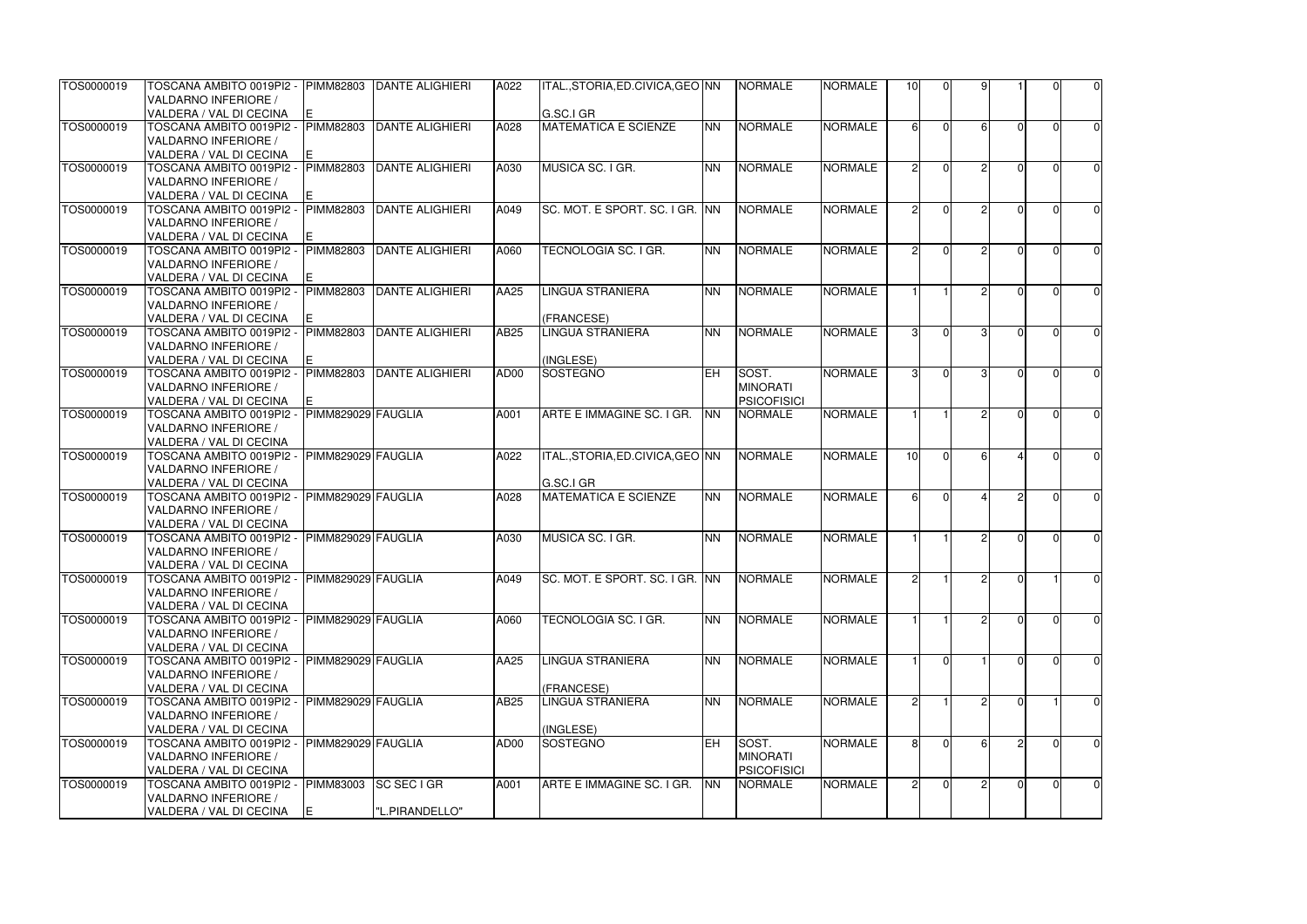| TOS0000019 | TOSCANA AMBITO 0019PI2 -<br>VALDARNO INFERIORE /    | PIMM83003  | <b>SC SEC I GR</b>               | A022              | ITAL.,STORIA,ED.CIVICA,GEO INN    |           | <b>NORMALE</b>     | <b>NORMALE</b> | 11            | $\Omega$       | $\mathsf{Q}$  |   | U              | $\overline{0}$ |
|------------|-----------------------------------------------------|------------|----------------------------------|-------------------|-----------------------------------|-----------|--------------------|----------------|---------------|----------------|---------------|---|----------------|----------------|
|            | VALDERA / VAL DI CECINA                             | E.         | "L.PIRANDELLO"                   |                   | G.SC.I GR                         |           |                    |                |               |                |               |   |                |                |
| TOS0000019 | TOSCANA AMBITO 0019PI2 -                            | PIMM83003  | <b>SC SEC I GR</b>               | A028              | <b>MATEMATICA E SCIENZE</b>       | <b>NN</b> | <b>NORMALE</b>     | <b>NORMALE</b> | 61            | $\Omega$       |               |   | 0              | $\overline{0}$ |
|            | VALDARNO INFERIORE /                                |            |                                  |                   |                                   |           |                    |                |               |                |               |   |                |                |
|            | VALDERA / VAL DI CECINA                             | E.         | "L.PIRANDELLO"                   |                   |                                   |           |                    |                |               |                |               |   |                |                |
| TOS0000019 | TOSCANA AMBITO 0019PI2 -                            | PIMM83003  | <b>SC SEC I GR</b>               | A030              | MUSICA SC. I GR.                  | <b>NN</b> | NORMALE            | <b>NORMALE</b> | $\mathcal{D}$ | $\Omega$       | o             |   | U              | $\overline{0}$ |
|            | VALDARNO INFERIORE /                                |            |                                  |                   |                                   |           |                    |                |               |                |               |   |                |                |
|            | VALDERA / VAL DI CECINA                             | E          | "L.PIRANDELLO"                   |                   |                                   |           |                    |                |               |                |               |   |                |                |
| TOS0000019 | TOSCANA AMBITO 0019PI2 -                            | PIMM83003  | <b>SC SEC I GR</b>               | A049              | SC. MOT. E SPORT. SC. I GR. INN   |           | <b>NORMALE</b>     | <b>NORMALE</b> |               | $\Omega$       |               |   |                | $\overline{0}$ |
|            | VALDARNO INFERIORE /                                |            |                                  |                   |                                   |           |                    |                |               |                |               |   |                |                |
|            | VALDERA / VAL DI CECINA                             |            | "L.PIRANDELLO"                   |                   |                                   |           |                    |                |               |                |               |   |                |                |
| TOS0000019 | - TOSCANA AMBITO 0019PI2                            | PIMM83003  | <b>SC SEC I GR</b>               | A060              | TECNOLOGIA SC. I GR.              | <b>NN</b> | <b>NORMALE</b>     | <b>NORMALE</b> | $\mathcal{D}$ | $\Omega$       |               |   | U              | $\overline{0}$ |
|            | VALDARNO INFERIORE /                                |            |                                  |                   |                                   |           |                    |                |               |                |               |   |                |                |
|            | VALDERA / VAL DI CECINA                             | E.         | "L.PIRANDELLO"                   |                   |                                   |           |                    |                |               |                |               |   |                |                |
| TOS0000019 | TOSCANA AMBITO 0019PI2 -                            | PIMM83003  | <b>SC SEC I GR</b>               | AA25              | <b>LINGUA STRANIERA</b>           | <b>NN</b> | <b>NORMALE</b>     | <b>NORMALE</b> | $\mathcal{P}$ | $\Omega$       |               |   | U              | $\overline{0}$ |
|            | VALDARNO INFERIORE /                                |            |                                  |                   |                                   |           |                    |                |               |                |               |   |                |                |
|            | VALDERA / VAL DI CECINA                             | E.         | "L.PIRANDELLO"                   |                   | (FRANCESE)                        |           |                    |                |               |                |               |   |                |                |
| TOS0000019 | TOSCANA AMBITO 0019PI2 -                            | PIMM83003  | <b>SC SEC I GR</b>               | AB25              | LINGUA STRANIERA                  | <b>NN</b> | <b>NORMALE</b>     | <b>NORMALE</b> | 31            | $\Omega$       | $\mathcal{R}$ |   | U              | $\overline{0}$ |
|            | VALDARNO INFERIORE /                                |            |                                  |                   |                                   |           |                    |                |               |                |               |   |                |                |
|            | VALDERA / VAL DI CECINA                             | Е          | "L.PIRANDELLO"                   |                   | (INGLESE)                         |           |                    |                |               |                |               |   |                |                |
| TOS0000019 | TOSCANA AMBITO 0019PI2 -                            | PIMM83003  | <b>SC SEC I GR</b>               | AD00              | SOSTEGNO                          | leh.      | SOST.              | <b>NORMALE</b> |               | $\Omega$       |               |   |                | $\overline{0}$ |
|            | VALDARNO INFERIORE /                                |            |                                  |                   |                                   |           | <b>MINORATI</b>    |                |               |                |               |   |                |                |
|            | VALDERA / VAL DI CECINA                             | E.         | "L.PIRANDELLO"                   |                   |                                   |           | <b>PSICOFISICI</b> |                |               |                |               |   |                |                |
| TOS0000019 | - TOSCANA AMBITO 0019PI2                            | PIMM837017 | <b>MOHANDAS</b>                  | A001              | ARTE E IMMAGINE SC. I GR.         | <b>NN</b> | <b>NORMALE</b>     | <b>NORMALE</b> | $\mathcal{P}$ | $\Omega$       |               |   |                | $\overline{0}$ |
|            | VALDARNO INFERIORE /                                |            | <b>KARAMCHAND</b>                |                   |                                   |           |                    |                |               |                |               |   |                |                |
|            | VALDERA / VAL DI CECINA                             |            | <b>GANDHI</b>                    |                   |                                   |           |                    |                |               |                |               |   |                |                |
| TOS0000019 | TOSCANA AMBITO 0019PI2 -                            | PIMM837017 | <b>MOHANDAS</b>                  | A022              | ITAL., STORIA, ED. CIVICA, GEO NN |           | <b>NORMALE</b>     | <b>NORMALE</b> | 61            | $\Omega$       |               |   | O              | $\overline{0}$ |
|            | VALDARNO INFERIORE /                                |            | <b>KARAMCHAND</b>                |                   |                                   |           |                    |                |               |                |               |   |                |                |
|            | VALDERA / VAL DI CECINA                             |            | <b>GANDHI</b>                    |                   | G.SC.I GR                         |           |                    |                |               |                |               |   |                |                |
| TOS0000019 | TOSCANA AMBITO 0019PI2 -                            | PIMM837017 | <b>MOHANDAS</b>                  | A028              | <b>MATEMATICA E SCIENZE</b>       | <b>NN</b> | NORMALE            | <b>NORMALE</b> |               | $\Omega$       | 3             |   | U              | $\overline{0}$ |
|            | VALDARNO INFERIORE /                                |            | KARAMCHAND                       |                   |                                   |           |                    |                |               |                |               |   |                |                |
|            | VALDERA / VAL DI CECINA                             |            | <b>GANDHI</b>                    |                   |                                   |           |                    |                |               |                |               |   |                |                |
| TOS0000019 | TOSCANA AMBITO 0019PI2 -                            | PIMM837017 | <b>MOHANDAS</b>                  | A030              | MUSICA SC. I GR.                  | <b>NN</b> | <b>NORMALE</b>     | <b>NORMALE</b> |               | $\Omega$       |               |   | $\Omega$       | $\overline{0}$ |
|            | VALDARNO INFERIORE /                                |            | KARAMCHAND                       |                   |                                   |           |                    |                |               |                |               |   |                |                |
|            | VALDERA / VAL DI CECINA                             |            | <b>GANDHI</b>                    |                   |                                   |           |                    |                |               |                |               |   |                |                |
| TOS0000019 | TOSCANA AMBITO 0019PI2 -                            |            | PIMM837017 MOHANDAS              | A049              | SC. MOT. E SPORT. SC. I GR. INN   |           | <b>NORMALE</b>     | <b>NORMALE</b> |               | $\overline{0}$ |               |   | $\Omega$       | $\overline{0}$ |
|            | VALDARNO INFERIORE /                                |            | KARAMCHAND                       |                   |                                   |           |                    |                |               |                |               |   |                |                |
|            | VALDERA / VAL DI CECINA                             |            | <b>GANDHI</b>                    |                   |                                   |           |                    |                |               |                |               |   |                |                |
| TOS0000019 | TOSCANA AMBITO 0019PI2 -                            | PIMM837017 | <b>MOHANDAS</b>                  | A060              | TECNOLOGIA SC. I GR.              | <b>NN</b> | NORMALE            | <b>NORMALE</b> |               | $\overline{0}$ |               |   | $\overline{0}$ | $\overline{0}$ |
|            | VALDARNO INFERIORE /                                |            | <b>KARAMCHAND</b>                |                   |                                   |           |                    |                |               |                |               |   |                |                |
|            | VALDERA / VAL DI CECINA                             |            | <b>GANDHI</b>                    |                   |                                   |           |                    |                |               |                |               |   |                |                |
| TOS0000019 | TOSCANA AMBITO 0019PI2 -                            | PIMM837017 | <b>MOHANDAS</b>                  | $\overline{AB}25$ | <b>LINGUA STRANIERA</b>           | <b>NN</b> | NORMALE            | <b>NORMALE</b> | $\mathcal{D}$ | $\Omega$       |               |   | 0              | $\overline{0}$ |
|            | VALDARNO INFERIORE /                                |            | KARAMCHAND                       |                   |                                   |           |                    |                |               |                |               |   |                |                |
| TOS0000019 | VALDERA / VAL DI CECINA<br>TOSCANA AMBITO 0019PI2 - | PIMM837017 | <b>GANDHI</b><br><b>MOHANDAS</b> | AC25              | (INGLESE)<br>LINGUA STRANIERA     | <b>NN</b> | NORMALE            | <b>NORMALE</b> |               | $\Omega$       |               |   | O              |                |
|            | VALDARNO INFERIORE /                                |            | KARAMCHAND                       |                   |                                   |           |                    |                |               |                |               |   |                | $\overline{0}$ |
|            | VALDERA / VAL DI CECINA                             |            | <b>GANDHI</b>                    |                   | (SPAGNOLO)                        |           |                    |                |               |                |               |   |                |                |
| TOS0000019 | TOSCANA AMBITO 0019PI2 -                            | PIMM837017 | <b>MOHANDAS</b>                  | AD00              | SOSTEGNO                          | leh.      | SOST.              | <b>NORMALE</b> | 31            | $\Omega$       |               |   |                | $\overline{0}$ |
|            | VALDARNO INFERIORE /                                |            | KARAMCHAND                       |                   |                                   |           | <b>MINORATI</b>    |                |               |                |               |   |                |                |
|            | VALDERA / VAL DI CECINA                             |            | <b>GANDHI</b>                    |                   |                                   |           | <b>PSICOFISICI</b> |                |               |                |               |   |                |                |
| TOS0000019 | TOSCANA AMBITO 0019PI2 -                            |            | PIMM838013 CURTATONE E           | A001              | ARTE E IMMAGINE SC. I GR.         | <b>NN</b> | <b>NORMALE</b>     | <b>NORMALE</b> |               |                |               | U | $\overline{0}$ | $\overline{0}$ |
|            | VALDARNO INFERIORE /                                |            |                                  |                   |                                   |           |                    |                |               |                |               |   |                |                |
|            | VALDERA / VAL DI CECINA                             |            | <b>MONTANARA</b>                 |                   |                                   |           |                    |                |               |                |               |   |                |                |